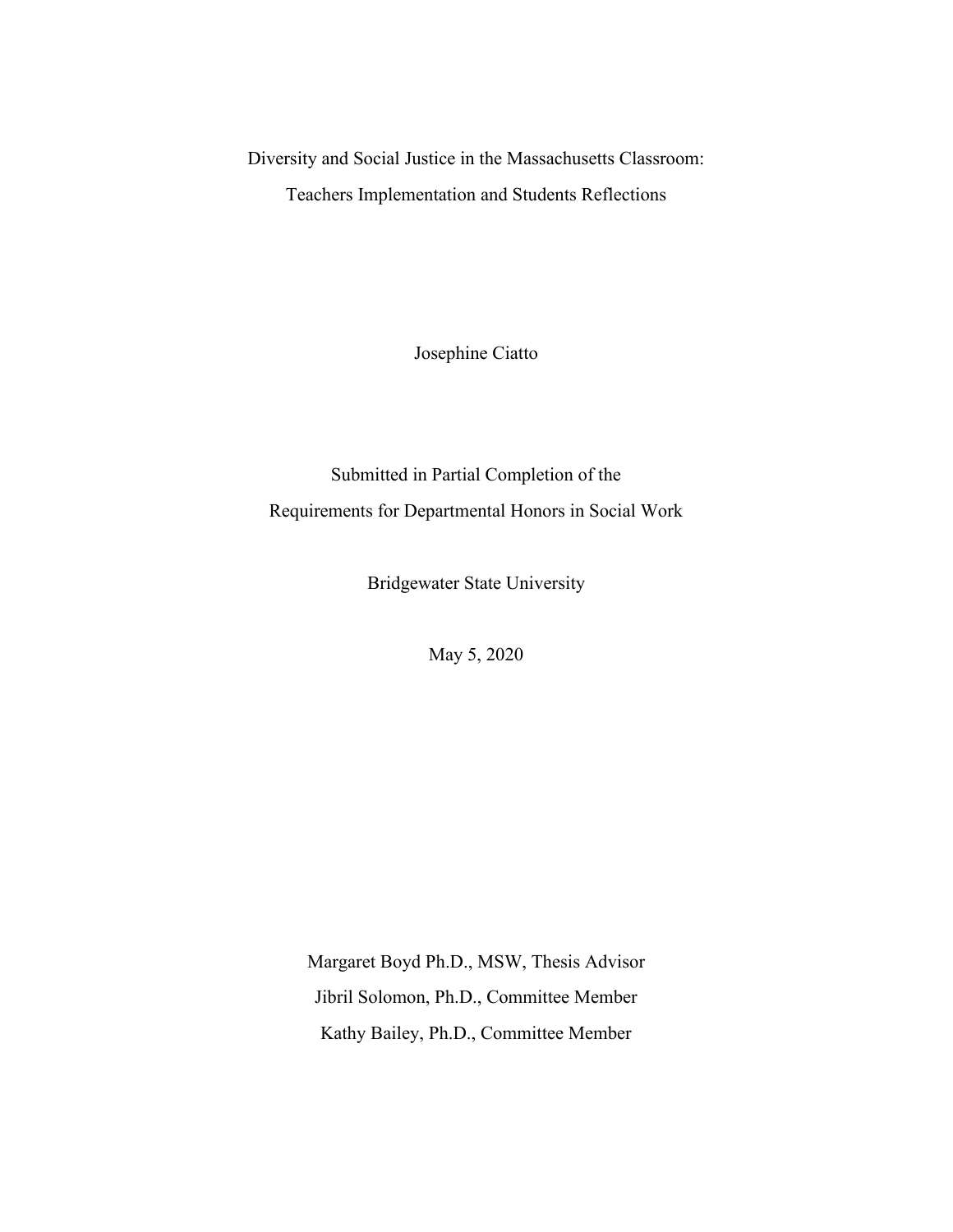# **Diversity and Social Justice in the Massachusetts Classroom: Teachers Implementation and Students Reflections**

### Josephine Ciatto

As public school classrooms have become increasingly diverse and complex, the curriculum must reflect this to prepare students for their futures. When shaping the curriculum that our students receive, it is important to ensure a well rounded, multicultural education even if the classroom itself does not reflect a diverse community. This qualitative and quantitative, mixed method research study looked at the Massachusetts state guidelines concerning diversity education and compared it to what teachers say they are implementing in the classroom as well as with what students say they learned. This mixed method design includes teacher surveys (n= 78), teacher interviews (n=4), and student surveys (n=289). The student surveys asked college students to reflect upon their public middle and high school education experiences. The findings suggest that students believed that their middle and high school education did not provide an education from diverse perspectives. Many teachers expressed that while they understand what it means to have a diverse classroom, material that incorporates social justice topics and diversity may be seen as controversial, therefore they do not integrate it into their curriculum. The majority of teachers suggested that there is a lack of resources provided by the schools to enhance their comfortability and knowledge around this curriculum integration. In these formative adolescent years, the information that is provided to children is pertinent in shaping their future. This research discovered that there is a mismatch between Massachusetts curriculum guidelines with what is being taught and perceived in the classroom. Recommendations include providing teachers with resource pamphlets, including books, articles and websites, that are readily available for their consultation and sample lesson plans that include themes of diversity and social justice.

Keywords: cultural competence, diversity, social justice, elementary and secondary education, Massachusetts curriculum guidelines, multicultural education, teacher preparation.

## **Introduction**

Public school classrooms are becoming more and more diverse across the United States. According to Anne Moll, "it is unlikely that there is another nation in the world that has more diversity in ethnicity, cultural heritage and ability within its public schools than the United States. People of many faiths, races, cultural heritage and abilities make up our neighborhoods

and the classrooms in our public schools" (Moll, 2003 p. 12). Understanding that the compilation

of many faiths, races, cultural heritage and abilities interact with one another to reflect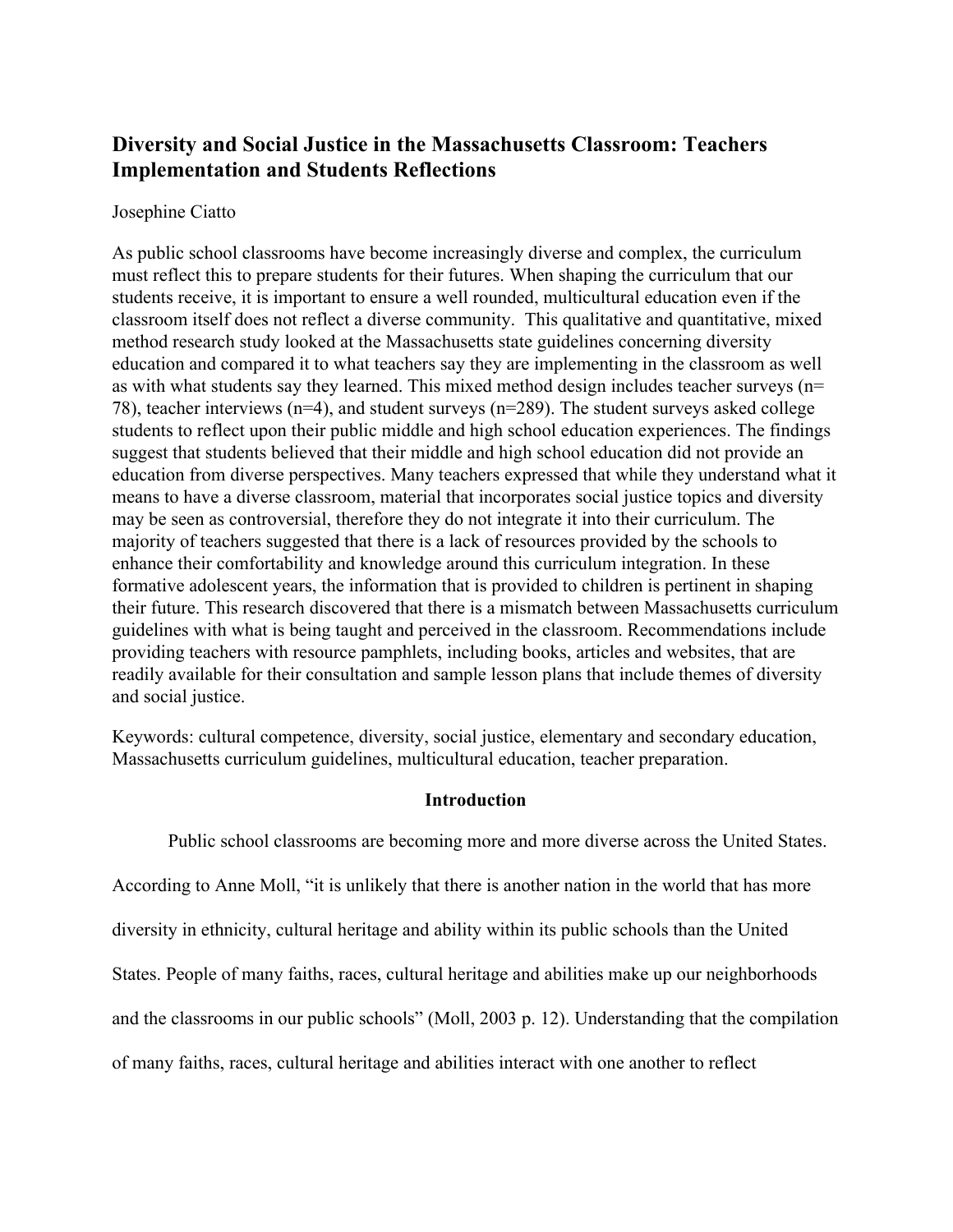intersectionality, so it is important to realize how students and teachers interact with differing cultural identities. When shaping the curriculum that our students receive, it is important to ensure a well rounded, multicultural education even if the classroom itself does not reflect a diverse community. No matter where they come from, "Students need to understanad how multicultural issues shape the social, political, economic and cultrual fabric of the United States as well as how such issues fundamentally influence their personal lives" (Gay, 2003, p. 30).

A multicultural education encompasses diverse perspectives and themes of social justice in the classroom. In order to deliver this education, teachers throughout towns and cities must be prepared and educated on how to do so; "classroom teachers and educators must provide students from all ethnic groups with the education they deserve" (Gay, 2003, p. 31). This education is the embodiment of what is preparing our children for their adulthood. According to Gay (2003),

"in it's comprehensive form, it [multicultural education] must be an integral part of everything that happens in the education enterprise, whether it is assessing the academic competencies of students or teaching math, reading, writing, science, social studies or computer science. Making explicit connections between multicultural education and subject and skill-based curriculum and instruction is imperitive" (Gay, 2003, p. 31).

If we are not teaching students through a lens of diversity and social justice, we are ultimately doing them a disservice.

 As a whole, this country is very diverse, but when zoned in on specific areas and school districts, this diversity is not as numerically prominent. According to the Massachusetts Department of Elementary and Secondary Education, 59% of all students enrolled in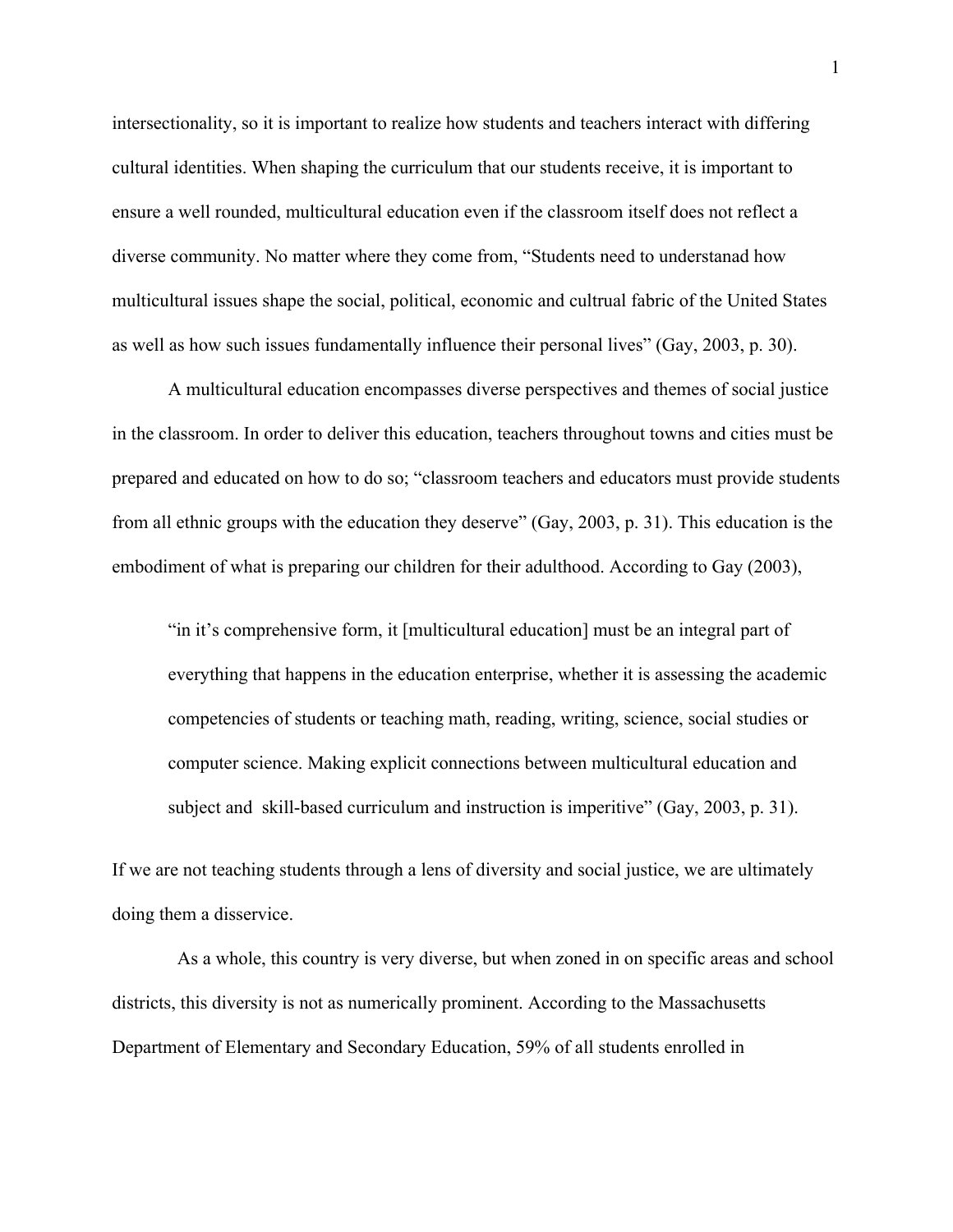Massachusetts public schools are White, 20.8% Hispanic, 9.2% African American, 7% Asian, 3.8% reported Multi-Race, Non-Hispanic, 0.2% Native American, 0.1% Native Hawaiian, Pacific Islander (Massachusetts Department of Elementary and Secondary Education, 2018). When zoned into specific districts, cities and towns, these percentages are even more disproportionate. For example, within the Brockton Public School District, 59.4% of students are African American, 17.7% White, 15.8% Hispanic, 4.5% Multi-Race, Non-Hispanic, 2% Asian, 0.4% Native American, 0.2% Native Hawaiian, Pacific Islander. Within the Bridgewater Raynham School District, 87% of students are White, 5.2% African American, 4.4% Multi-Race, Non Hispanic, 2% Asian, 1.1% Hispanic, 0.1% Native American and 0.1% Native Hawaiian, Pacific Islander. (Massachusetts Department of Elementary and Secondary Education, 2018). Bridgewater-Raynham High School and Brockton High School are only 7.5 miles, a 15 minute drive, away from each other. Therefore, these communities are not isolated from each other. These district demographics do not mirror the state as a whole, but acts as examples of how when moving from town to town, the racial diversity of students changes, but the call for a diversity driven education does not.

 In Massachusetts alone, every curriculum from pre-kindergarten all the way until the twelfth grade, is supported by a framework. Within the frameworks for the educational curriculums that Massachusetts has created, there are principles and learning requirements that are clearly stated. They are specific to promoting and implementing multicultural education into the classroom. After identifying and analyzing the educational frameworks that the state of Massachusetts has approved and published, the question remains; are these principles and requirements represented, and if they are, are they presented in the classroom in a way that will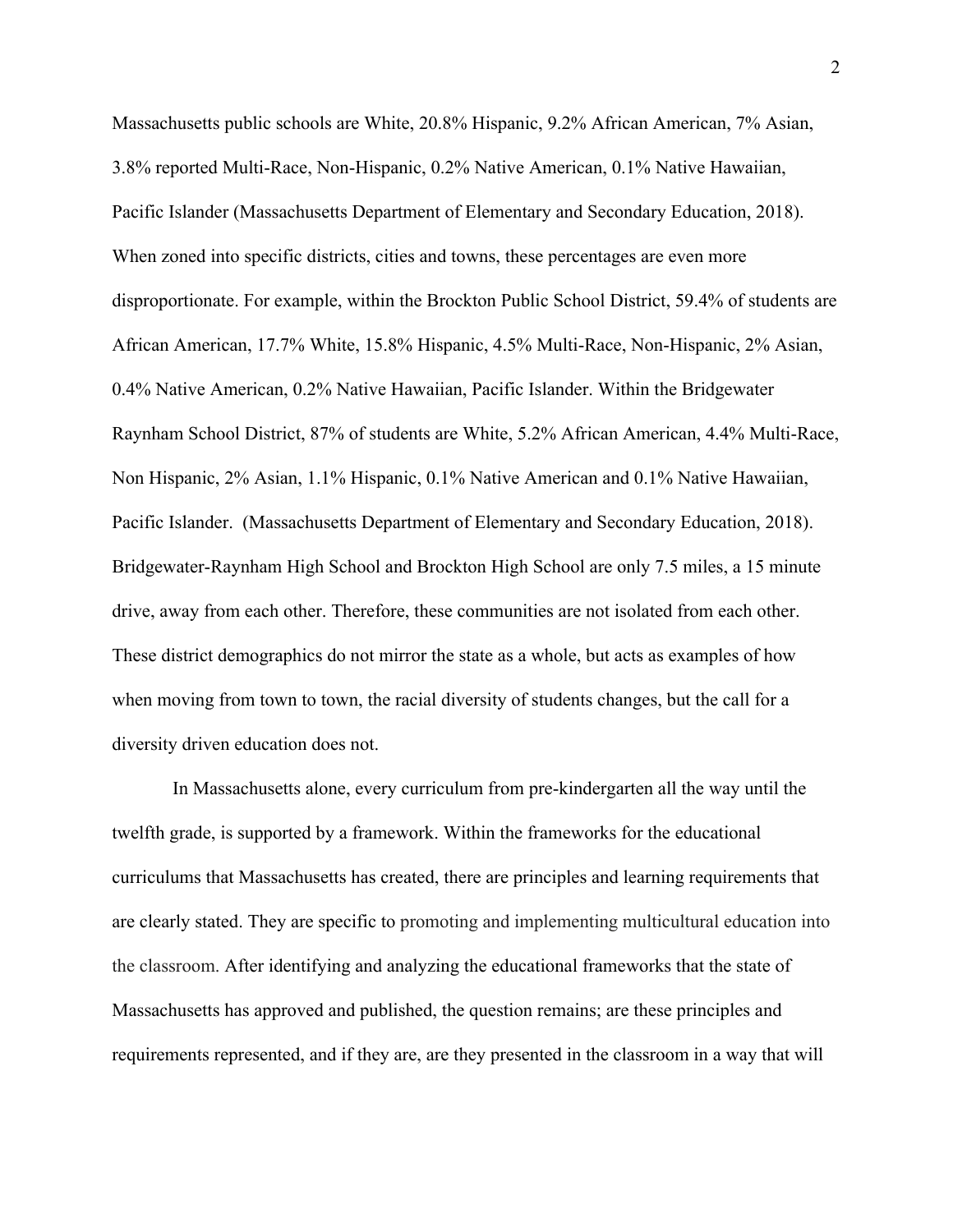influence the way in which students understand diversity after they graduate?

This study analyzed teacher surveys and interviews to understand if they are teaching in diverse classrooms and if they are teaching diverse content from multiple perspectives. This research allowed a closer lens to understand if teachers have the knowledge and resources to do so and explores what some of the challenges they may face to follow the guidelines of the curriculum frameworks. By including the voices of students, this study also explores if students are receiving and retaining a diversity driven education. Based on teachers' responses, there is a lack of implementation in the classroom that can be attributed to a lack of resources and a fear from teachers. Student's also felt that they did not receive a multicultural education.

#### **Literature Review**

Education reform is not a new concept. As time moves on, schools have made some efforts to shape their education curriculums to reflect the needs of the students served. Cherng (2017) specifically investigated education reform and stated that "multicultural education imparts an agenda for teacher education to ensure that all candidates are prepared with the knowledge, skills and dispositions to work effectively with students and communities whose cultural perspectives and lived experiences differ from their own" (Cherng, 2017, p. 219). Cherng analyzed the push for policy reform that gained traction in the late 1960's. The American Association of Colleges for Teacher Education, as well as the Commission on Multicultural Education, "helped to shift the programmatic attention toward diversity and articulated the role of multicultural training in teacher education" (Cherng, 2017, pg. 219).

In 1973, the Commission on Multicultural Education stated through the No One Model American initiative that "Multicultural education programs are more than special courses or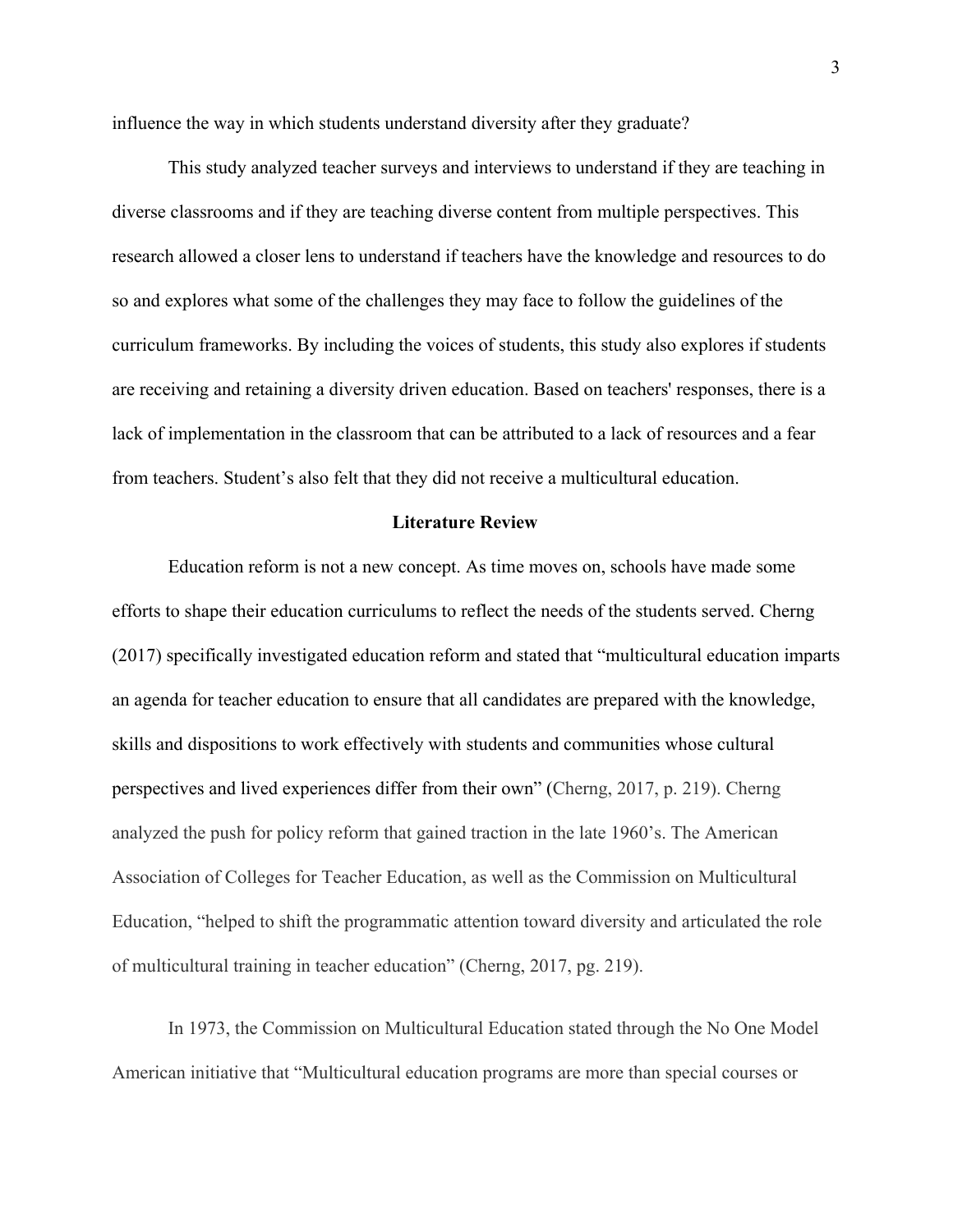special learning experiences grafted onto the standard program. The commitment to cultural pluralism must permeate all areas of the educational experience provided for prospective teachers" (Cherng, 2017, p. 220). This initiative acted as a call for action and reform as it was no longer an additional extracurricular for teachers to be trained in multicultural education, but it was now an expectation.

#### **Student Diversity**

Education reform also identified and focused on mending the gap between low-income families access to equal education. Creating and understanding an education with the presence of student diversity is important to include perspectives of students in the classroom. A study by Lee (2009) identified three phases of education reform and stated that "Clearly, minority and low-income students are less likely to enroll (or be enrolled) in upper-level courses" (Lee, 2009, p. 141). This pinpoints a discrepancy between the education that different social classes receive, even within the same school. If low income students are less likely to enroll in upper-level courses, there is a separation between social class from classroom to classroom. Diversity within the classroom encompasses various factors and income/social class is one of them.

After researching this observation, Lee "generally agreed that measured achievement was the strongest predictor of curricular placement, but diverged on the extent to which race and social class effects on course-taking remained after adjustments for student achievement" (Lee, 2009, p. 142). This educational discrimination based upon the income of students families places students at a disadvantage in the classroom as well as after graduation for the college track. This study is important because it addresses another cultural identity, socio-economic class, that contributes to the diversity of a classroom. Ideally, there should not be a separation between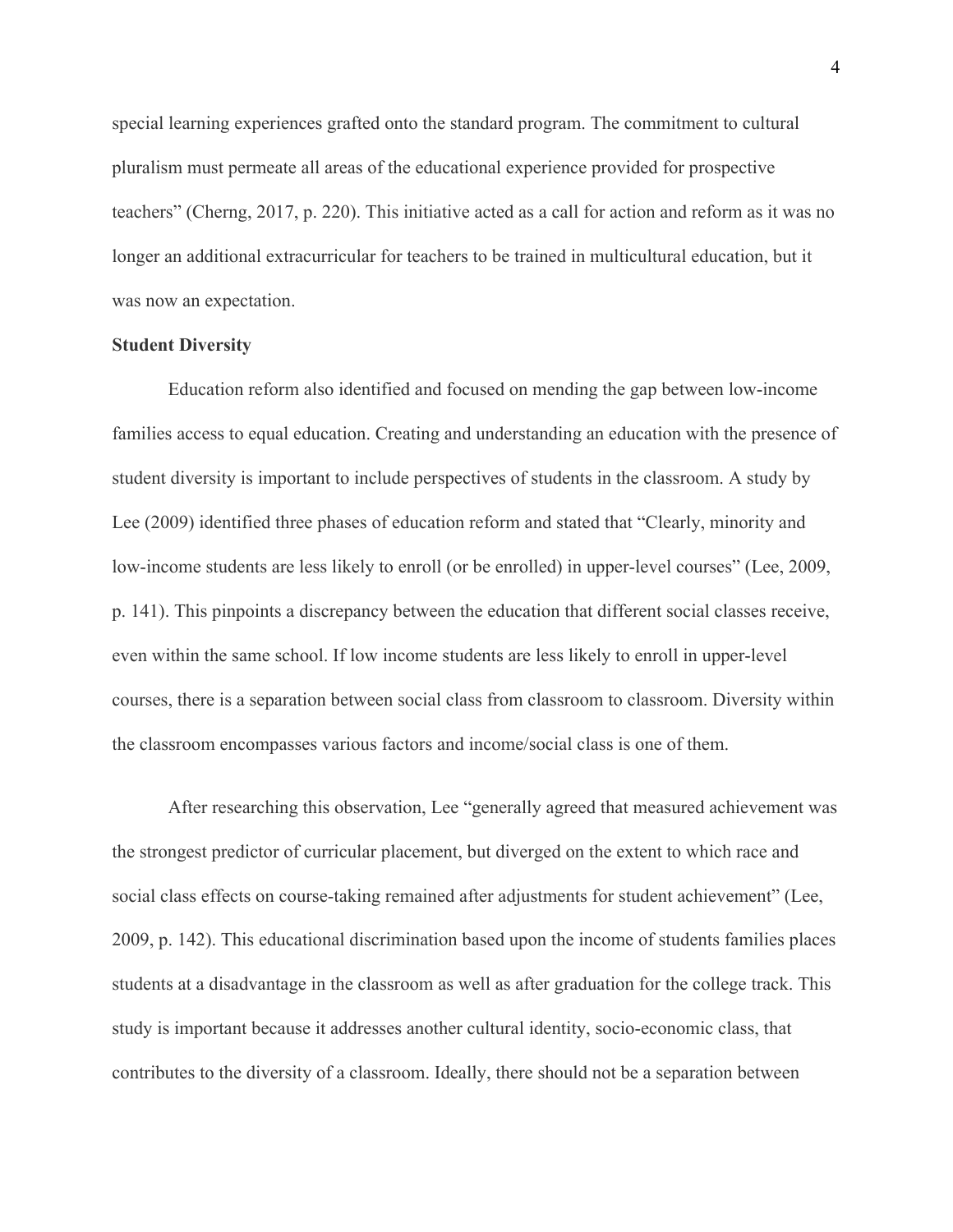individuals from different socio-economic classes within the classroom. Each classroom should receive a diversity driven education that does not discriminate upon students within them. Giving teachers set curriculums with content that encourages education threaded with themes of social justice and diversity promotes the delivery of such information.

#### **Teacher Diversity**

While this push for education reform occurred in the late 1900's, it is now even more important to identify and question if teachers are provided with this education on paper; do they have the training and resources to adapt to this knowledge and apply it in the classroom? This gap in ability could be described through the demographic divide between teachers and students. According to the U.S. Department of Education, National Center for Education Statistics and Common Core of Data, "Students from racial and ethnic minority groups now comprise the proportional majority in America's public schools" while "the P-12 teaching force remains predominantly White. 82% of public and 88% of private school teachers identify as non-Hispanic White" (Cherng, 2017, p. 219). With percentages of ethnic diversity growing in the student population, teachers ethnic diversity is scarce. For children, having the ability to form connections and to identify the supports in their lives is pertinent to their growth and development. For children, identifying someone who may be the same race, ethnicity or gender, they have a greater probability of connecting to them. According to the MA Department of Elementary and Secondary Education (2019), the demographics in MA reflect a predominantly white, female staff.

#### **Table I**

*Staffing Demographics by Race, Ethnicity and Gender in Massachusetts Public Schools (2018-2019)*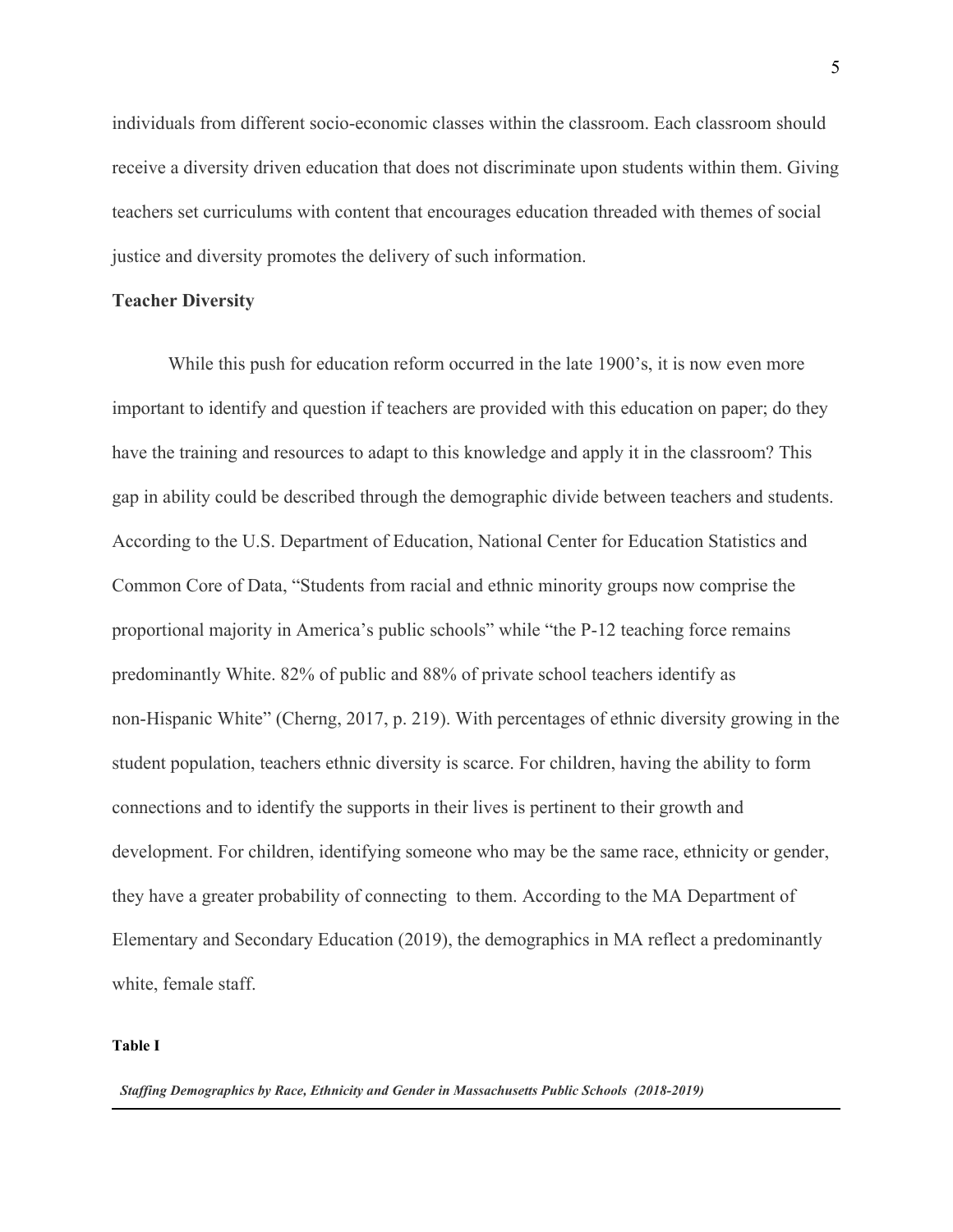| Race                                    | $\frac{0}{0}$              | $\boldsymbol{n}$ |  |
|-----------------------------------------|----------------------------|------------------|--|
| <b>African American</b>                 | $\ensuremath{\mathcal{A}}$ | 5,393.4          |  |
| Asian                                   | 1.5                        | 2,024.1          |  |
| Hispanic                                | 4.3                        | 5,706.5          |  |
| White                                   | 89.5                       | 120,189.5        |  |
| <b>Native American</b>                  | .09                        | 126.1            |  |
| <b>Native Hawaiian/Pacific Islander</b> | .05                        | 73.3             |  |
| Multi-Race, Non-Hispanic                | .56                        | 745.9            |  |
| <b>Males</b>                            | 20.2                       | 27,147           |  |
| <b>Females</b>                          | 79.8                       | 107,107          |  |
|                                         |                            |                  |  |
| <b>Total</b>                            |                            | 134,254          |  |
|                                         |                            |                  |  |

According to the Massachusetts Department of Elementary and Secondary Education and the staffing data by race, ethnicity and gender, by full-time equivalents in the year of 2018-2019, female professionals totaled to 107,107 while male professionals totaled to 27,147 (Massachusetts Department of Elementary and Secondary Education, 2019). Totaling at 134,254 teachers, these statistics show that approximately 80% of teachers are female. With a clear shortage of male and ethnically diverse teachers, Pabon (2011) focused specifically on investigating the disproportionate amount of black male educators and contemplated ways to increase these statistics within schools. Pabon (2011) identified that

 "there are significant challenges in recruiting and training Black male teachers and these problems originate in the K-12 to college pipeline. A disproportionate number of Black males are not graduating from New York City public high schools or matriculating into Brooklyn College. Therefore, the goal is embedded within a paradox. There is a limited pool of Black male teachers currently working in urban schools and a significant shortfall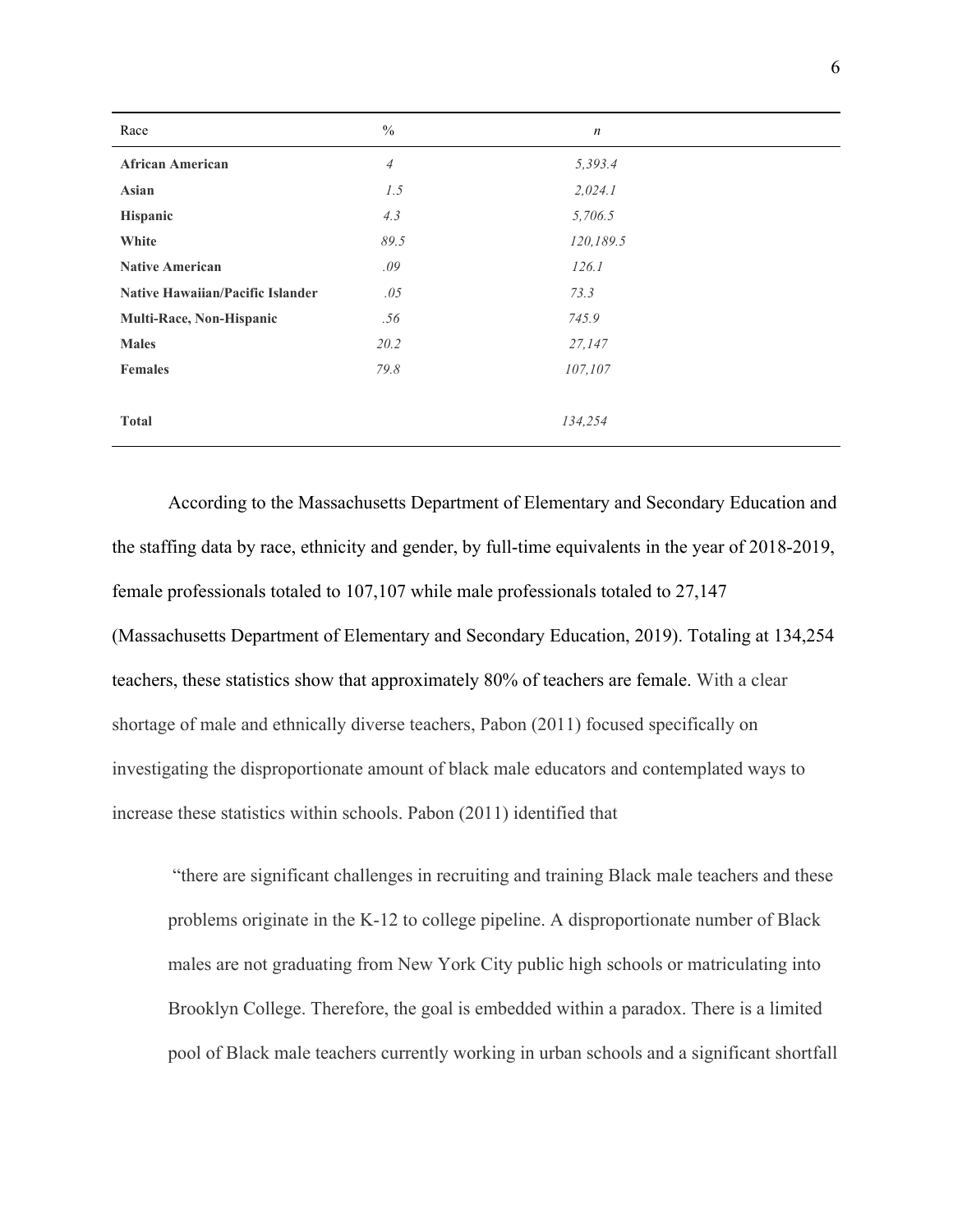Black males graduating from the very schools we seek to transform." (Pabon, 2011, p. 359)

This is only one theorized explanation for the disconnect that separates men, in this case black males, from teaching in the classroom. Historically, men and women were restricted to gendered roles. These stereotypes placed men in what society deemed as more physically and mentally demanding jobs while women either stayed in the home, worked as secretaries or teachers. This outdated gender stereotype could also contribute to the explanation of why women still dominate the field of education.

Students have different experiences to contribute to their learning atmosphere, without an understanding of this diversity the understanding of this from their peers, there is a greater chance for misunderstanding in the classroom. This research will analyze student and teacher experiences to identify areas where both students and teachers are seeking support within the classroom.

#### **Massachusetts Diversity**

The curriculum in Massachusetts directly specifies areas where teachers should be incorporating a multicultural education. For example, Guiding Principle 2 of the 2018 Massachusetts History and Social Science Curriculum Framework states,

"An effective history and social science education incorporates diverse perspectives and acknowledges that perceptions of events are affected by race, ethnicity, culture, religion, education, gender, gender identity, sexual orientation, disability, and personal experience. The traditional motto of the United States is "*E pluribus unum*" – out of many, one. A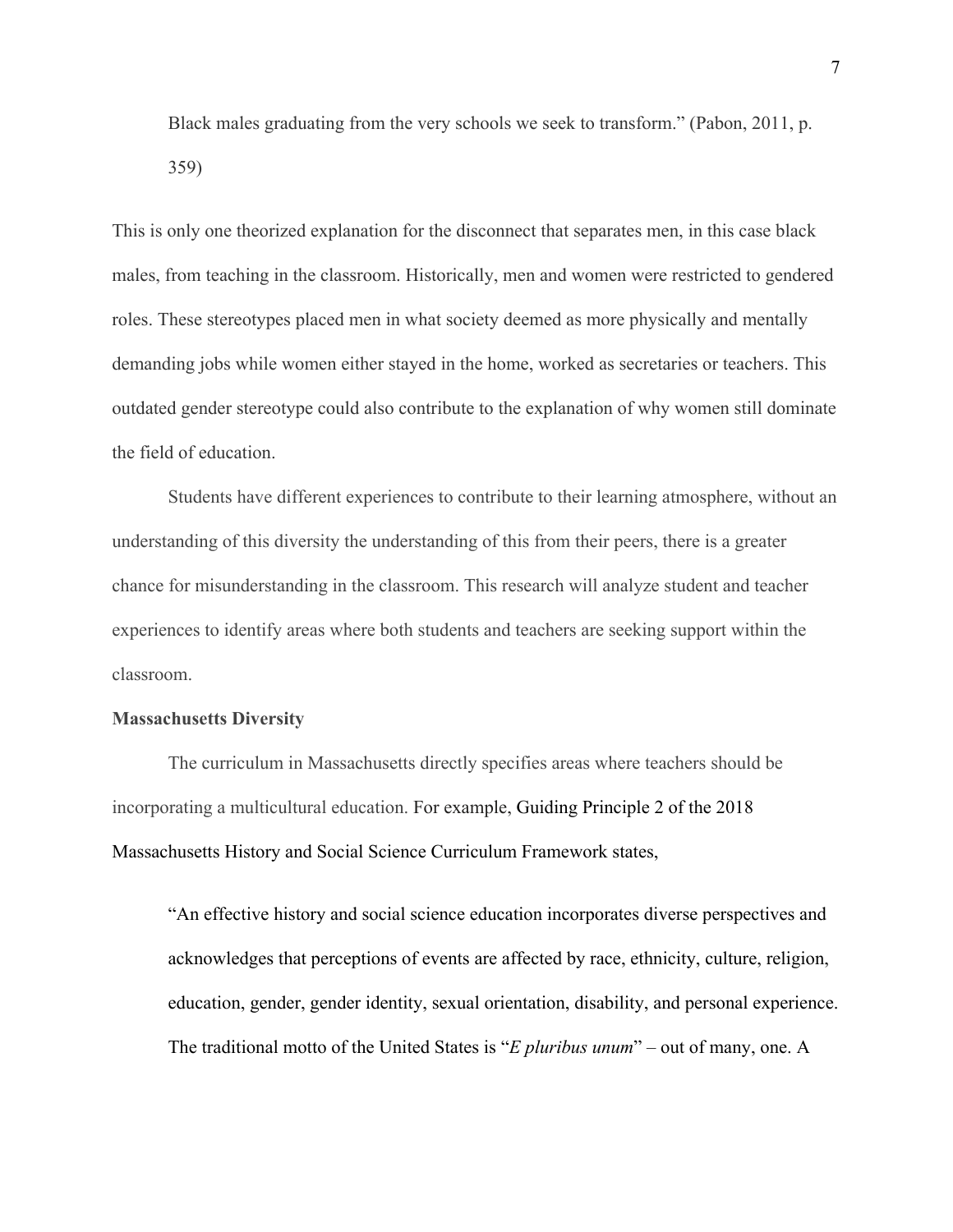history and social science education that does justice to the remarkable diversity of our country must tell the histories of individuals and groups, and honor a plurality of life stories while acknowledging our ongoing struggle to achieve a more perfect union. Teaching how the concepts of freedom, equality, the rule of law, and human rights have influenced United States and world history necessarily involves discussions of race, ethnicity, culture, gender, gender identity, sexual orientation, and other characteristics. Effective instruction challenges students to value their own heritage while embracing our common ideals and shared experiences as they develop their own rigorous thinking about accounts of events. Effective instruction celebrates the progress the United States has made in embracing diversity, while at the same time encouraging honest and informed academic discussions about prejudice, racism, and bigotry in the past and present." (Massachusetts Department of Elementary and Secondary Education, 2018 p.13)

Guiding Principle 2 illuminates the importance of this diversity driven education and outlines the requirements that our teachers are called to embody. Guiding Principle 10 aims to:

"increase students' understanding of others' fundamental needs and human and civil rights social awareness), increase students' capacity to participate in dialogue across differences and to take on the perspectives of others whose experience and position in the world differs from their own" and in addition, encourages "students to collaborate respectively with diverse peers." (Massachusetts Department of Elementary and Secondary Education, 2018, p. 16)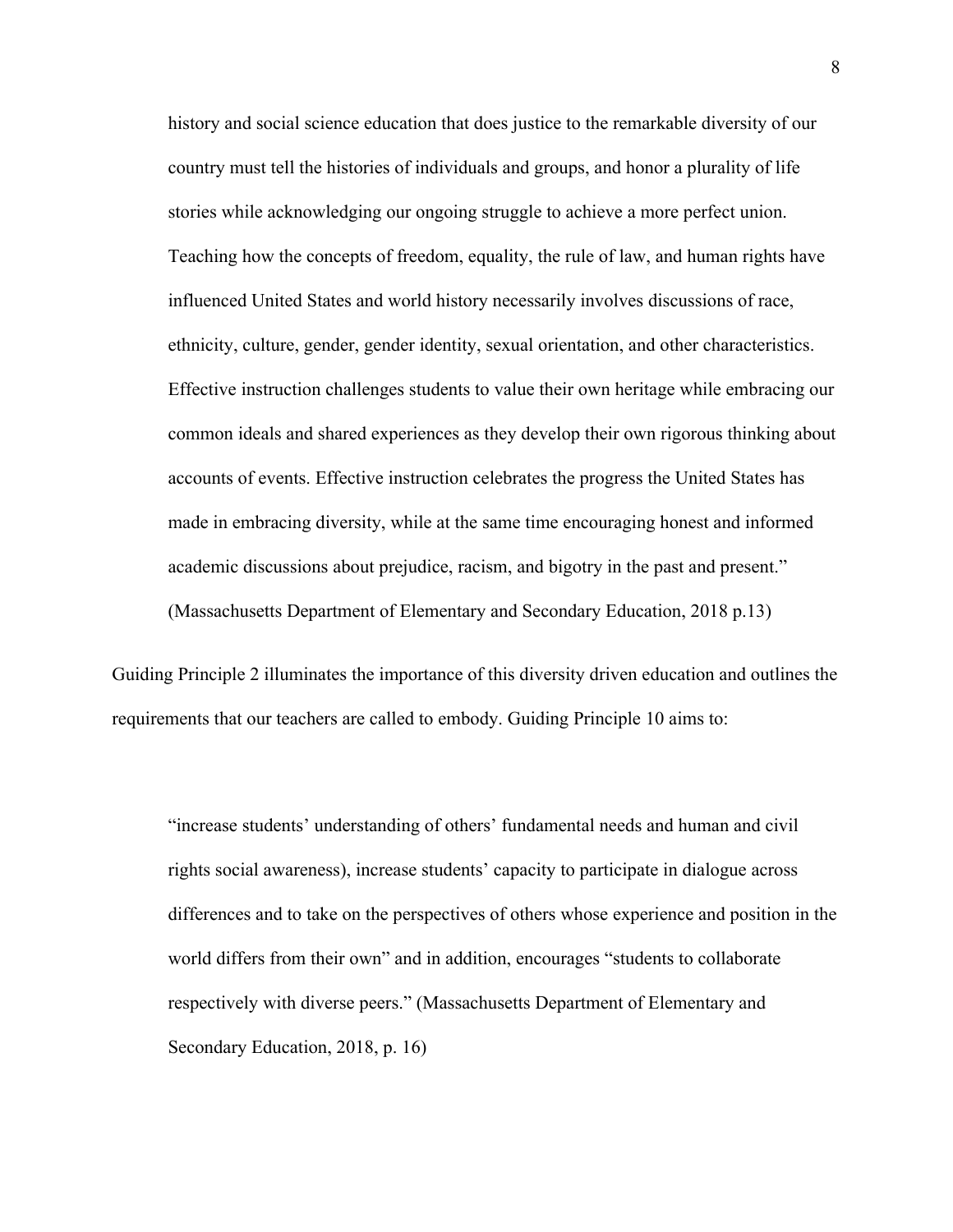Referencing the English Language Arts and Literacy Curriculum framework, Guiding Principle 11 states that,

"Educators should select works of fiction and nonfiction that instill in students a deep appreciation for art, beauty, and truth, while broadening their understanding of the human condition from differing points of view. Reading, discussing, and writing about high-quality prose and poetry should also help students develop empathy for one another and a sense of their shared values and literary heritage, while learning about who they are as individuals and developing the capacity for independent, rigorous thinking." (Massachusetts Department of Elementary and Secondary Education, 2018, pg. 16)

When students have the ability to learn about their classmates' cultural heritages and backgrounds, in and out of the classroom, they develop the empathetic capability to relate to them in ways that they may not have been able to before. This ability extends to outside of the classroom as they move forward in their lives after elementary and secondary education. The English Language Arts and Literacy Curriculum also illustrates how a student should portray in society after receiving the identified education. The Department relays that students who are ready for college, careers, and civic participation should portray the standards set out in this document and have the ability to:

"come to understand other perspectives and cultures. Students appreciate that the twenty-first-century classroom and workplace are settings in which people from often widely divergent cultures and who represent diverse experiences and perspectives must learn and work together. Students actively seek to understand other perspectives and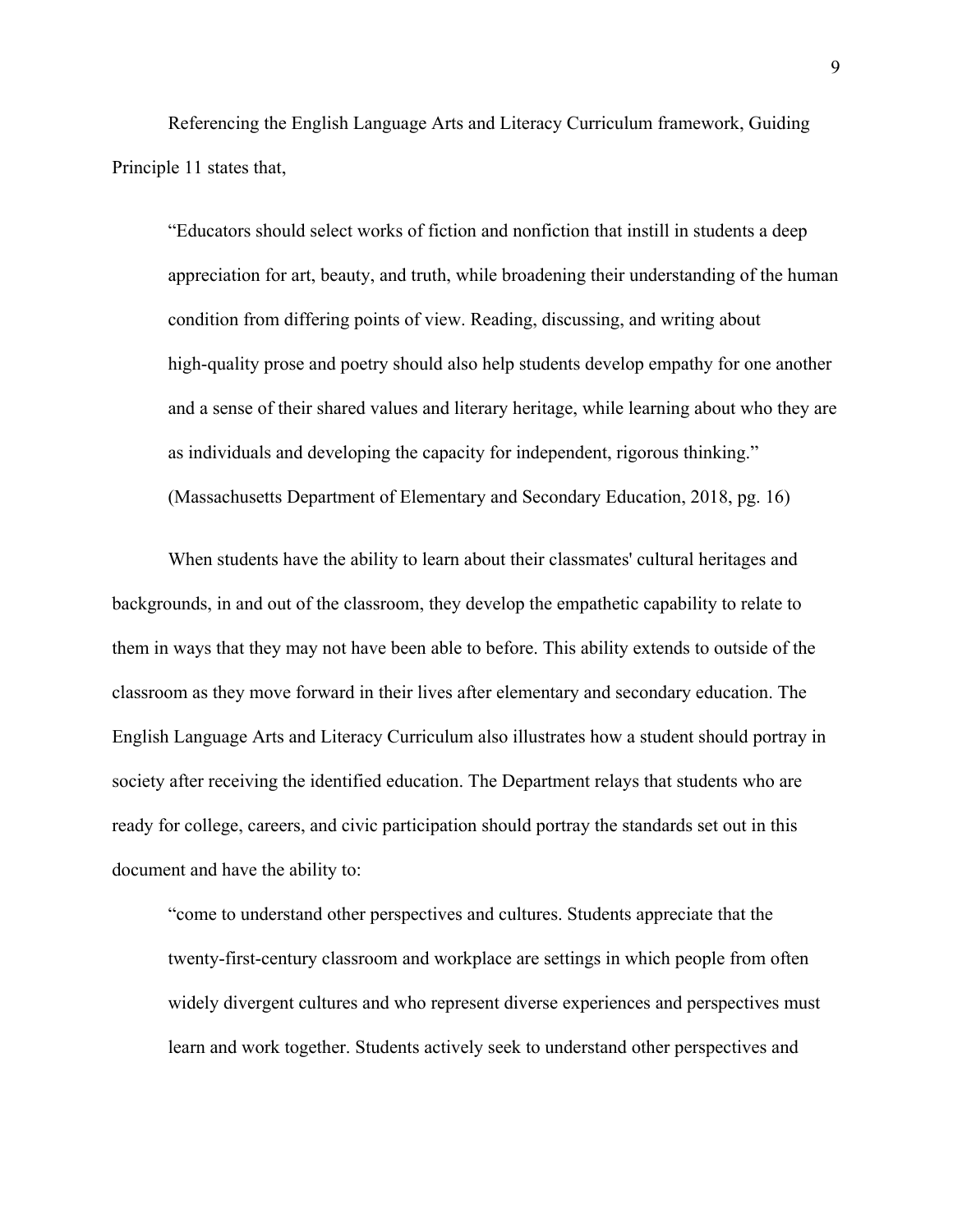cultures through reading and listening, and they are able to communicate effectively with people of varied backgrounds. They evaluate other points of view critically and constructively. Through reading great classic and contemporary works of literature representative of a variety of periods, cultures, and worldviews, students can vicariously inhabit worlds and have experiences much different than their own." (Massachusetts Department of Elementary and Secondary Education, 2018, pg. 18)

In regard to this expectation, teachers can not directly enforce and require this mindset from their students in the classroom, but the education that they are presenting should identify the importance of it and encourage it. Having the proper resources, support and development is imperative to the ability to portray these principles and guidelines in the classroom. If teachers are not supported by these resources and professional development, there will be a lack of confidence in the classroom. Teachers spend their careers educating youths, but if they do not have the confidence to address and apply these principles, their lack of confidence may defer them from addressing possibly harder topics and lessons in the classroom. Through this mixed method research study, student and teacher surveys, as well as teacher interviews, explored and sought to understand if there is a disconnect between these frameworks and what their classroom experience has looked like.

#### **Methods**

To complete this research, IRB approval was sought and granted. Their approval ensures that ethical research practices and protocols were adhered to. This study is a mixed method research design including surveys from Bridgewater State University students who attended public middle and high school, surveys from teachers in Massachusetts and in person interviews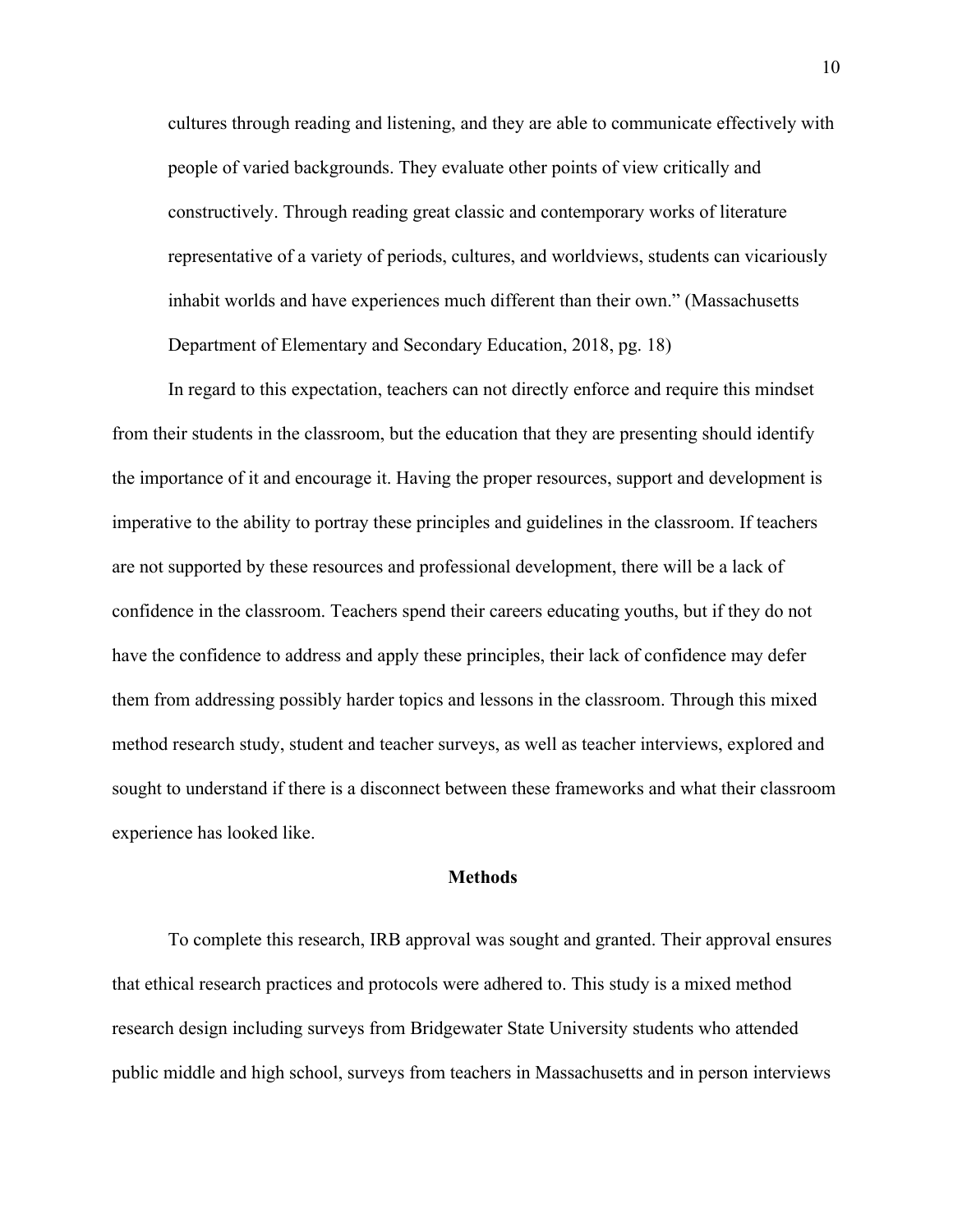with Massachusetts teachers. The surveys were created through using the Qualtrics software. Once all of the surveys were collected, this researcher began to analyze student and teacher survey responses

#### **Teacher Access**

Initially, this study planned to survey/interview teachers from four specific school districts. Superintendents as well as principals from these districts were contacted to access their approval to conduct the study. Initially, two schools were immediately welcoming of the study while one required further documentation and the last did not respond. The district required further documentation about the intended research received through additional essays and paperwork, but eventually denied access since it was the end of the school year. After more consideration, the researcher went back to the IRB and was approved to survey and interview from any teacher in Massachusetts. In the schools that allowed access to teachers and distributed the survey to their staff, a link to the Qualtrics survey was provided via email. Teachers in these districts had the option of taking the survey, but it was not required by their school district. Other teachers received access to this survey via direct contact from the researcher as well as through convenience sampling and snowball sampling.

#### **Teacher Survey and Details**

 289 survey responses qualified for this research study on the basis that these teachers taught middle or high school in the state of Massachusetts. Of the 289 survey responses, not all teachers fully completed their demographic information. The survey questions can be viewed in Appendix A.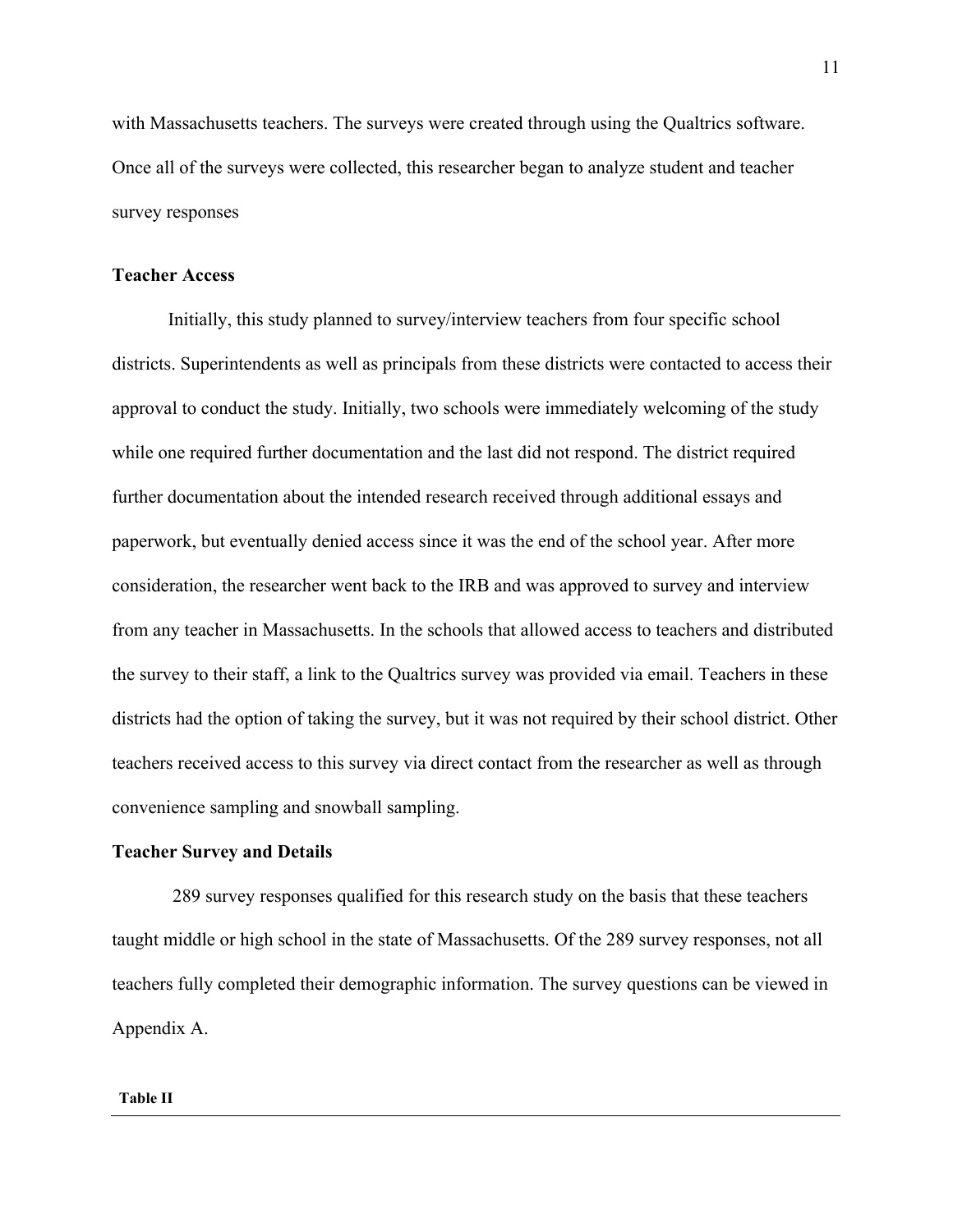| Characteristic         | $\boldsymbol{n}$ | $\%$ |  |
|------------------------|------------------|------|--|
| Gender $(n=76)$        |                  |      |  |
| Male                   | 24               | 31.6 |  |
| Female                 | 52               | 68.4 |  |
| Ethnicity $(n=76)$     |                  |      |  |
| White                  | 74               | 97.4 |  |
| Asian/Pacific Islander | $\mathbf{1}$     | 1.3  |  |
| Other                  | $\,1$            | 1.3  |  |
| Age $(n=76)$           |                  |      |  |
| $22 - 30$              | 18               | 23.7 |  |
| $31-39$                | 24               | 31.6 |  |
| 40-48                  | 10               | 13.2 |  |
| 49-57                  | 17               | 22.4 |  |
| 58-64                  | $\boldsymbol{7}$ | 9.2  |  |
|                        |                  |      |  |

*Teacher Sample: Demographic Information (n=289)*

#### **Teacher Interviews**

The teacher surveys were sent out toward the end of the school year therefore the interviews were conducted in the summer. At the end of the 18 question survey that these teachers filled out, there was an option to meet for an in person interview. When this option was selected, participants filled out their contact information and an email was sent out to schedule an interview. Out of the 78 completed teacher surveys, 18 teachers replied with "Yes" expressing that they were interested in an in person interview, however only 4 teachers responded to the follow up email to schedule an interview. The interviews lasted between 8-22 minutes. Interview #1 took place at Panera Bread. Interview #2 took place at the public high school. Interview #3 took place in the home of a teacher. Interview #4 took place at a Starbucks. Before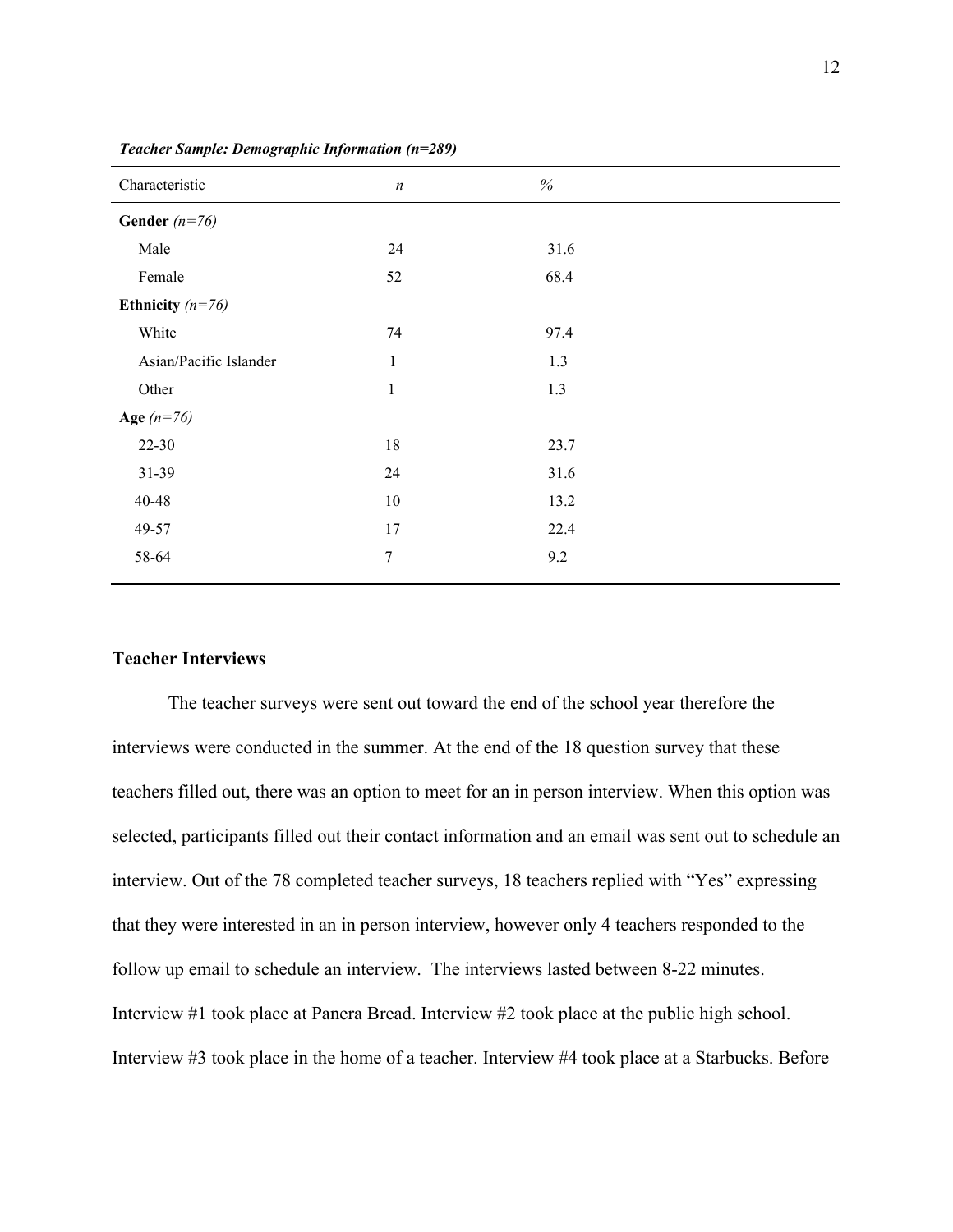the interview began, a consent form was signed by the participant indicating that they gave permission to proceed with the interview as well as provided consent to be recorded via a tape recorder. This form can be viewed at Appendix D. This interview consisted of 9 concrete questions as well as follow up questions depending on the participants' responses and the questions can be viewed in Appendix B. When all of the data was received, this researcher began to transcribe interviews. Of the 4 interviews, 50% of teachers were female and all 4 teachers were caucasian. The first two interviews were conducted with English Teachers, the third interview was conducted with an ESL teacher who was previously an English teacher and the fourth interview was conducted with a teacher's assistant who works in many classrooms throughout the school.

#### **Student Sample**

To recruit students, a flyer was created and approved by the IRB. This form can be viewed in Appendix E. The flyer included a QR code that, when scanned, brought participants directly to the survey link. In addition to the code, it briefly stated the premise of the attached survey. Once students scanned the QR code with their phone, or an installed scanning app, they were brought to the Qualtrics website with the full 14 question survey. The survey questions can be viewed in Appendix C. On Tuesday April 23rd 2019, this researcher Printed 50 copies of the student survey flyer and passed them to students in the Crimson Dining Hall during dinner as well as the Weygand Residence Hall at Bridgewater State University. By the end of this day, 61 survey responses were collected. Flyers continued to be passed out on campus until May 14th 2019. This researcher went to dining halls during busy meal times to recruit students for the completion of this survey. This researcher also interacted with students in dorms to pass out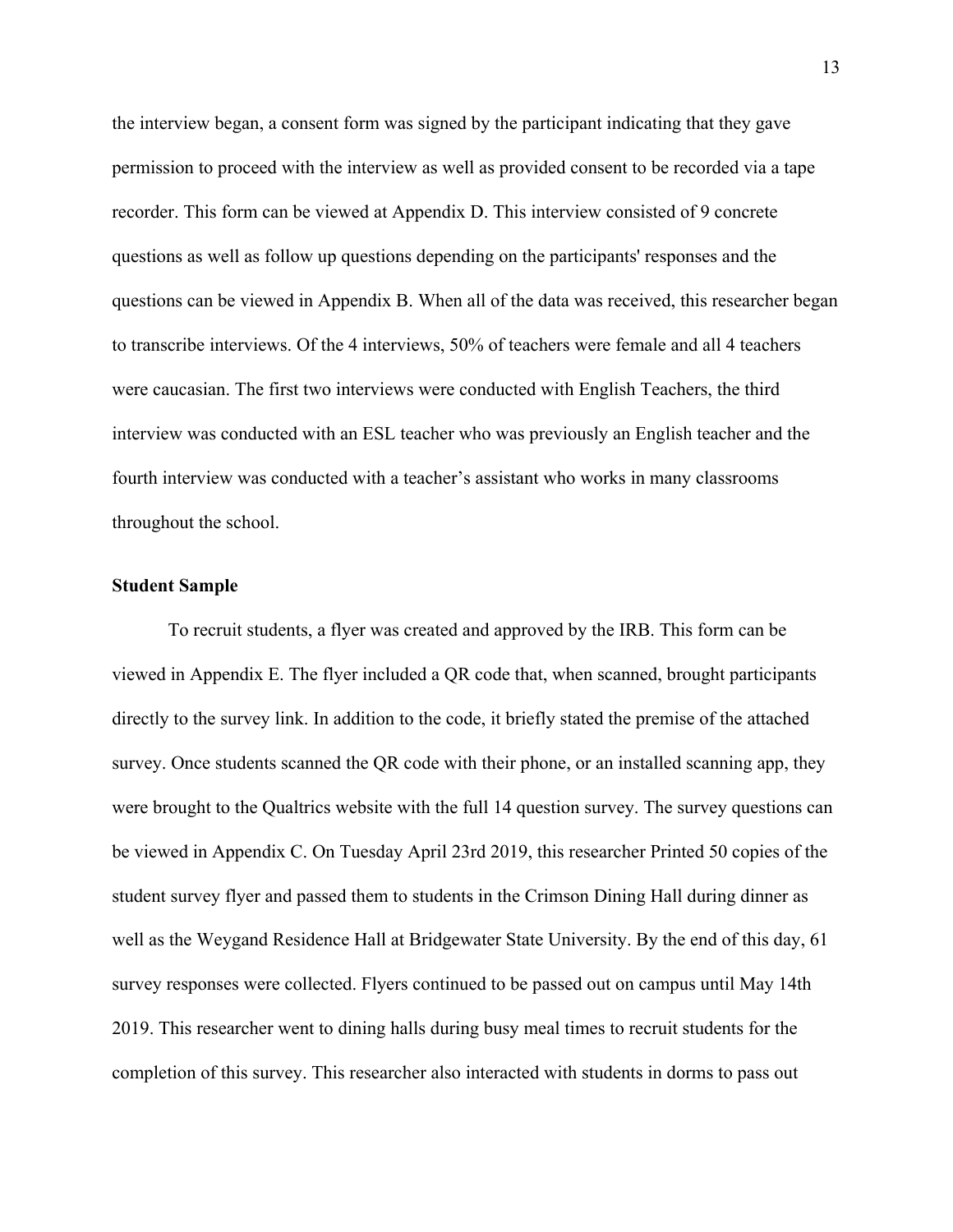flyers as well. Only responses of students who attended public middle and high schools in Massachusetts were used for this study due to the qualification guidelines.

#### **Table III**

|  | <b>Student Sample: Demographic Information</b> |
|--|------------------------------------------------|
|--|------------------------------------------------|

| Characteristic                   | n              | $\frac{0}{0}$         |
|----------------------------------|----------------|-----------------------|
| Gender $(n=289)$                 |                |                       |
| Male                             | 116            | 40.1                  |
| Female                           | 170            | 58.8                  |
| Other                            | 3              | 1.1                   |
| Ethnicity $(n=289)$              |                |                       |
| White                            | 221            | 76.5                  |
| Hispanic or Latino               | 21             | 7.3                   |
| <b>Black or African American</b> | 31             | 10.7                  |
| Asian/Pacific Islander           | $\overline{3}$ | $\mathbf{1}$          |
| Other                            | 13             | 4.5                   |
| Student Year $(n=289)$           |                |                       |
| First Year                       | 54             | 18.7                  |
| Sophomore                        | 55             | 19                    |
| Junior                           | 113            | 39.1                  |
| Senior                           | 61             | 21.1                  |
| Other                            | 6              | $\overline{2}$        |
| Age $(n=289)$                    | Range<br>18-32 | Mean $(\mu)$<br>20.74 |

### **Themes**

This researcher distinguished common themes from the Teacher Interviews, Teacher Surveys These themes include, but are not limited to, Resources, Lack of Resources, Professional Development, Literature, Confidence, Lack of Confidence, Older Teachers and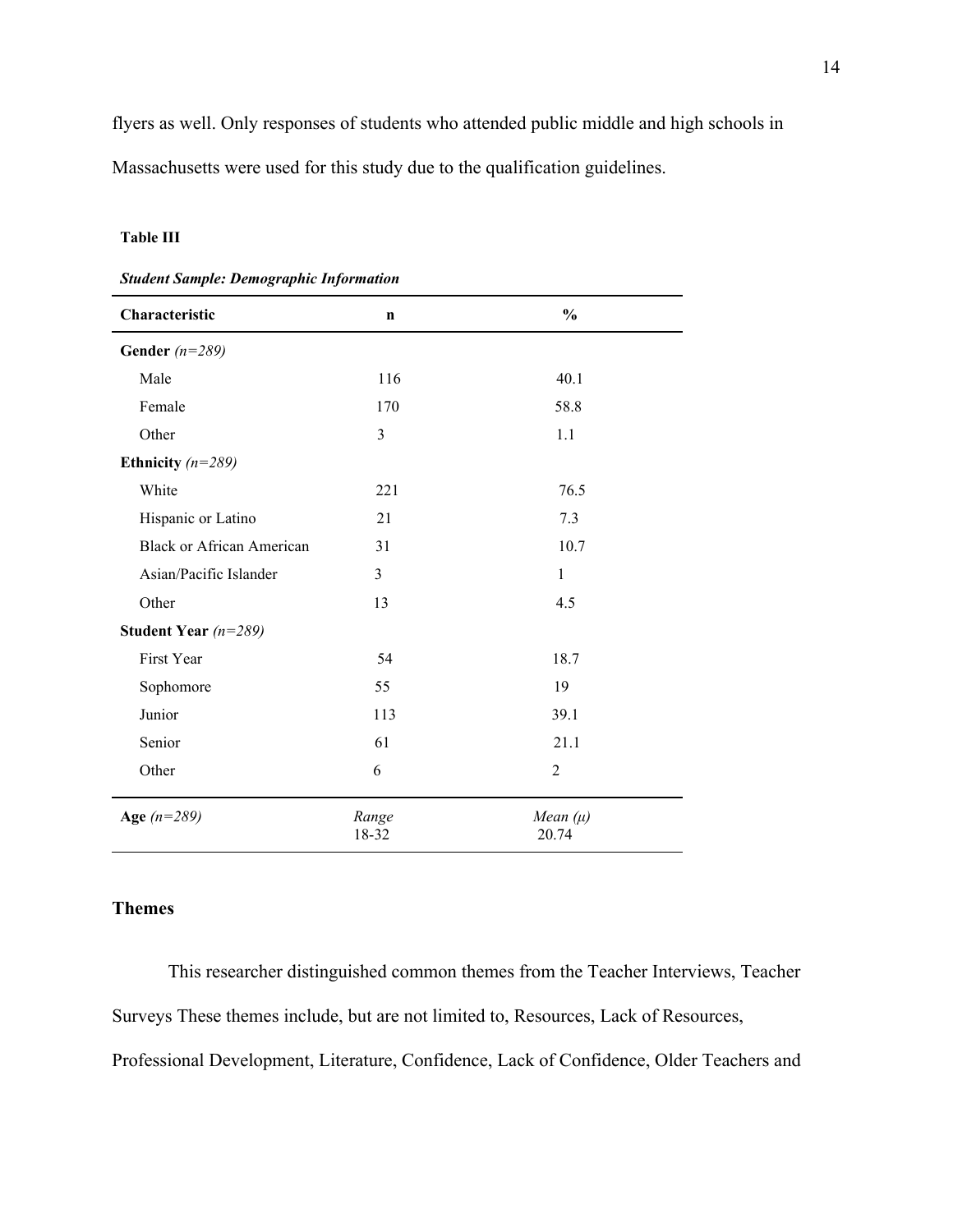Conflict in The Classroom. These themes came from the open ended response questions in the Student Surveys. They were collected by reading and rereading the responses many times to identify common words and concepts. By identifying the similar words and concepts, this researcher was able to sort the student survey content into different themes. Common themes that were derived from the Student Surveys included a lack of diversity driven education from the classroom as well as a lack of confidence after graduating. By placing all of the data in excel forms, this researcher sorted data into categories based on response type. These themes were selected predominantly because they were discussed most in the open response sections.

#### **Results**

#### **Teacher Survey Results**

In total, 78 survey responses were received, but only 73% of participants fully completed the survey. 27% of participants began the survey and stopped after answering a few questions. These responses were still included due to the data that they were able to provide, any teacher that responded to less than half of the questions were excluded from the survey.

#### **Classroom Diversity**

When asked what it means to have a diverse classroom, 78.5% of teachers were able to include multiple social and cultural identities [race, ethnicity, social class, religion, etc.] in their definitions while 21.5% of teachers identified one or none. Since the majority of these teachers are able to identify more than one facet of diversity, this research seeks to further understand if they are teaching to cater to this type of audience. When asked if they would describe the classrooms that they teach in as diverse, 74.24% (n=49) responded with Yes. Most of these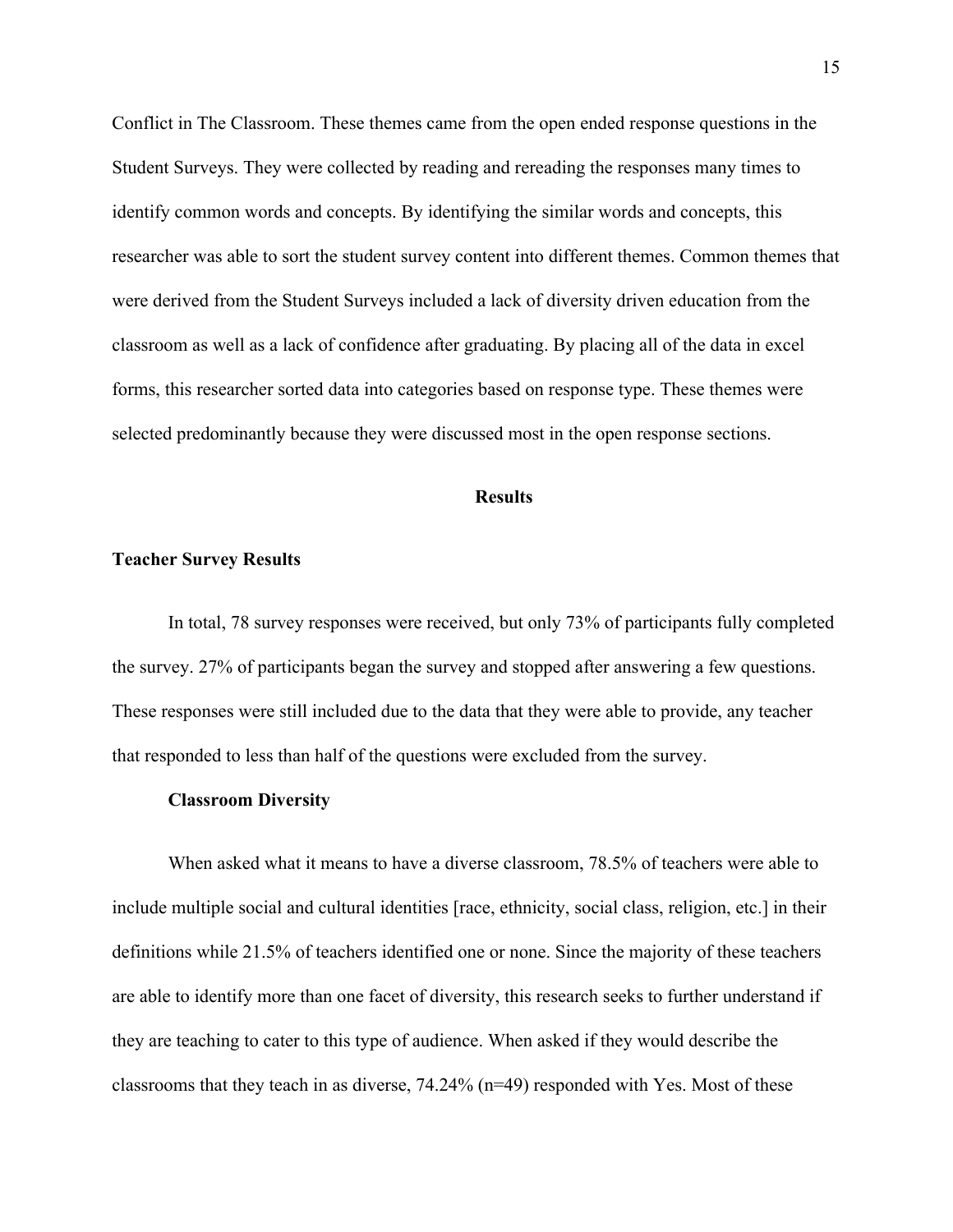responses included a recorded explanation and specifically defined this diversity through nationality, race, ethnicity, class and other themes of ability.

#### **Would you describe the classrooms that you teach in as diverse? Yes.** *(n=49)*

One teacher wrote "I teach students from more than 15 different countries. Additionally, my students are linguistically and culturally diverse." A teacher referenced the district that they work in and wrote "I have many different types of races in my classroom, ranging from Cape Verdean, Haitian, Chinese, Korean, Vietnamese and Caucasian. I also have students of different gender identifications." Another teacher wrote that "while the faculty is diverse in a number of ways in terms of age, generations, gender preferences, ethnicity, religions, et al, our school's faculty is predominantly white, lacking racial diversity." This teacher is able to distinguish that their faculty diversity does range in specific variables, but they lack racial diversity. It is important for teachers to recognize a lack in racial diversity, but also to understand the impact that this has on their racially diverse students. Another teacher recorded "though some levels are more diverse than others, the majority of my classes have students that have very different familial situations ranging from homelessness with an older sibling having guardianship to students living in million dollar homes. I have students from the middle east who have drastically different views on womens rights along side transgender students." This response stood out because this teacher understands how socio-economic class as well as the student's access to housing and familial life contributes to their student diversity. Again, while it is important to understand these variables that their students represent, it is important that the teachers have the resources to teach these students and create an inclusive learning environment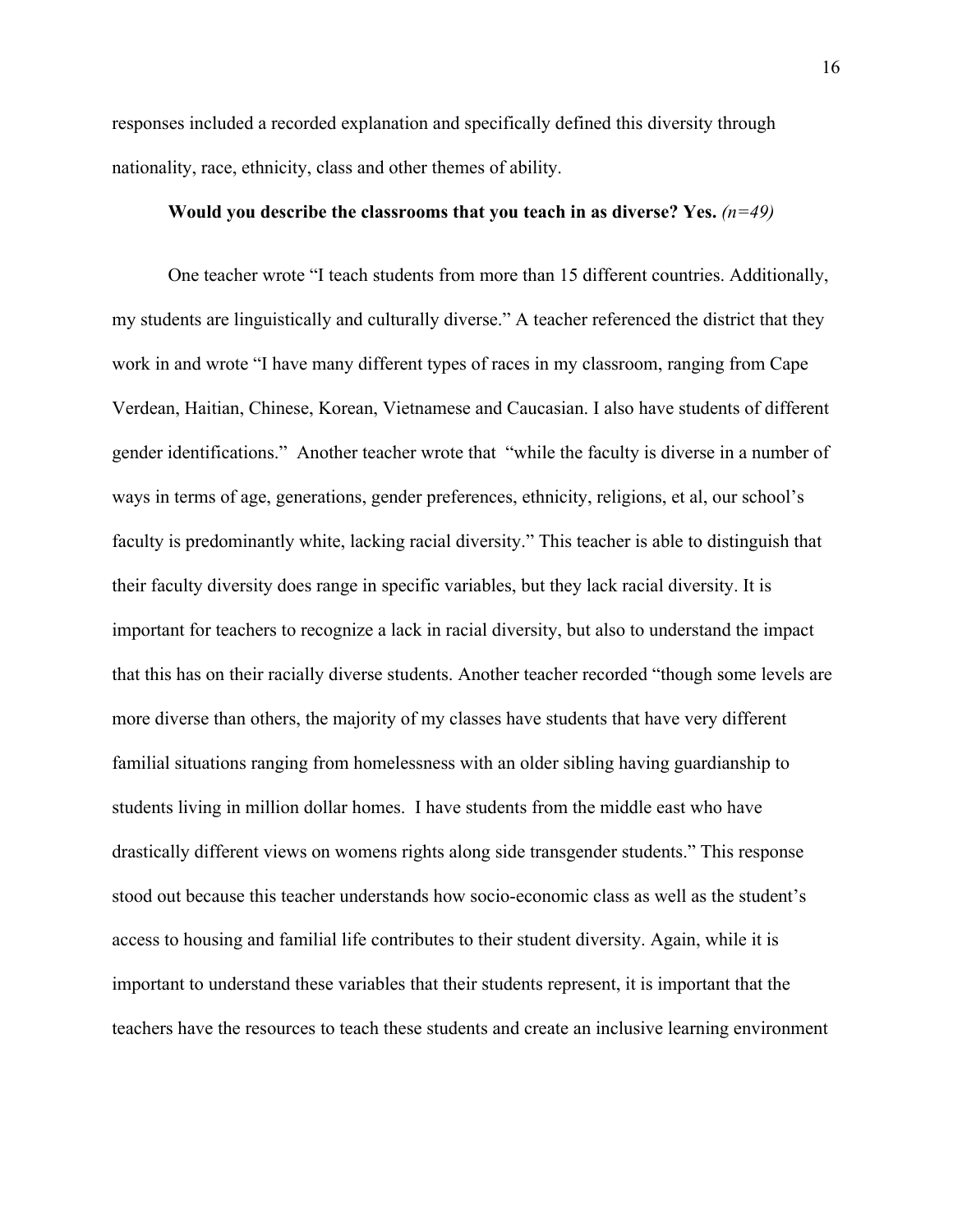for students of cultural identities.

#### **Would you describe the classrooms that you teach in as diverse? No.**  $(n=17)$

The recorded explanations of teachers that would not describe the classrooms that they teach in as diverse included themes of a lack of racial, ethnic and socio-economic diversity. One teacher wrote that their classroom represents "some diversity in mindset but very little in SES and race." Another teacher documented that their district has a "relatively affluent community with little diversity although the Asian population is increasing." Teaching in a relatively affluent community, teachers must still have the resources to teach students about communities that do not have this same experience. Another teacher documented that "my classes are composed predominantly of white students overwhelmingly white, upper-middle class, politically liberal and the small minority that doesn't fit that profile is often very reserved." This teacher recognizes the overwhelmingly homogeneous population that their student body represents but also recognizes the small minority that do not fit within this profile. A teacher wrote that "I think my classroom is diverse in academic abilities but not very diverse in cultural backgrounds and race."

How can schools cater to students with differing academic abilities, but not to students with different cultural and racial backgrounds? One teacher wrote that "the school has few children from underrepresented populations" and another documented that "while there are some exceptions, the majority of students are from the same demographic and socio-economic background." To properly prepare students for their lives after middle and high school, based on the standards that Massachusetts provides, teachers must include the integration of curriculum materials that do not just represent the students that are teaching. These teachers recognize and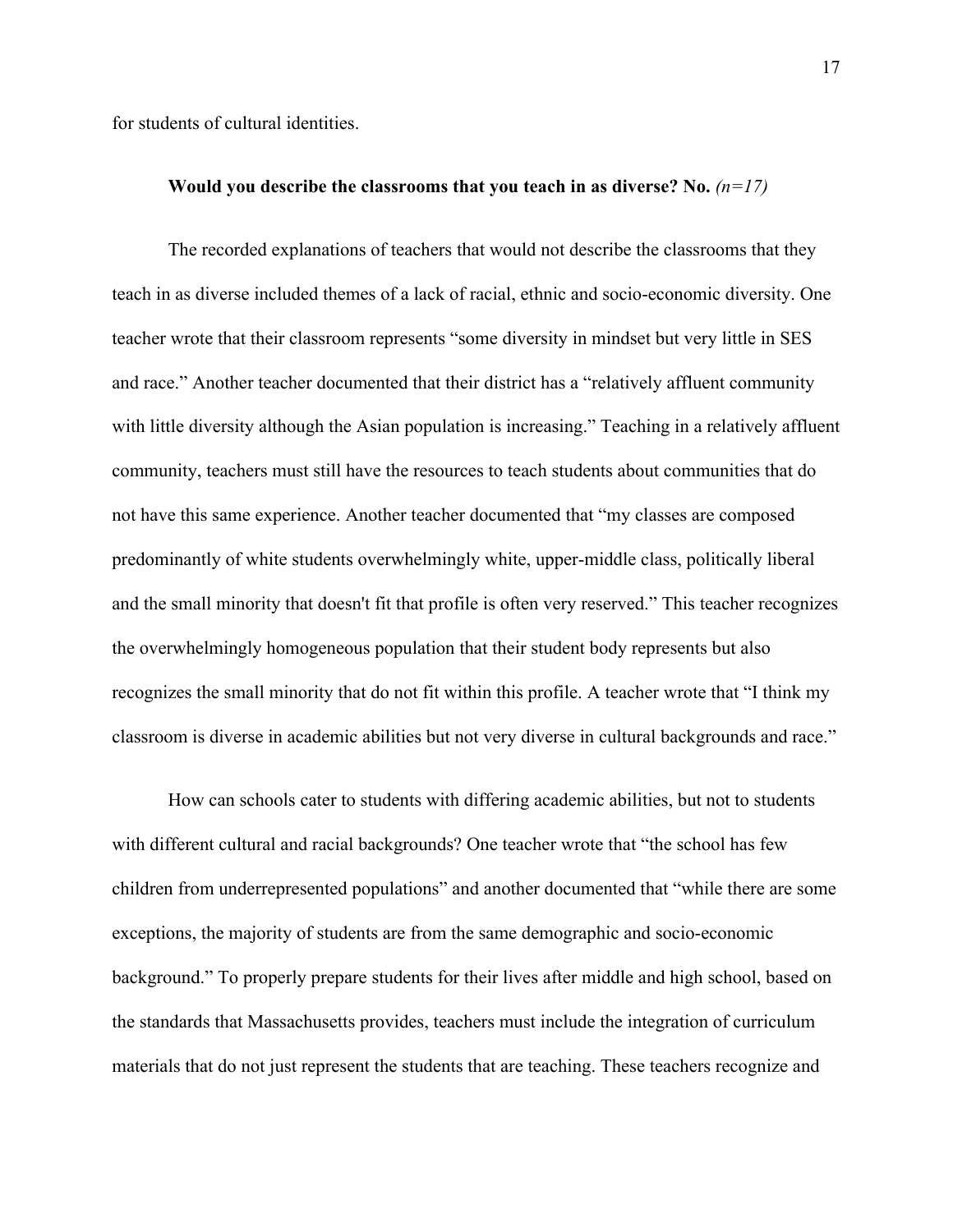document that their classrooms are not diverse, but even with a lack of classroom diversity, teachers are still able to represent diversity through their curriculum.

#### **Curriculum Diversity**

Teachers were next asked if they provided curriculum materials that represented the diversity of Massachusetts and while 65% answered "Yes," 35% of participants responded with "No." While the majority of teachers felt as if they had curriculum materials that represented the diversity of MA, there are still over 1/3 of teachers who admit to the fact that they do not/are unable to. If teachers are not providing a uniformed curriculum to the students, some are educationally placed at a disadvantage from an early age. This disconnect could be explained by a lack of resources and even a lack of confidence in the classroom. The next section asked teachers questions of frequency.

#### **Table IV**

#### *Frequency of Teaching About Diversity and Social Justice (n=63)*

| <b>Frequency Question</b>                    | Daily   | Weekly   | <b>A Few Times</b><br>a Month | Monthly  | <b>Never</b> |
|----------------------------------------------|---------|----------|-------------------------------|----------|--------------|
| How frequently are you able to bring         | 12.7%   | 34.9%    | $22.2\%$                      | $19.1\%$ | $11.1\%$     |
| topics of diversity into the classroom?      | $(n=8)$ | $(n=22)$ | $(n=14)$                      | $(n=12)$ | $(n=7)$      |
| How frequently are you able to bring         | $6.4\%$ | $25.4\%$ | 27%                           | $20.6\%$ | $20.6\%$     |
| topics of social justice into the classroom? | $(n=4)$ | $(n=16)$ | $(n=17)$                      | $(n=13)$ | $(n=13)$     |

11% of teachers documented that they Never bring topics of diversity into the classroom and 21% Never bring topics of social justice into the classroom. One hopes that these students do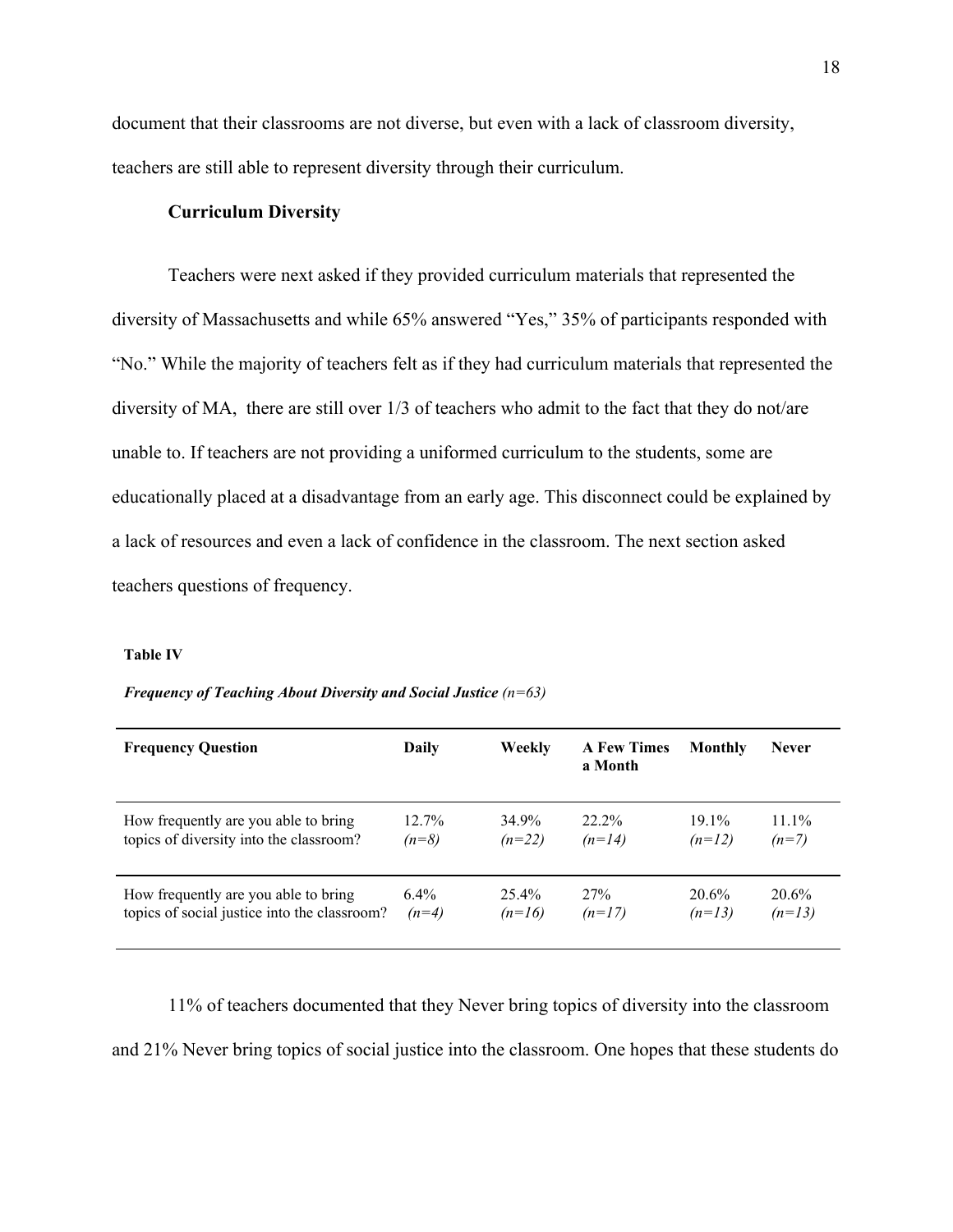receive these important variables of their education from the teachers that do bring it into the classroom, but it is better to ensure all teachers do rather than hoping that students receive it elsewhere. The Massachusetts state curriculum does require all teachers to implement it into the classroom.

#### **Preparation to Teach**

Table V, Preparation for Teaching About Diversity and Social Justice, shows that on average, 78% of teachers either Strongly Agree or Somewhat Agree that they are prepared to teach the subject of diversity in the classroom, but this leads us to question; If teachers agree that they are prepared to teach around the subject of diversity, why are they not teaching it in the classroom and what can explain the disconnect? In fact, 0% of teachers Strongly Disagreed that they were prepared to teach in a diverse classroom and only 5% of teachers responded that they Somewhat Disagree. 30% and 42% said never or monthly to frequency yet 81% and 76% say strongly or somewhat prepared to teach it. Why are they prepared but not teaching it?

#### **Table V**

| <b>Preparation Question</b>                  | <b>Strongly</b> | Somewhat | <b>Neither Agree</b> | Somewhat        | <b>Strongly</b> |
|----------------------------------------------|-----------------|----------|----------------------|-----------------|-----------------|
|                                              | Agree           | Agree    | nor Disagree         | <b>Disagree</b> | <b>Disagree</b> |
| I feel well prepared to teach in a diverse   | $41.3\%$        | 39.6%    | 14.3%                | $4.8\%$         | $0\%$           |
| classroom.                                   | $(n=26)$        | $(n=25)$ | $(n=9)$              | $(n=3)$         | $(n=0)$         |
| I feel well prepared to teach the subject of | 27%             | 49.2%    | 14.3%                | 7.9%            | 1.6%            |
| diversity.                                   | $(n=17)$        | $(n=31)$ | $(n=9)$              | $(n=5)$         | $(n=1)$         |

*Preparation for Teaching About Diversity and Social Justice (n=63)*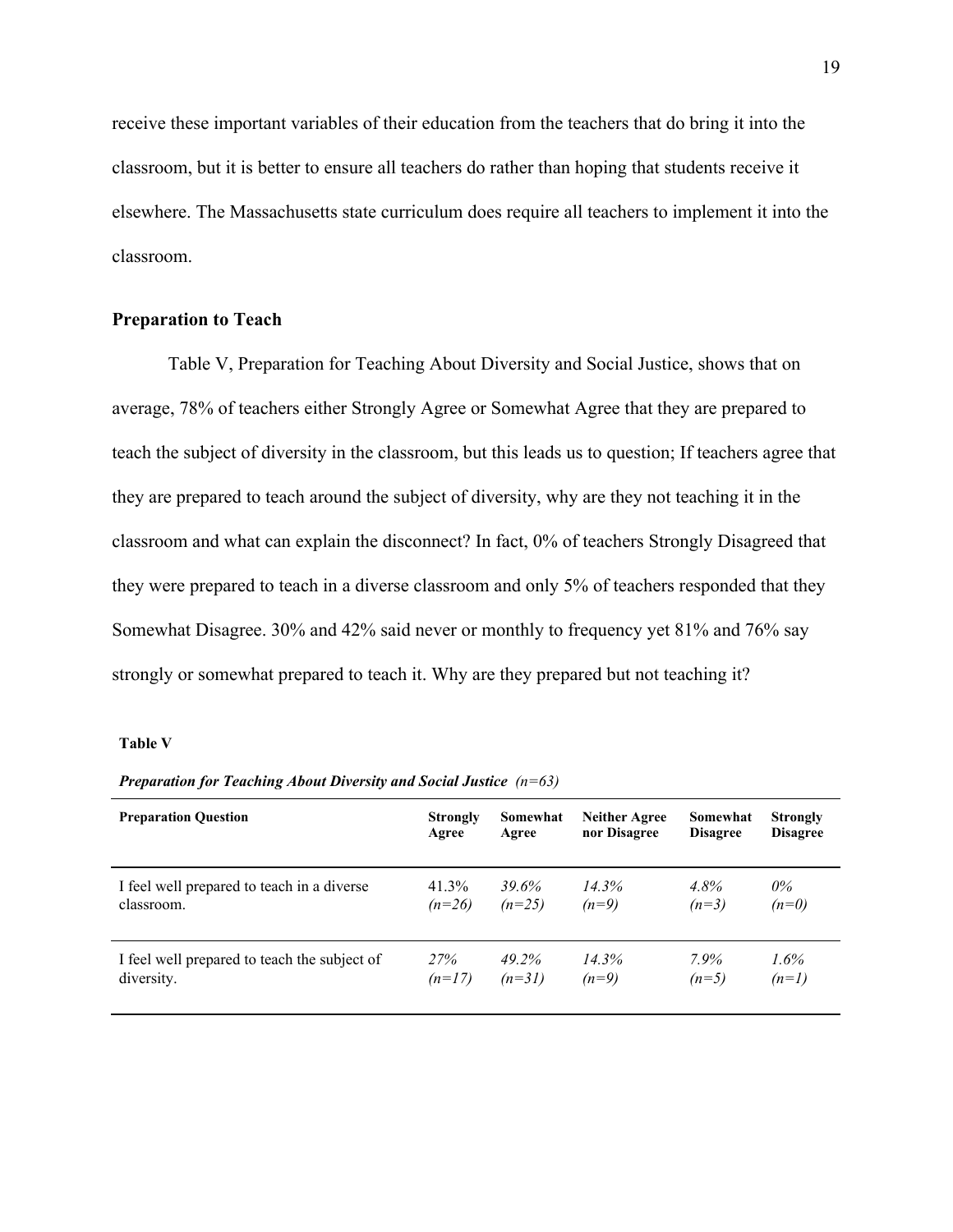Teachers who participated in both the online survey as well as the in person interviews were given Guiding principle 12 that, again, states: **"**An effective history and social science education incorporates diverse perspectives and acknowledges that perceptions of events are affected by race, ethnicity, culture, religion, education, gender, gender identity, sexual orientation, disability, and personal experience. Teaching how the concepts of freedom, equality, the rule of law, and human rights have influenced United States and world history necessarily involves discussions of race, ethnicity, culture, gender, gender identity, sexual orientation, and other characteristics. (Massachusetts Department of Elementary and Secondary Education, 2018). After having the ability to review this aspect of the curriculum, they were asked how easy or difficult it has been for them to integrate it into their classroom.

#### **Table VI**

| Response       | $\%$ | n  |
|----------------|------|----|
| Very Easy      | 17.7 | 11 |
| Easy           | 19.4 | 12 |
| Neutral        | 35.5 | 22 |
| Difficult      | 25.8 | 16 |
| Very Difficult | 1.6  |    |

*How easy or dif icult has it been for you to integrate this into your classroom? (n=62)*

Out of 78 survey responses only 62 responded to this question. While about 37% of teachers believe that this is very easy or easy to integrate, 27% of teachers find this very difficult or difficult. Therefore, a large number of educators are seeking extra support for curriculum integration. It's important to note the 36% of teachers who remained neutral. For the large number that remains neutral, what would allow them to have an easier time of integration?

#### **Teacher Interviews**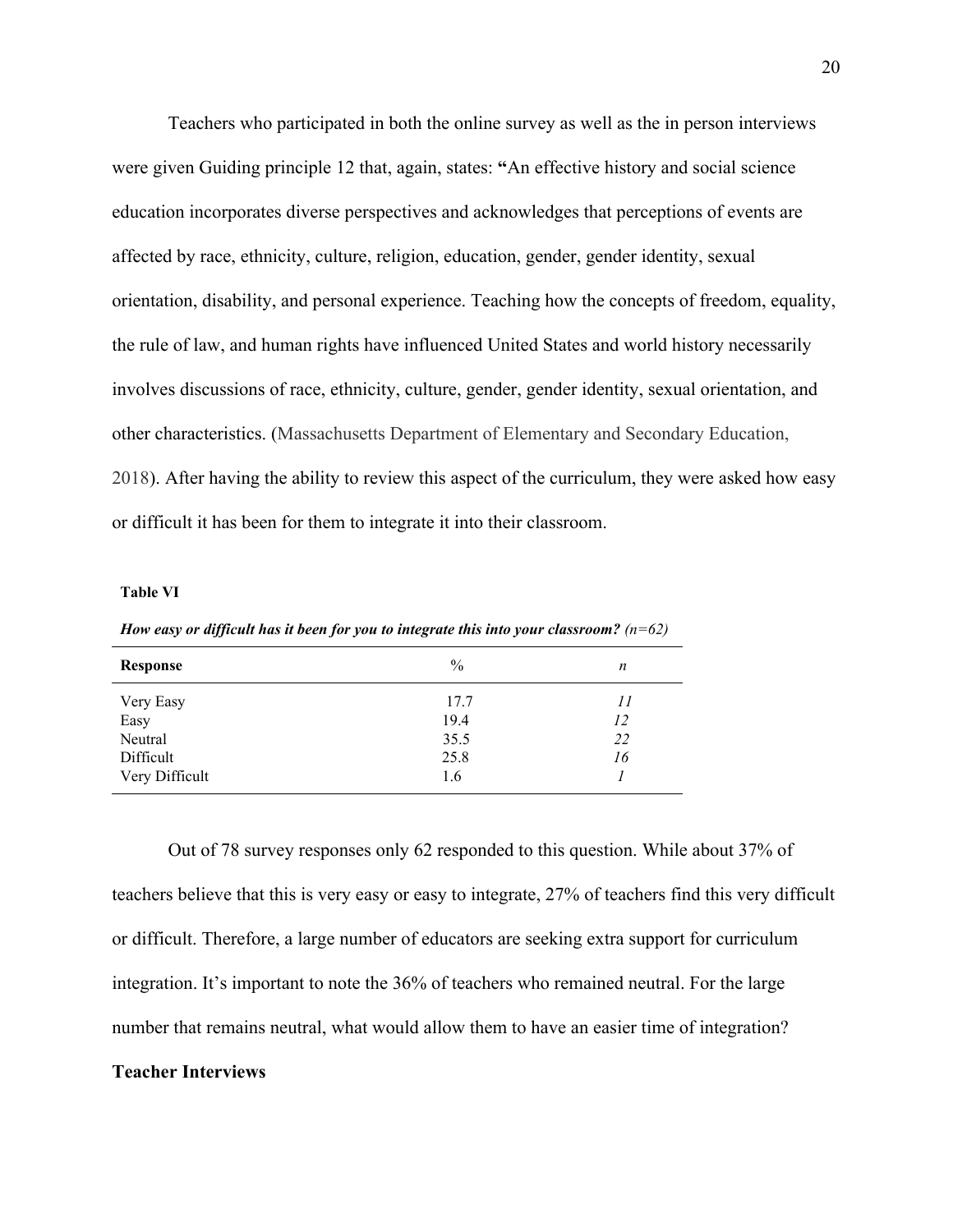By reading and rereading the transcripts from each in person interview, this researcher was able to correlate common words and concepts to sort into themes. The themes that were predominant throughout the survey responses were Multicultural Education Through Literature, Resource Accessibility, Professional Development, Confidence in The Classroom and Conflict in The Classroom. In the teacher surveys, there were also opportunities to express an open response answer and these responses were sorted into the same themes and also woven into the discussion below.

#### **Multicultural Education Through Literature**

3 out of 4 teachers that came forward and agreed to participate in an in person interview were English teachers. One of the three taught English for 10 years before switching to ESL. As 75% of participants have a great deal of experience surrounding literature, this topic came up quite a few times during their interviews. Fortunately, when asked for examples of a lesson plan these teachers taught that included diverse perspectives, each teacher was able to identify one through their use of literature. One teacher acknowledged the requirement for "anchor texts" and included their way of using them to identify diverse perspectives

 "So I think one of the things that we're looking at doing more of, um, is the, we have our anchor texts, you know, like Othello. Um, and so we're really thinking about the anchor texts that we choose. And moving away from the, I call it the "dead white men curriculum" because that's what it always has been. It's been things like, you know, Beowulf and Chaucer, not that those aren't important, but I think for like the standard college class that every senior has to take. So not the AP or, um, we're, we're thinking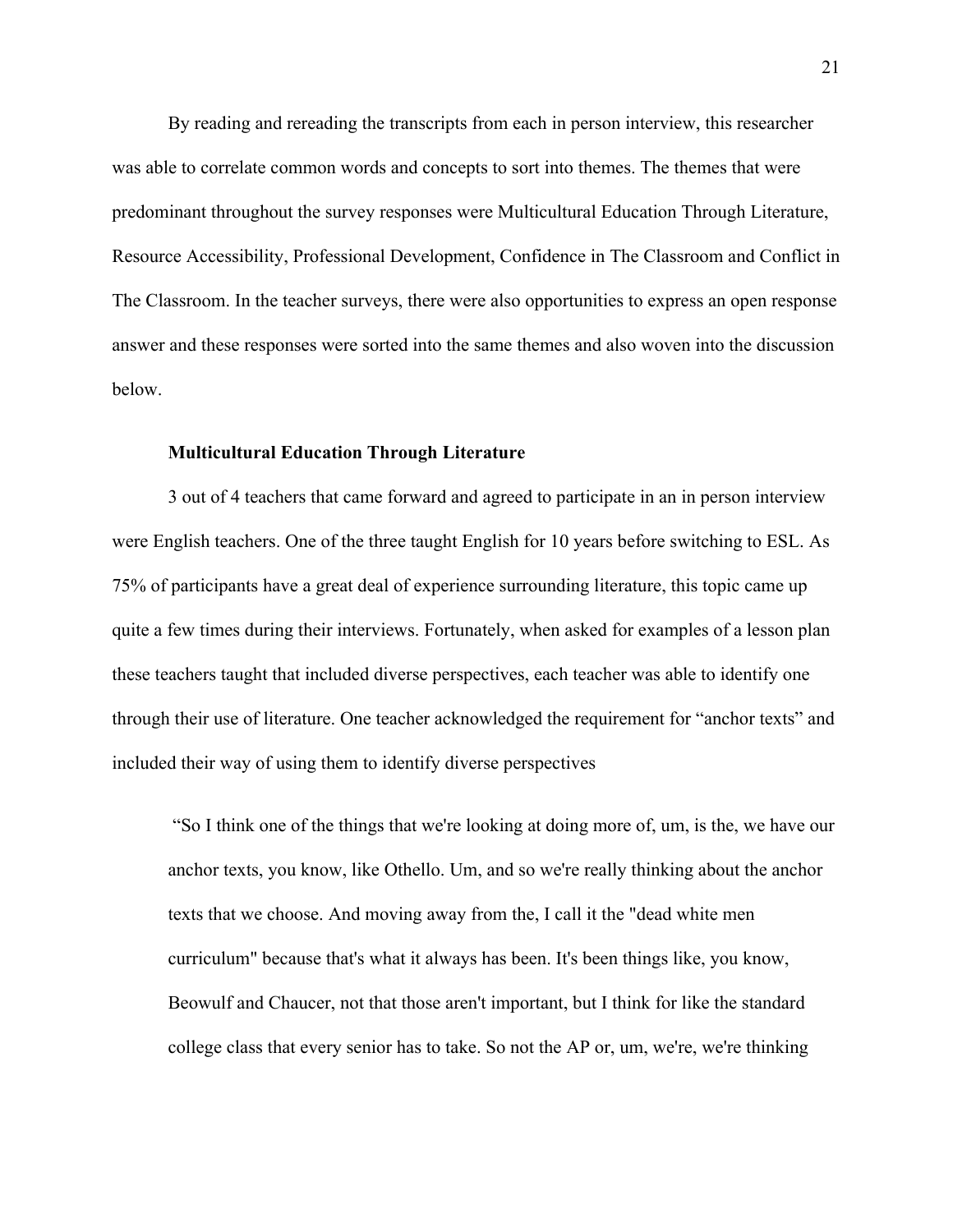about really swapping out some of the older texts or if we do have to teach, So say the, the, um, common core requires us to teach that, uh, Shakespeare every year but junior year. Okay. So we've got to have a play in there somewhere. That's why we chose Othello. It used to be Hamlet. So that's one of the things we're doing." (Interview #2, June 27, 2019, Personal Interview).

Referring to the "anchor texts"as the "dead white men curriculum" acknowledges the preconceived bias that these texts reveal and encourage. By swapping out the older texts with other texts from the same era that promote the perspectives that this teacher is identifying, they are able to use literature to begin to provide this education. This teacher also understands the idea of choosing texts to represent various identities including gender, race, class, disability, etc. They mentioned "we're also looking at a lot of nonfiction, a lot of essays that incorporate those different perspectives about gender, about race, class, disability, um, and trying to supplement the anchor texts that we use with those multiple perspectives" (Interview #2, June 27, 2019, Personal Interview). During another interview, one teacher identified the importance of diversity through literature. This teacher was able to identify a text that properly addressed the poverty gap.

"So one thing, um, that's interesting, when I taught seventh grade, I'd always teach A Christmas Carol and, it was in the curriculum and something that was sort of interesting was that, um, kids had a lot of different ideas about a family, like the Cratchit family and whether or not someone like Scrooge would be obligated or should, um, help him. So that was kind of interesting. Um, so I can't really remember. Um, the kids would come in with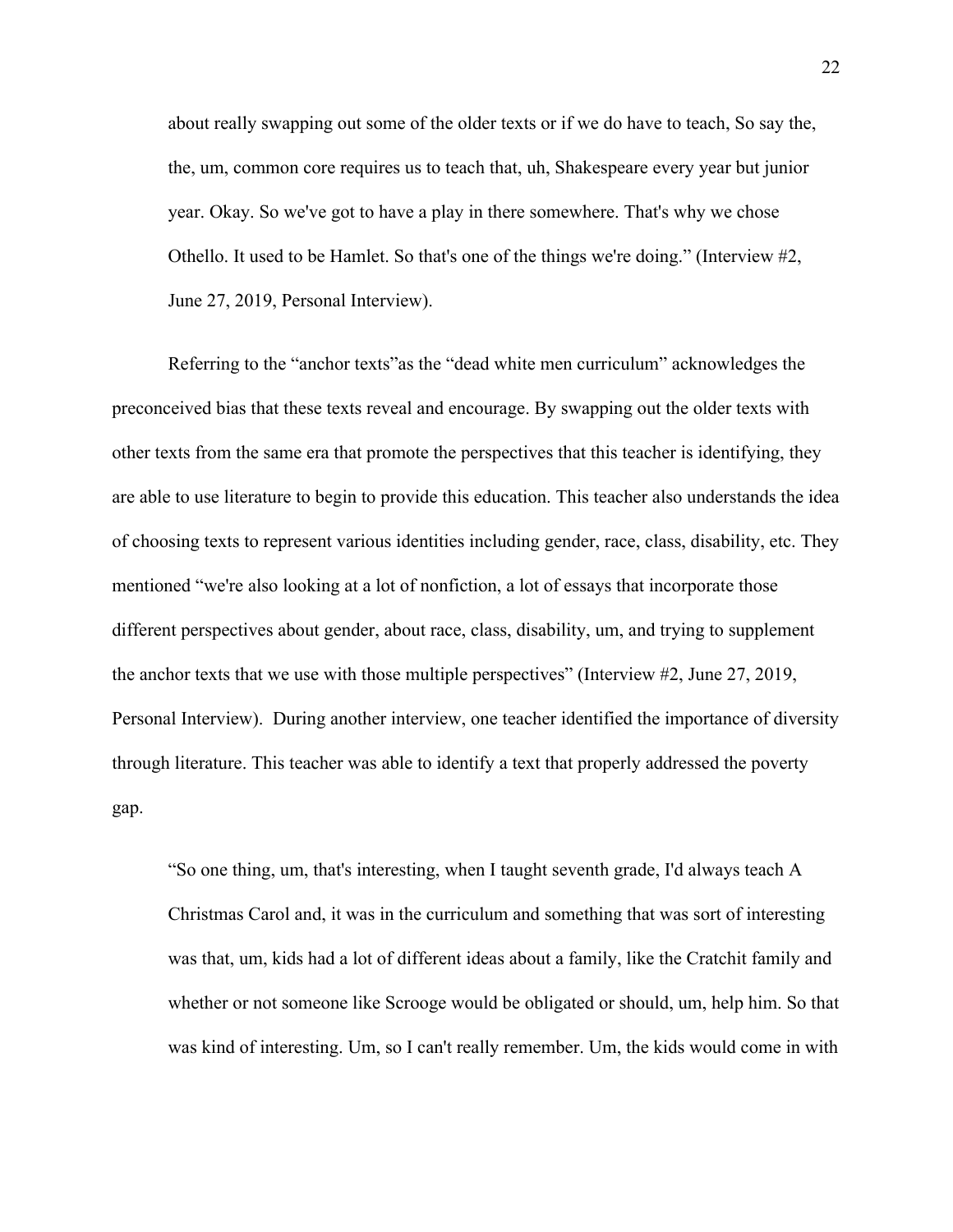a lot of sort of like preconceived ideas, um, that probably, I think a lot of it was coming from, you know, their homes and different like political beliefs. Especially right now, I feel like in the last four or five years or so, everything's been very sort of politically charged." (Interview #3, July 16, 2019, Personal Interview).

A Christmas Carol is a classic piece of literature and, historically, there are so many ways that it can be taught. Highlighting themes of socio-economic imbalance and disability in the classroom allows students to think about and explore this form of diversity. Having these discussions and making students aware of the economic gaps from the literature allows them to critically think and apply this same understanding to the world around them. In the first interview, the teacher identified two books used in their classroom that focused on racial diversity. The first book was *Ghost Boys* by Jewell Parker Rhodes and the second, *The Crossover* by Kwame Alexander. Referencing The Crossover, this teacher recalled that,

 "It's in verse form, written by the author himself, first was like a hip-hop book. So it's another quote that a lot of kids they seem to take to when I tell them this book of poetry, they're like, yeah, I'm all set and I don't want to read it. And then by the end, their like, it's really good. They enjoy it. Um, it also had to deal with issues of race. Um, and there's one particular section of the book where, you know, his family gets pulled over by a cop and they're all concerned about what's gonna happen next. So some of the kids could relate to that more than others. So I think the tough thing is trying to find all the kids, not necessarily to relate to the work. but to at least understand the different perspective that comes with it" (Interview #1, June 26, 2019, Personal Interview).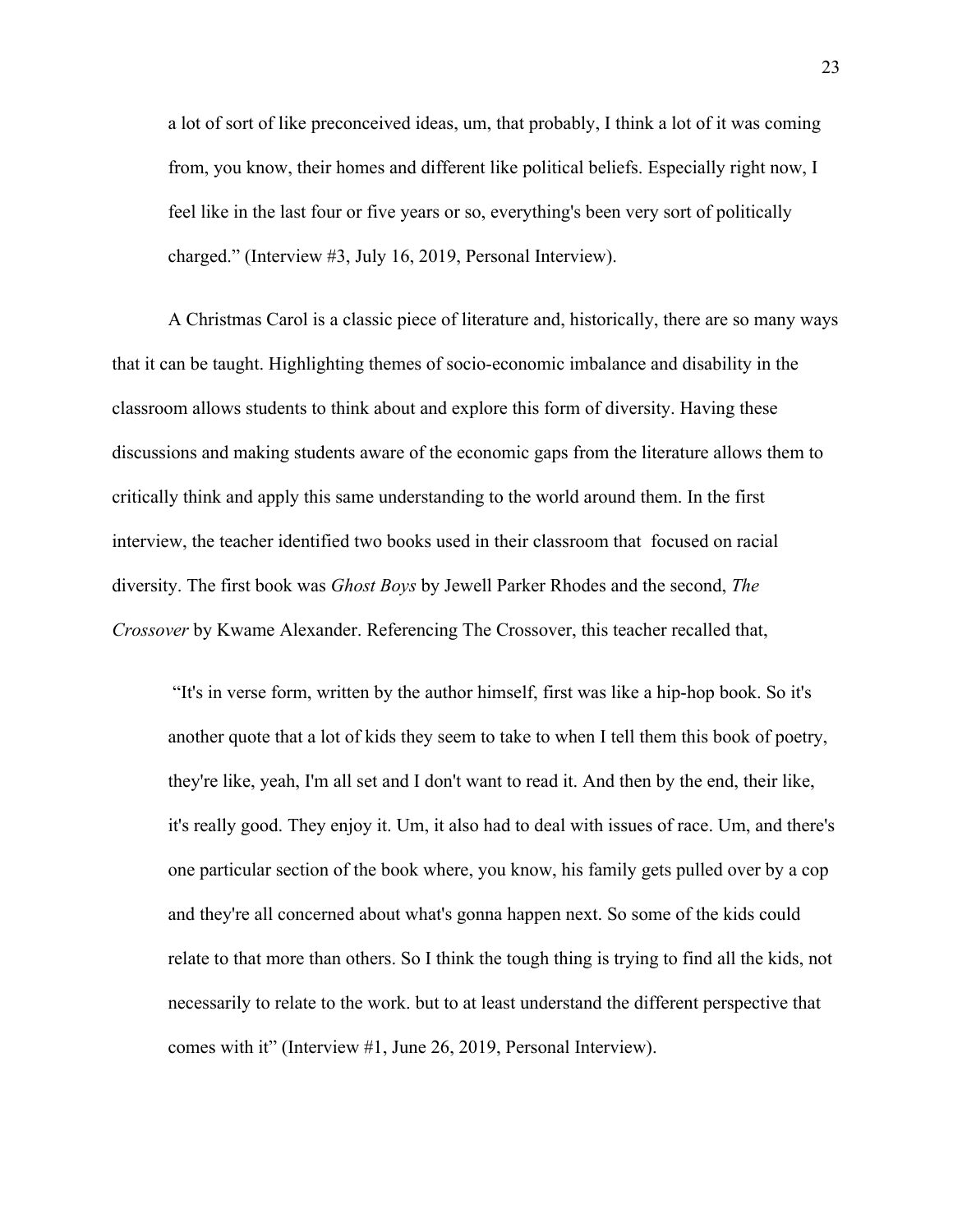This lesson encompasses many benefits for students. Using rap and rhyme to teach kids about both poetry, racial oppression and discrimination gives them an opportunity to be more involved with the lesson. This teacher identifies that some of the students in their class could personally relate to the injustices experienced in the literature. They do provide important insight by saying that the tough part is not necessarily trying to get every child to relate to the work, but to understand the different perspective that comes with it. While these self-motivated teachers have the ability to identify literature to provide a diversity driven education, it is then important to ask and understand whether or not they have the resources to support it.

#### **Resource Scarcity**

When asked whether or not the teachers thought that they needed more resources in or out of the classroom, all four teachers identified that there is a lack of resources from their schools. Resource scarcity is not a new challenge. As times continue to change and more information is discovered, teachers are expected to keep their students up to date. More often than not, they must achieve this without the proper resources. Teachers were asked what kinds of resources they have available to them. In the first interview, the teacher began to laugh;

"If that laugh wasn't telling enough... Not a lot. Um, so with like the books that I've, that we've used, I've had to use a donor's choose to get the books into the classrooms. I have a curriculum coordinator who's willing to like get us a trial set of books or stories if need be. But it's not enough to get an entire class. So what I've had to resort to is, you know, I'm spending my own money or spending money of others, which is, you know, very unfortunate. You know, we talked about how we're, you know, a diverse school system and that we're willing to teach these topics, but when push comes to shove, they don't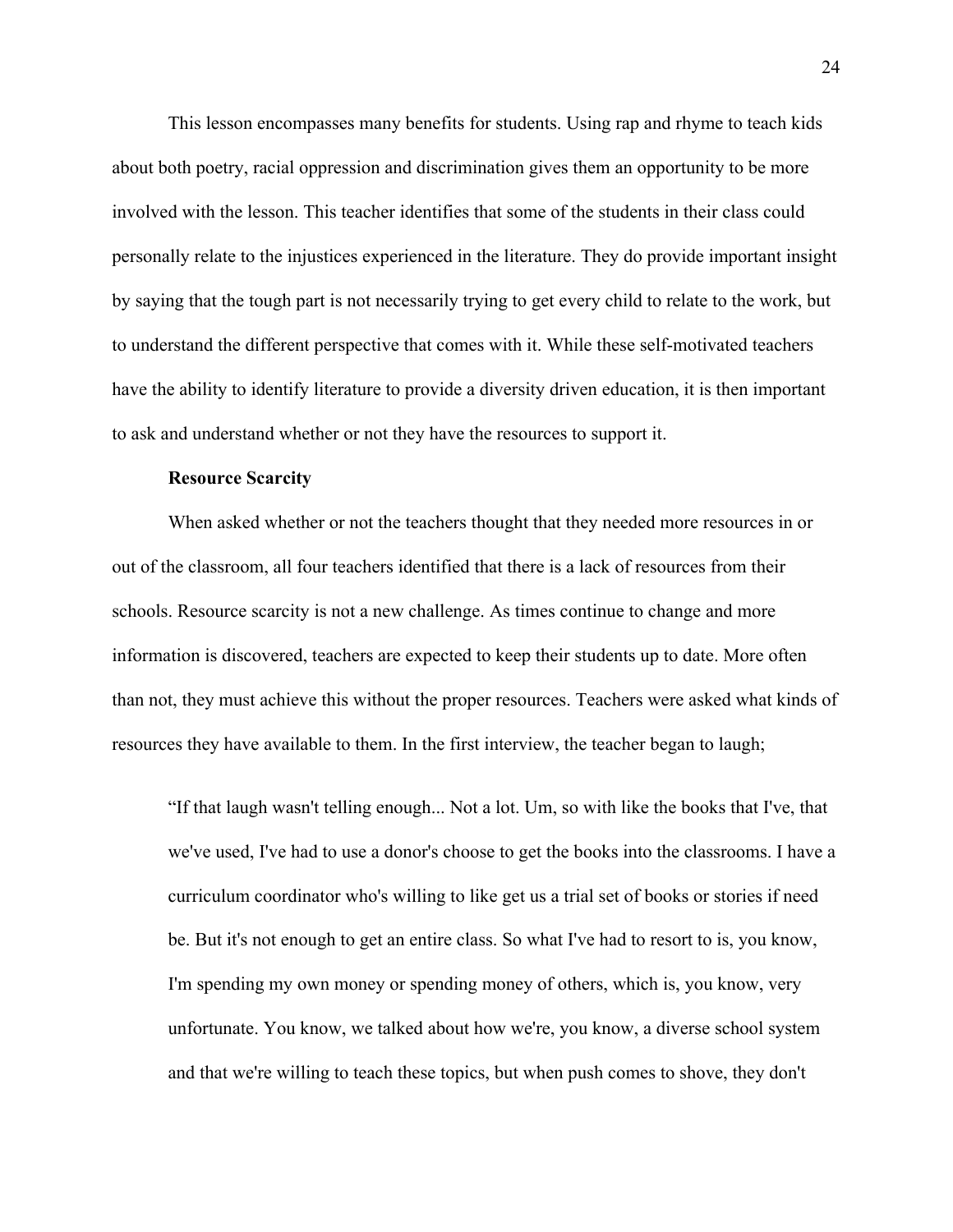have the money to do it" (Interview #1, June 26, 2019, Personal Interview).

According to the MA Department of Elementary and Secondary Education, on average, teachers in Massachusetts make \$62,000 a year. In comparison to the poverty line in the United States, this would be considered a livable wage, but teachers with families and every day expenses often struggle financially. For a teacher to be using their personal income, as well as the collection of other people's money, as a resource budget is, in fact, "very unfortunate." The schools may not have the money to provide these resources, but it truly takes a dedicated teacher with the financial stability and passion to facilitate this. During Interview #2, when asked about resources a teacher revealed that,

"Um, I do tap into a lot of resources online. I tap into the, um, government website... now I can't remember. Um, I know pbs.org has a ton. Um, when I was teaching, um, *In The Heat Of The Night* and I had to teach it, I actually taught a lesson on *Freedom Summer* in their class. Um, I, I actually tapped into the government archives cause I needed archival, um, information about like the volunteers and what their qualifications were and all of that. Um, I do a lot of online digging when it comes to stuff like that. Um, sometimes I'll tap into the LBGTQ advisors here, you know, other teachers, um, who deal with these issues more directly and say, "Hey, you know, what do you use in your curriculum" or "what do you use with your group?" Um, there is an awful lot of sharing that goes on in this school, which is great. Um, but that's pretty much the kind of just take everything that I can get when I'm doing it" (Interview #2, June 27, 2019, Personal Interview).

The frequent pauses throughout this interview signified that the teacher was unsure how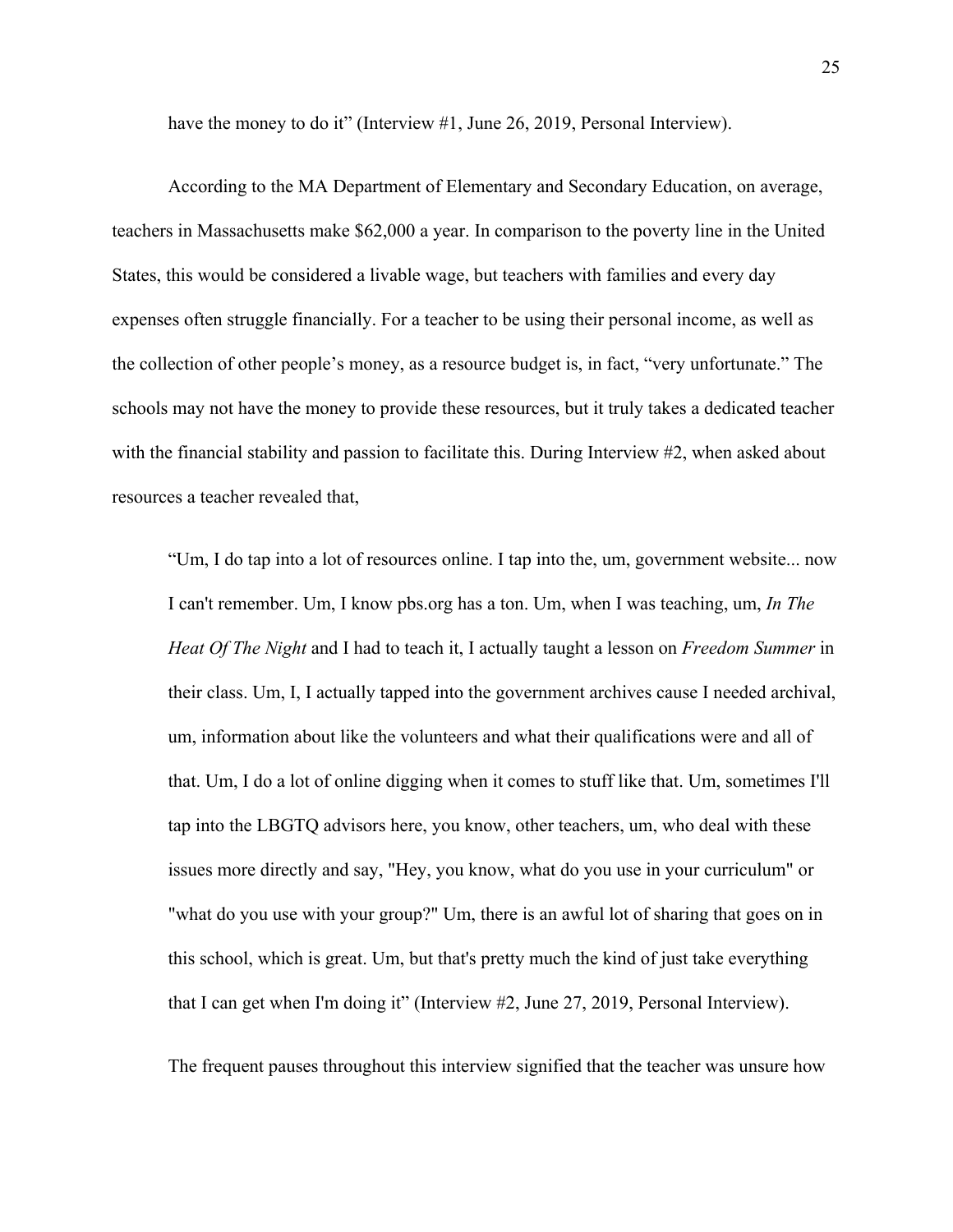to answer. This response suggests that no resources are provided from their school/ district. Based on their response, this teacher is seeking resources for themselves. Without this sense of motivation, a teacher would not have the proper resources to attempt to teach a diversity driven class. This interviewee goes on to acknowledge the hours they spend searching for these materials;

"It would be nice to have curriculum materials cause I do feel like I spend a ton of time researching, reading, discarding, pulling things together. You know, like the units I'm doing on Othello, uh, for every act of Othello I'm trying to find a different topic to talk about. So like one of the, one of the topics is going to be domestic violence and abusive relationships. So it would be nice if I had a prepackaged something, but I don't, so what I do is I go online, you know, I do some research. I find out, you know, what the markers are with the, you know, red flags are, you know, give a couple of essays, you know, find a couple of essays that I can give to the kids to kind of see if they can read it and think about it in the context of the play. And so that takes me hours to do. So to have some of that stuff. Um, it would be, it'd be nice to have some kind of, something I could work with, I guess" (Interview #2, June 27, 2019, Personal Interview).

It is not enough for a teacher to just have their students read a text, it is what the reader gains from the literature that allows them to learn. This teacher seeking to outline and develop lesson plans based on the topics that students should be learning from the literature demonstrates the actions of a great educator. The hours they spend searching for the proper materials, due to a lack of resources, is only derived from a sense of self-motivation and passion. Unfortunately, this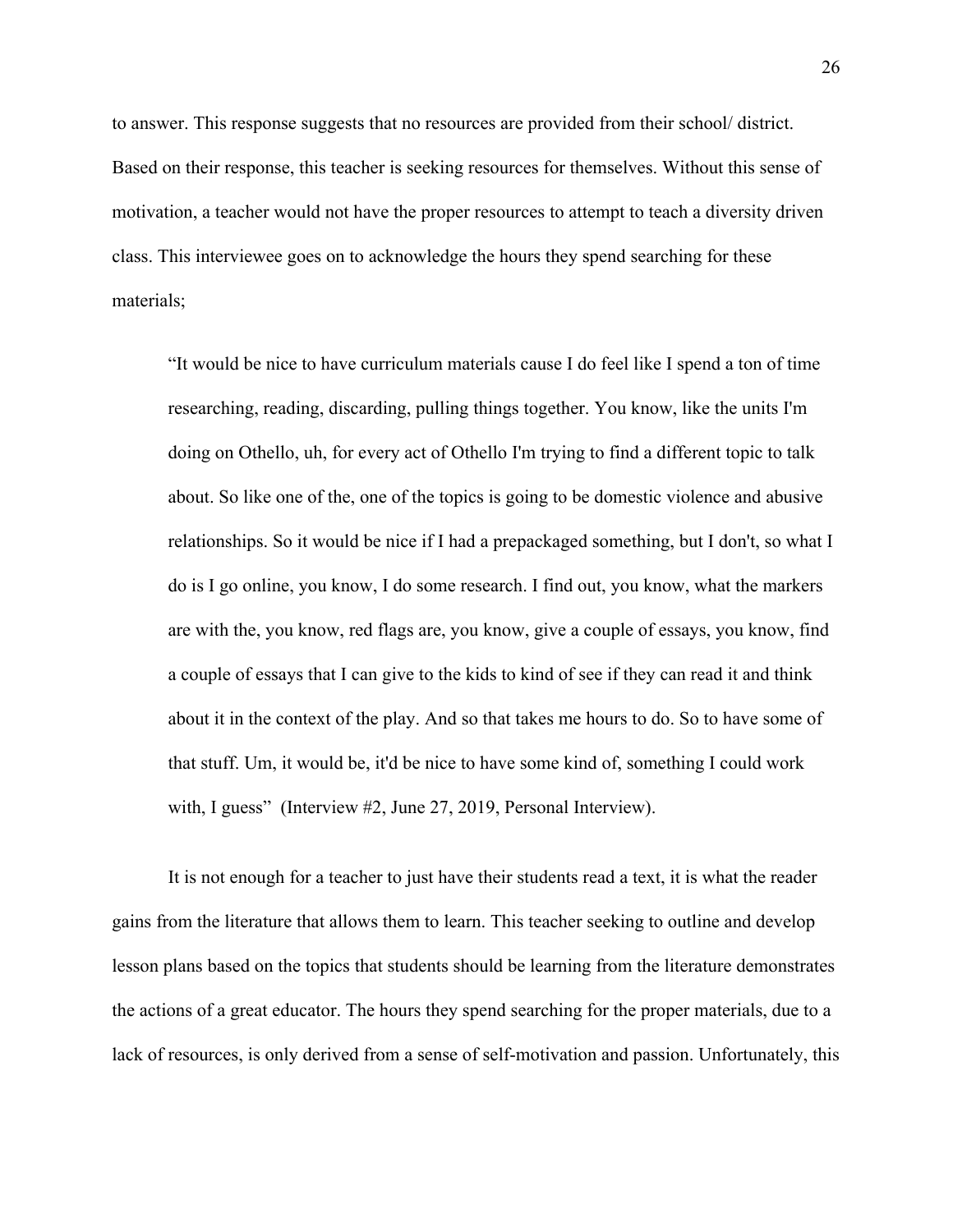same work ethic can not be generalized for all teachers. If the resources are not readily available, teachers may not seek them personally. Resources for teachers do not have to just take the form of printed text, they can also be received through professionally developed knowledge. During Interview #3, the teacher mentioned that,

"I think a lot of teachers would like to jump in and talk about stuff like this, but you really need a lot of like scripted a lot of, um, materials at your disposal. So you're sort of prepared if the conversation goes one way or the other. So I've liked those a lot because they even kind of tie things into current events and things that, you know, students are hearing about huge things right now. Um, one for example is, is immigration, you know, with everything going on at the border and people have different, you know, different ideas about it. And, um, especially the population. I work with a lot of the kids, working and teaching ESL, a lot of the kids, you know, are really deeply affected by this, so I need some resources for that." (Interview #3, July 16, 2019. Personal Interview)

This teacher suggests that a lack of resources and materials may lead to a lack of confidence when teaching in the classroom. Having the preparation to address all outcomes that a conversation may lead to gives teachers the ability to feel comfortable addressing particularly harder topics with their students.

#### **Confidence in the Classroom**

During the interviews, the participants were asked what they felt could enhance their confidence around teaching diversity and in diverse classrooms? Their responses exhibited the internal struggle they face when attempting to address these topics in the classroom. One teacher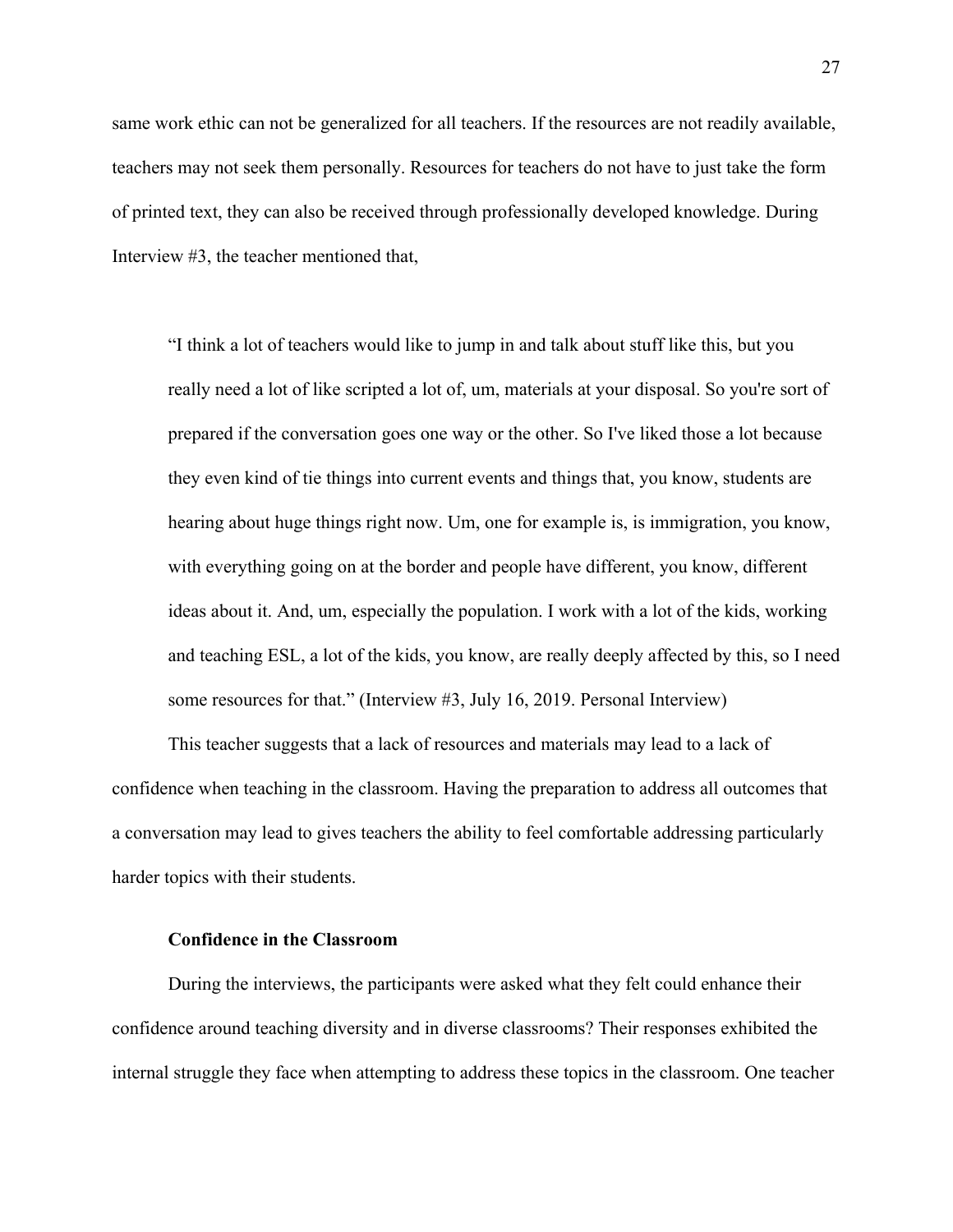expressed,

"I think more professional development, more training, more money to buy different books instead of the same books that we've always used. Gosh, that's a good question. Let me read it one more time just to see what I got. You can see how unconfident I am right now with that question. Um, yeah, I think just more professional development training, having guest speakers come in. Not just for like the students but for like the teachers as well because I think a lot of us, we want to do our best and want to help people out, but we're unsure of how to do it in a way that is appropriate to what is most beneficial for the kids. And so rather than trying something or challenging ourselves, we choose to, you know, resort to the same curriculum and the books that we've been using forever. Like I've tried in the last few years now to bring it more um, social justice related books or books that have diverse perspectives and you know, as a white guy, like it's not, like whatever message I may be getting across, they might not be taking just because of who I am. White guys have it easiest, everything we have is pretty easy. To try and tell these kids how to understand or empathize with a different perspective, coming from me, It's not as effective as it could be coming from somebody else. So just just have someone else there bring that perspective home would be ideal" (Interview #1, June 26, 2019, Personal Interview).

This teacher, seeking more professional development, training and money to purchase resources directly admits and acknowledges his lack of confidence. They also check their own privilege by acknowledging how their demographics may present to students in the classroom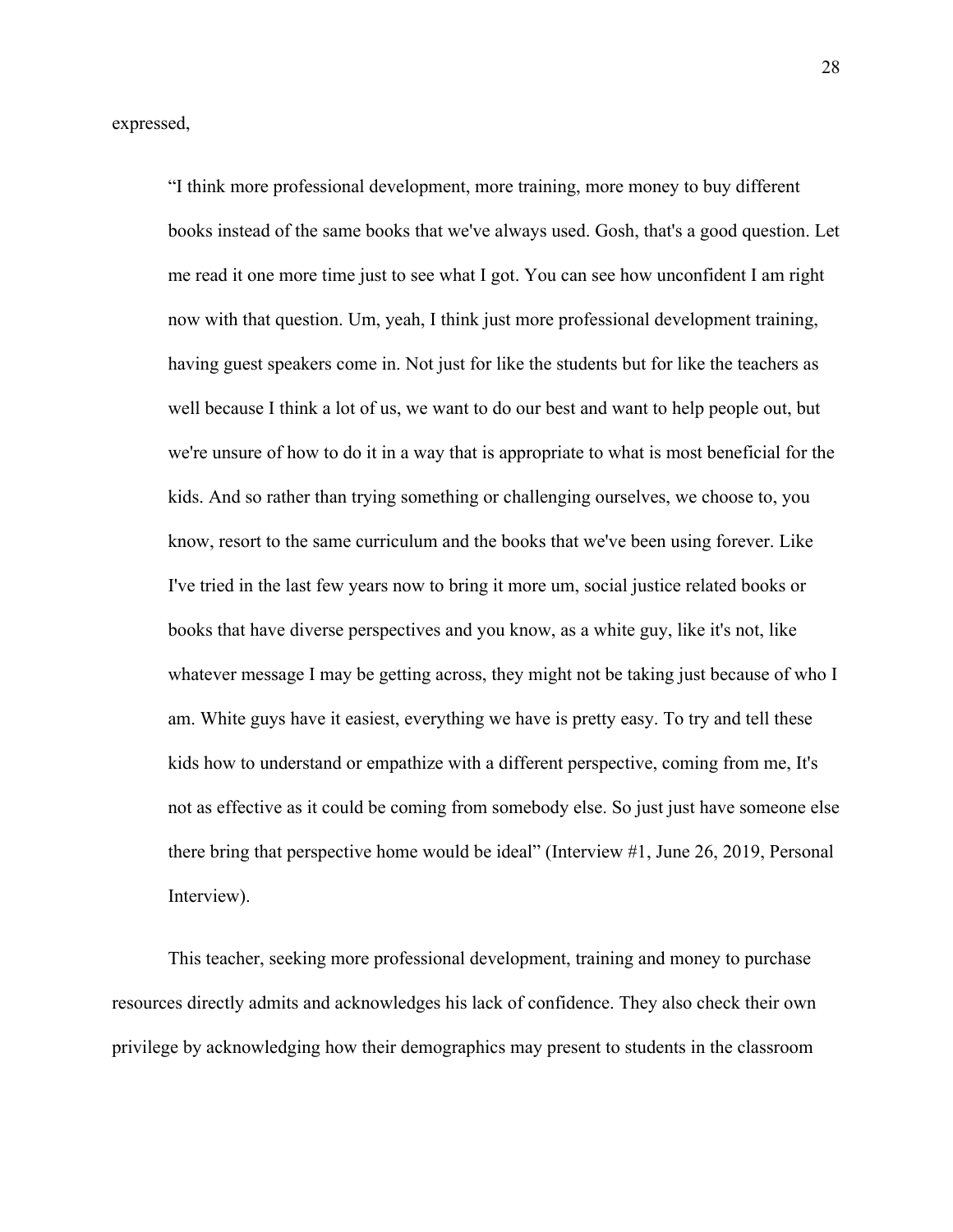and affect their credibility regarding the subject matter. Another teacher also recognizes this bias when responding to this question by saying, they seek "ways to connect to the kids more on their level. I mean for me, in my class, I'm in an urban classroom and I'm a caucasian male so if I could connect to them more on like a different level with them, I think I would be able to just get my, my point more across if that makes sense" (Interview #4, July 18, 2019, Personal Interview). Resources, tools and skill-sets for these teachers could allow them to build this confidence in the classroom. Another teacher opened up and admitted to their fear of saying the wrong thing in the classroom.

"I think it's really hard because sometimes people, I think kids don't, depending on the age you're working with, kids don't have the vocabulary to talk about it. Um, some kids might be like excited to talk about it and other kids it's, and I think as a teacher too, you're so afraid, sometimes you're afraid to have these conversations because it's hard things. I mean I'm stumbling for words right now cause I don't want to say the wrong thing. It's all, all these things are so sensitive. I think especially probably more so than ever. People can get offended really, really easily. And I think that can sometimes sort of hamper, um, kind of hamper learning. Um, it's I think a lot of teachers are afraid to even bring a lot of these current events and things into their, um, into their classrooms...And I think a lot of teachers are afraid for a lot of good, for a lot of good reasons" (Interview #3, July 16, 2019. Personal Interview).

This teacher had the ability to recognize their fear of saying the wrong thing in the classroom to their students as well as to this researcher during the interview. There is a fear of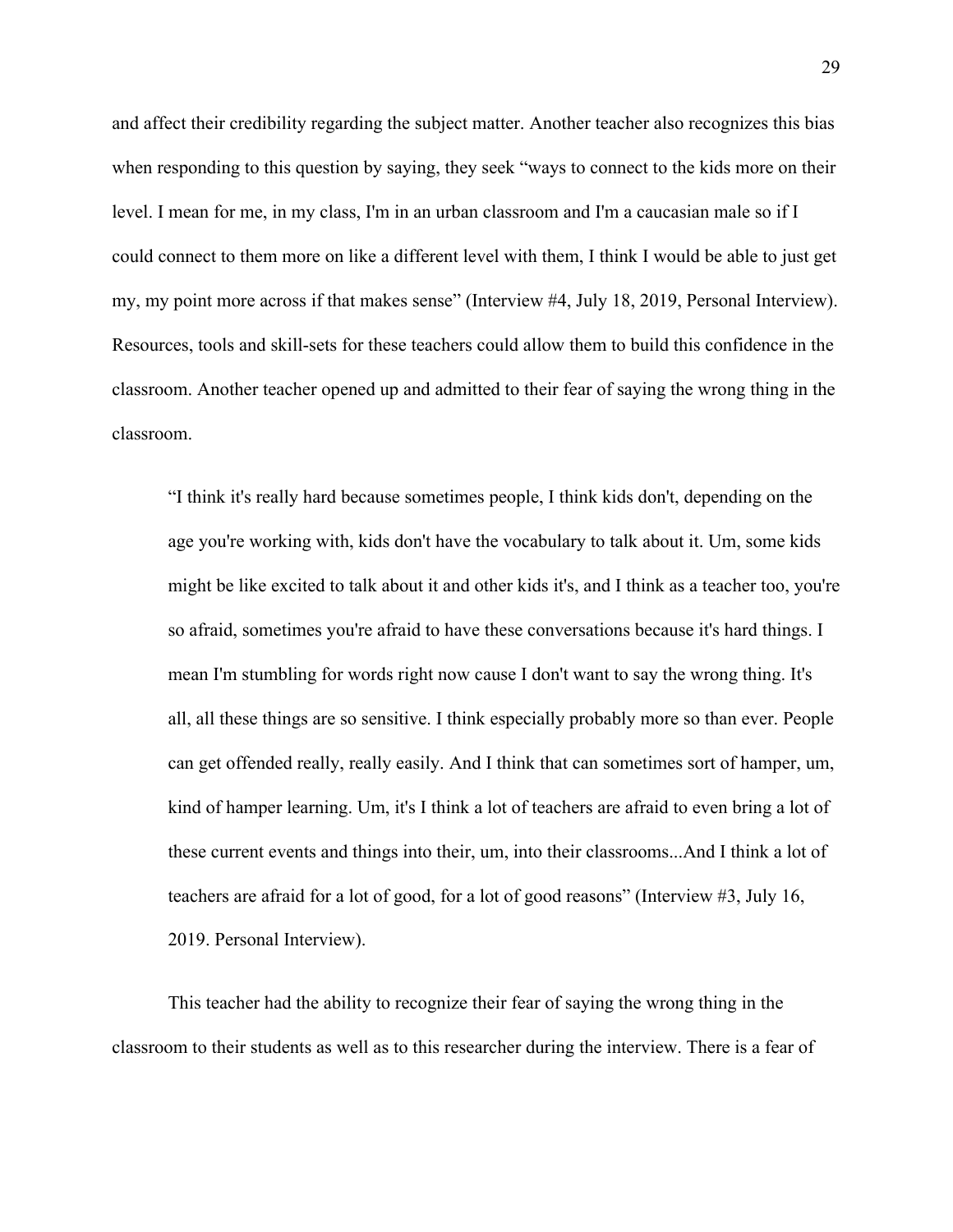being offensive. Off the record and not recorded, this teacher admitted that this fear that teachers experience could be driven by the district policies. They admitted that teachers are afraid of talking about the wrong things in the classroom to their students in fear of being fired. In the teacher survey, teachers had the ability to fill in the benefits and challenges they experience to teaching this diversity and social justice driven curriculum. One teacher expressed that they

"teach in a district where we are discouraged from having personal conversations with our students. Discussing many different perspectives often bring up personal stories, which then puts the teacher in a difficult position of potentially breaking district policy. As such, I tend to talk about these topics from a historical perspective that directly relate to the curriculum."

Being discouraged from having personal conversations with students does set boundaries in the classroom, but it also prevents teachers from addressing some of these harder topics for a fear of breaking policies and risking their job. Another response from the teacher survey expressed that,

"unfortunately for students and teachers alike, this material is seen as very controversial. In today's political climate not too many people's jobs are safe if they are to slightly misspeak or upset the wrong person."

Having the ability, resources and tools to address harder topics in the classroom as well as professional development supported by the schools could increase this confidence in the classroom.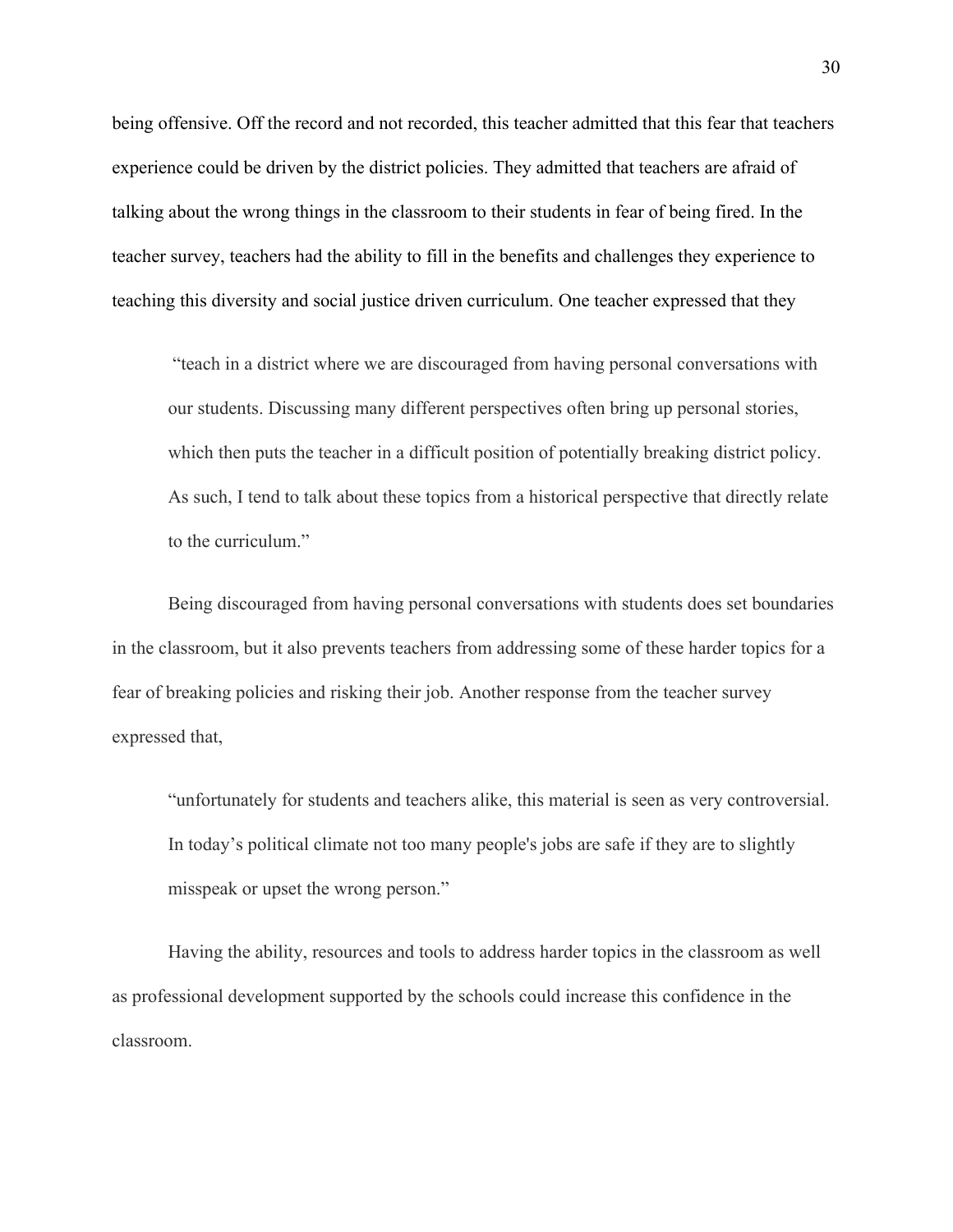#### **Conflict in the Classroom**

The fear of failure in the classroom can lead to a lack of confidence for teachers and so can conflict. Teachers work hard to maintain a peaceful atmosphere and learning environment for their students and may avoid certain lessons for the fear of this conflict. As mentioned before, some teachers are discouraged from having personal conversations with students and the repercussions of breaking this carries the conflict out of the classroom in the form of a fear of job loss. One teacher disclosed through the survey that "The challenge is that we live in a divisive political world and while it is not the discussions with students in my classroom that give me pause, it is the potential backlash from members of the community who do not like the increasing socio-economic diversity of the last two decades." Therefore, a teacher may feel comfortable having difficult conversations with their students, but due to backlash from the community, teachers are afraid to lose their jobs. During Interview #3, the teacher who had previously talked about teaching *A Christmas Carol* expressed that there was a backlash from parents to the point where they removed the book from the curriculum. They stated,

"Well, I know for example, the bulk of *A Christmas Carol* was in the seventh grade curriculum, um, and we were going to see it at, we were going to see the show and, and a lot of parents, not a lot, but a couple of parents, you know, sort of expressed concern because they felt that it was, it was religious and why were we going to see something religious? So I, yeah, I, I do think sometimes, um, sometimes that's a sort of a piece of it as well" (Interview #3, July 16, 2019, Personal Interview).

For a teacher who has followed the same curriculum for years to then encounter sudden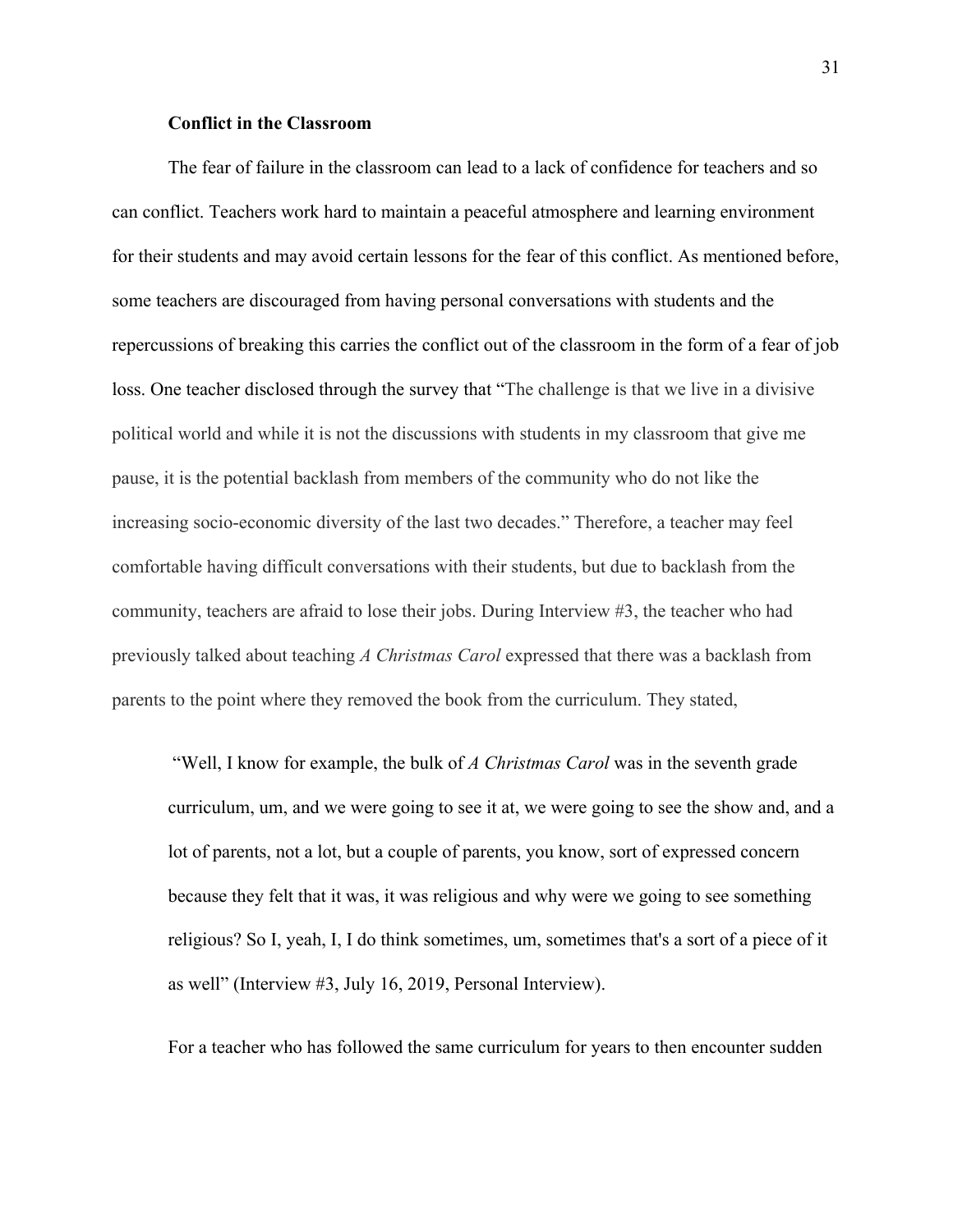backlash from parents, it causes both uncertainty in a teacher's level of confidence as well as conflict in the classroom and a fear of job loss. This teacher also identified moments in the classroom where students brought in preconceived biases into the discussion. These moments require a great deal of skill and experience to manage well. They revealed,

"Most of the kids in the system, and even some of the kids I work with have sort of a background in, um, the Holocaust, but I had students who had one, never heard of the Holocaust. Um, I had some students from Haiti that like knew nothing about it, um, coming in. Now. The other thing that was even more interesting probably, um, I have students from Pakistan who are wonderful, wonderful kids but had no, never really, um, they had such a sort of like turbulent past between their religious group. Um, and, and the Jews and they had not studied it that much… I had kids that were, I could think of one girl, she's a wonderful, wonderful, like the most caring girl, but she just had all these sort of preconceived ideas and even personal experiences, um, where, which would have led her to be perhaps, um, the stereotype a little bit about that, about, about the people from the Jewish religion. So it was really interesting I think to sort of show how I think each group, um, has been, or maybe not each group, but many different religious groups have been, um, ostracized and had experienced like horrible conflicts in some way. " (Interview #3, July 16, 2019, Personal Interview).

Students who have remained in the same school system from the beginning of their education to the end receive the same, if not extremely similar, education. Students who have moved to various towns, states and even countries may not receive an identical education. More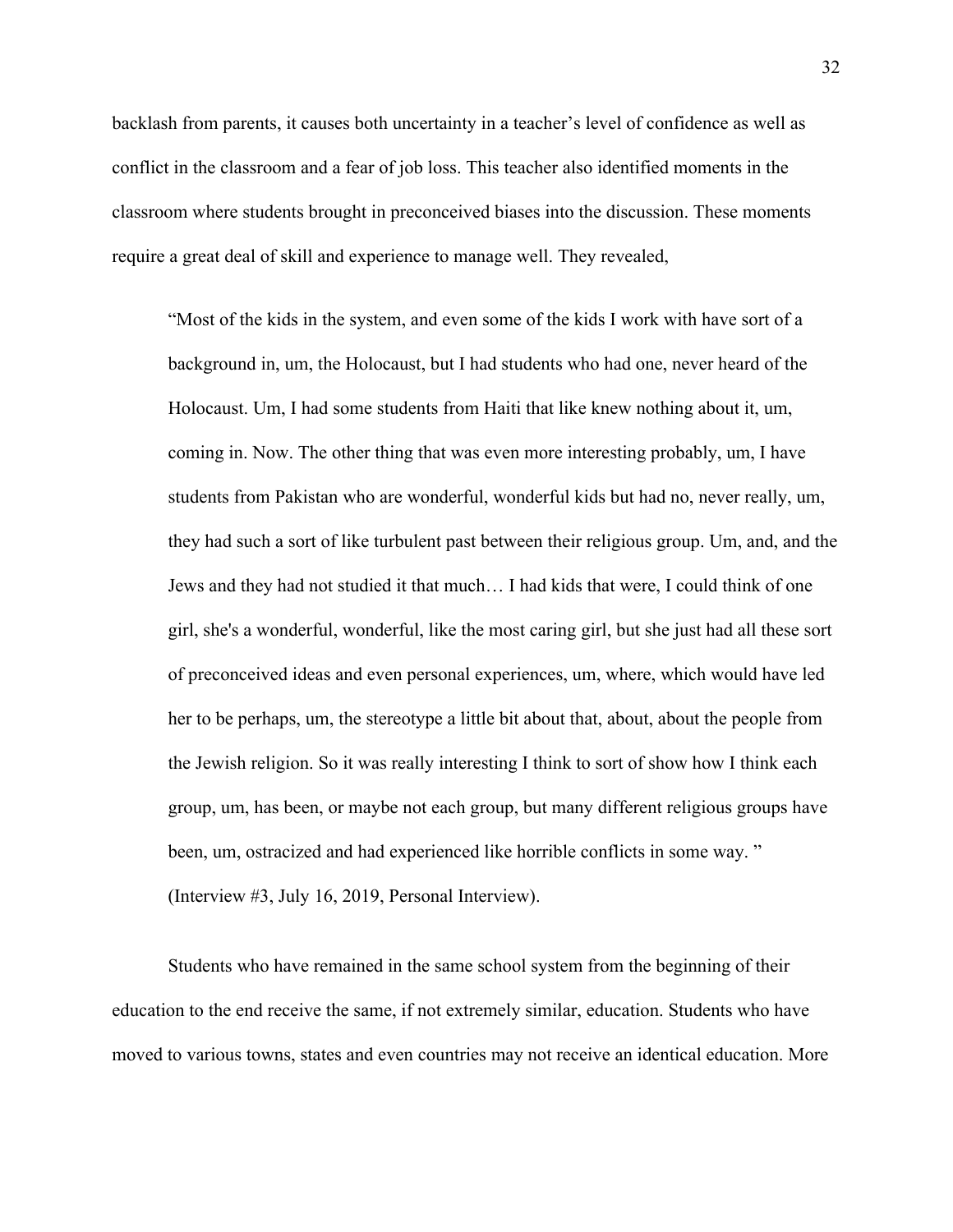often than not, teachers assume that students have had the same education before they come into their classroom. Historically, the Holocaust is a standard part of the curriculum. For students who are entering the school systems from differing educational backgrounds, they do not have the same preparation as their peers. This educational difference may fuel conflict in the classroom as well as reveals biased of students who have received this information from a different perspective. For a teacher, mediating the opinions of their students may be overwhelming and also feed into this conflict.

#### **Professional Development**

Once teachers are licensed to educate, they must be relicensed every 5 years. This renewal requires teachers to pay a fee and obtain 150 PDP's. PDP's are Professional Development Points. According to the Massachusetts Department of Elementary and Secondary Education and The Office of Educator Licensure,

Professional development activities shall be identified by the educator and supervisor during the development of, and review of, the Individual Professional Development Plan (IPDP)\* in order to better support student achievement. Individual professional development plans must include at least 150 PDPs that break down as follows:

1. At least 15 PDPs in content (subject matter knowledge)

2. At least 15 PDPs in pedagogy (professional skills and knowledge)

3.At least 15 PDPs related to Sheltered English Immersion (SEI) or English as a Second Language (ESL)

4. At least 15 PDPs related to training in strategies for effective schooling for students with disabilities and the instruction of students with diverse learning styles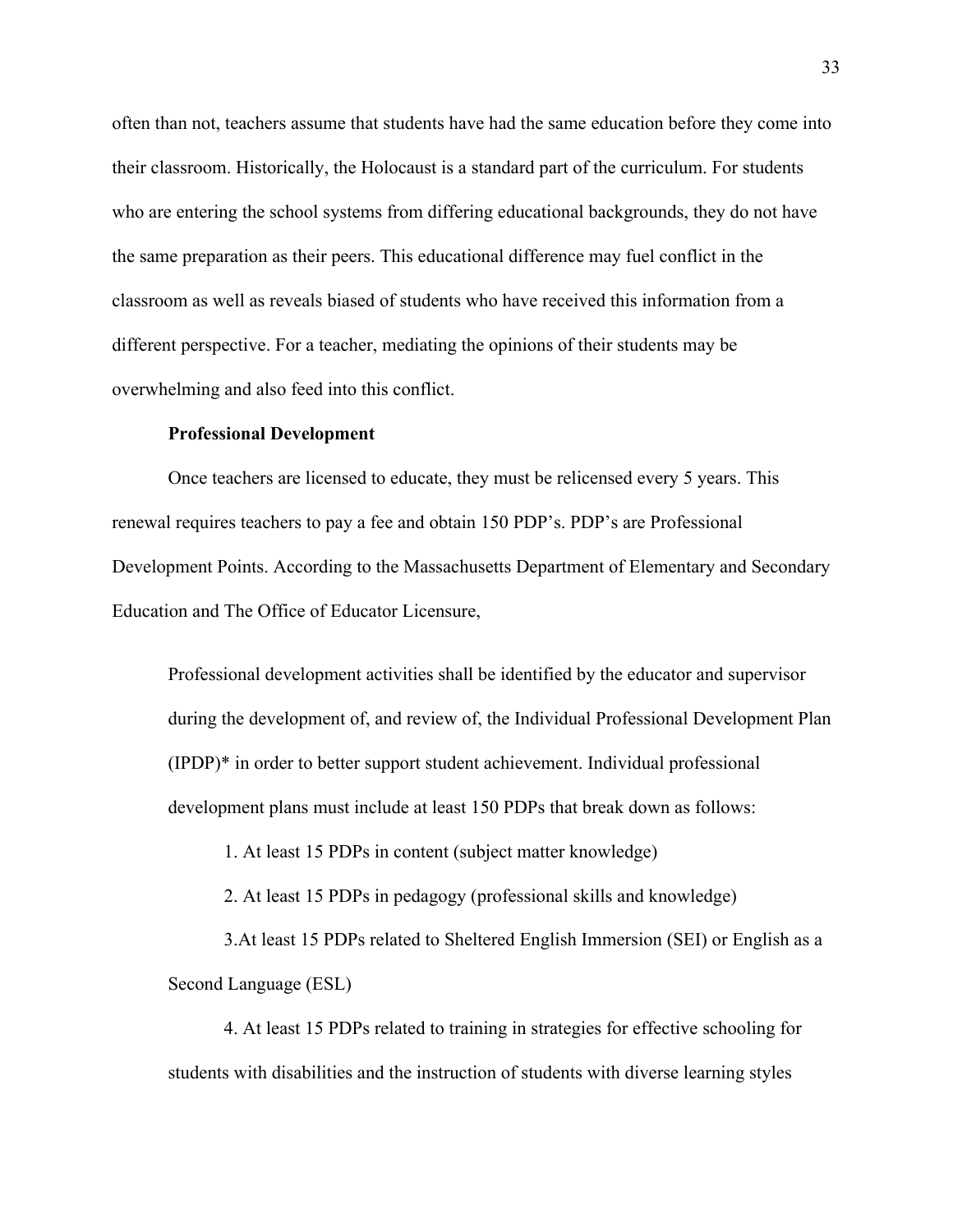The remaining required 90 PDPs may be earned through either "elective" activities that address other educational issues and topics that improve student learning, or additional content, and/or pedagogy (The Office of Educator Licensure, 2017, pg. 5).

As outlined above, these PDPs require teachers to receive professional development in four different areas. In area #4, it gives the option between "effective schooling for students with disabilities" and the "instruction of students with diverse learning styles." While the phrase *diverse learning styles* can encompass a variety of things, it does not specifically require or engage teachers in professional development around a diversity and social justice driven, multicultural education. Requiring specific PDPs in this area could be a way to promote professional development around how to implement diversity driven curriculums.

During the teacher interviews, all 4 participants expressed concern in this area. This researcher asked in the interviews if the participants have received any professional development training around teaching diversity and social justice. During Interview #1, the teacher responded by saying,

"No. None. We've had trauma based teaching and responsive classroom, which I think partially overlapped into it, but not enough. And it's definitely a big concern I have with my school system right now is that we're becoming more and more diverse and we don't have the perspectives that actually adequately teach it" (Interview #1, June 26, 2019, Personal Interview).

While trauma based teaching and responsive classroom development is important, it still does not provide the same education and preparation that this research is calling for. This teacher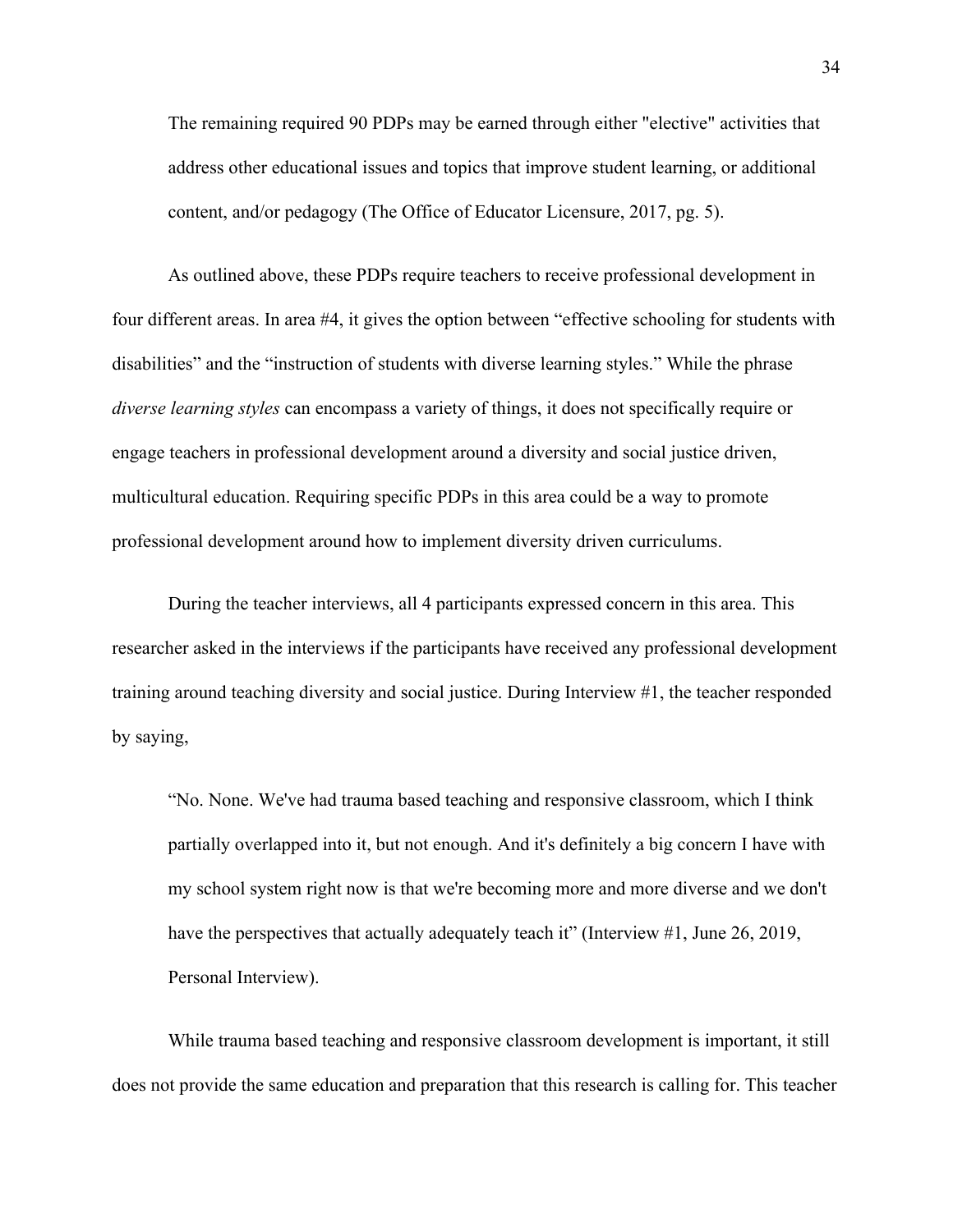has the ability to recognize the increase in diversity across the student body he serves and to also understand the lack of perspectives to teach it may result in frustration in the classroom. When the same question was asked in another interview, the participant responded by saying,

"I probably need more training, you know, um, I think, I think I have, I think I'm a good teacher. I think I have a lot of enthusiasm for my subject. I think that that projects to my class, I think my kids are engaged and motivated. Um, but I also think that it would help if I had a greater understanding of everything that that term encompasses. Diversity. Because immediately what you're thinking about is race and that's not all of what it is. Right? So for me it would help to have some training, you know, how, how do we define that word in the 21st century? How does a classroom teacher address all of those different needs and understand all of those different perspectives while still trying to teach curriculum. Um, which is a challenge, but I'm up for it, you know, as long as I have the training" (Interview #2, June 27, 2019, Personal Interview).

In the form of professional development, the training that this teacher seeks is surrounding the modern day definition and explanation of diversity as well as how to properly address it in the classroom. These teachers are willing to incorporate and promote a multicultural education, but all four teachers reported that they lack the proper resources to promote and encourage their confidence around these topics in the classroom. The teachers identified and interviewed in this study are motivated to achieve the results they want to see in the classroom. Not all teachers may be willing to put in this extra work, time and money outside of the classroom to obtain resources and materials in order to ensure this curriculum. Aside from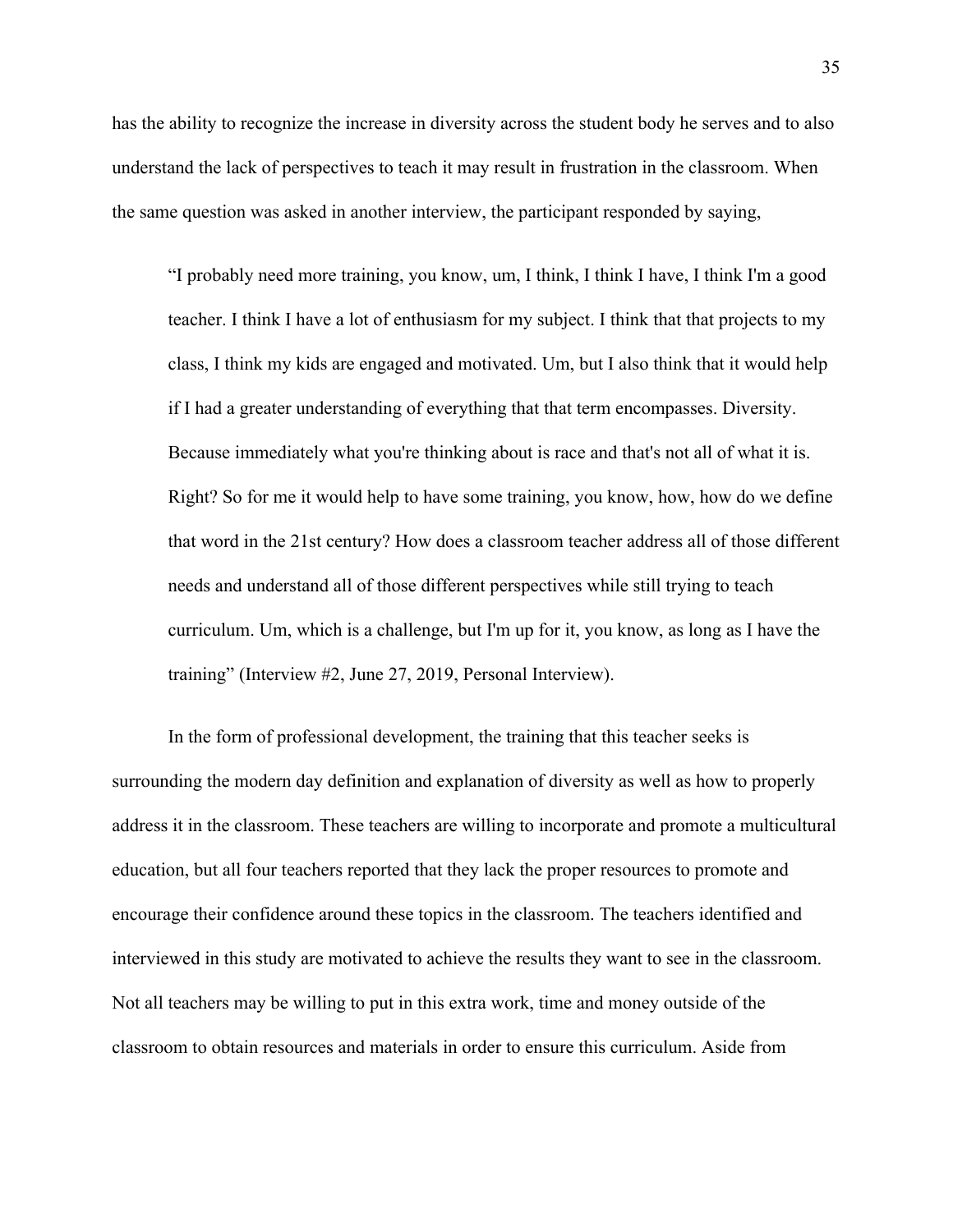resources and the time to prepare, some teachers may not have the confidence to address these topics of diversity and social justice in the classroom. While it is important to understand teachers' first hand experiences in the classroom, it is important to hear students' voices to understand their experiences.

#### **Student Results**

342 responses were received from students and 289 qualified for the study. This qualification was based on the fact that these students attended public middle and high school in Massachusetts. When the students were asked to define diversity, key words from the collected responses included v*ariety, variation, mixture, mix, different, multiple, inclusive, inclusion, differences, color, and race.* 66% of responses identified diversity as people being different or having a difference, 29% wrote in their definition that there is a focus on race or racial difference although 26% of participants were able to identify more than one social identity that contributes to diversity in their definition.. Students were asked if their high school was diverse and to explain their rationale. It is important for students to know that the term "diversity" encompasses race, but also includes gender, sexual orientation, religion, ability, disability, cultural values, education, socio-economic status, and other factors, but this researcher is unable to identify whether or not the students answered these questions with this definition in mind

#### **Was your high school diverse? Yes.**

 Based on these definitions, 49% of participants reported that their high school was diverse while 51% of participants reported that it was not diverse. Of the 49% ( $n=144$ ) of students that reported to attend a diverse high school they described this diversity in many ways. One student wrote that the population at their school had "many different backgrounds, whether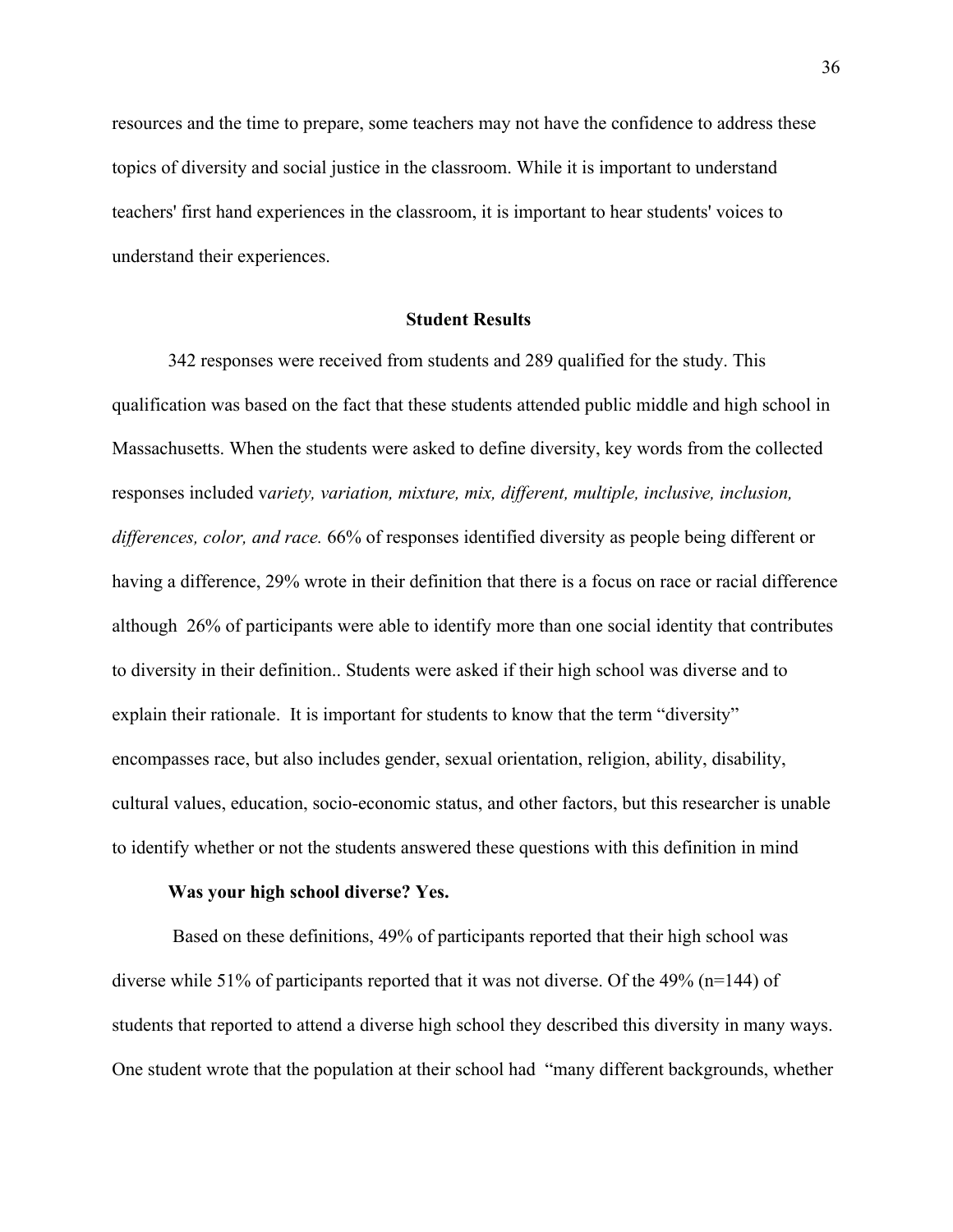it's race, social status, or economic status; opportunities present to succeed no matter your background." This student understands the various aspects that contribute to diversity. Another student documented that their school was "LGBTQ accepting, ethnically accepting, yet it was not completely diverse in that there were mostly white straight students even though we always would talk about being diverse the statistics did not display extreme diversity." This participant did not attend a diverse school, but they were able to learn about acceptance and have discussions about diversity.

#### **Was your high school diverse? No.**

51% (n=145) of student participants reported that their high school was not diverse. When asked to explain why they answered this way, one student reported "It was very white and very middle class upper class people. There was little diversity in religious views, the only diversity we had would be some LGBT students, but even then it wasn't very diverse." This student is able to identify a lack of diversity in multiple variables including racial, socio-economic, religious and sexual orientation. Another student wrote that "culturally the school is very white, and although there are opportunities for people to learn about different cultures students either are too nervous or scared to partake in them." The fear that this student mentions about opportunities for students to learn about different cultures may be part of a stigma that they have been exposed to. If the school is "very white," as the student described, this fear may be misrepresented as a lack of understanding. Often, people fear what they are unable to understand and if students have never been exposed to different cultures, they may become nervous to partake in these opportunities. Another student reported that "Most students were white and those that were of a different diversity gained little recognition in the goals of the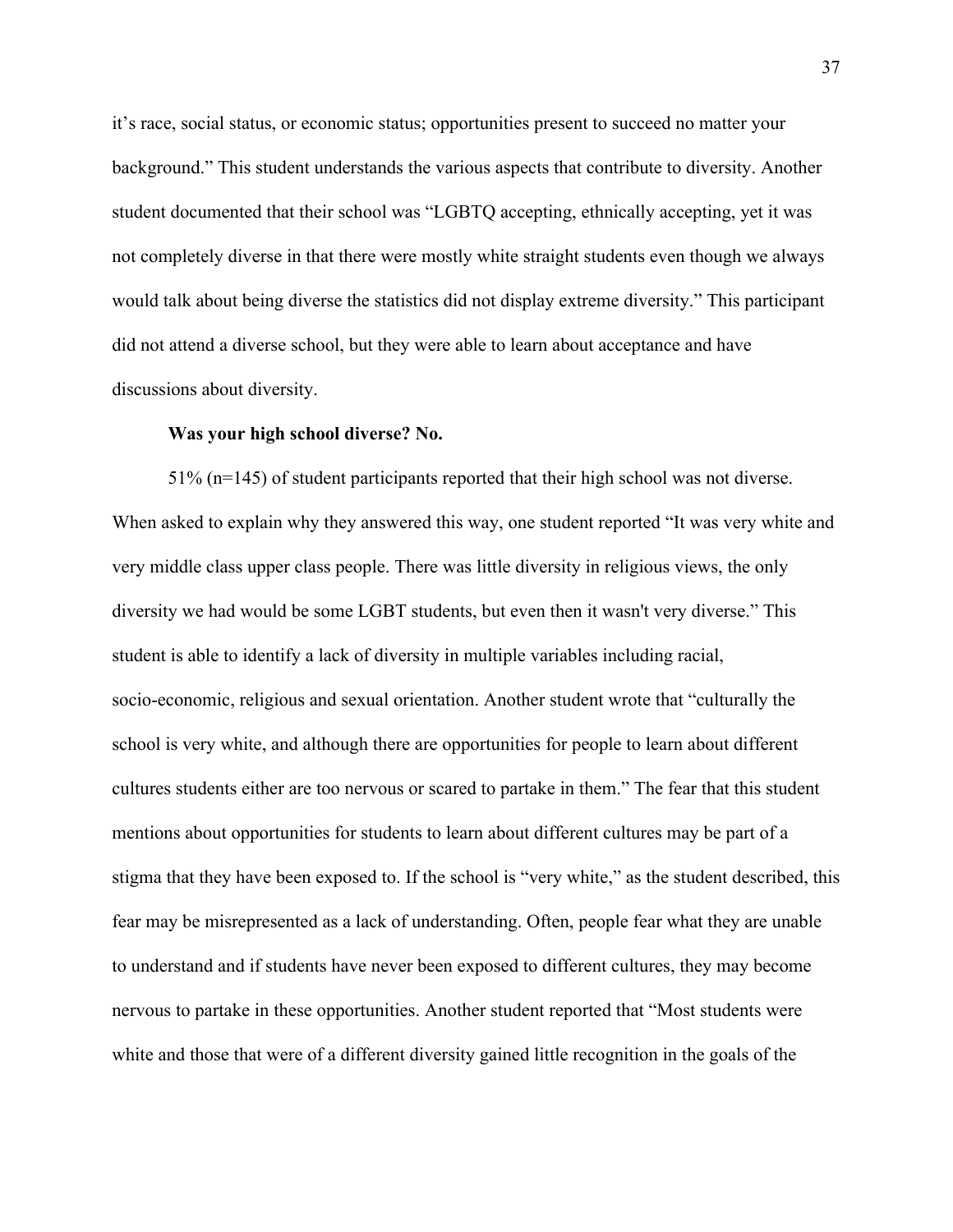institution." If minorities do not receive recognition in the goals of an institution, there is an underlying stigma presented to the student body and community. One student wrote that in their high school experience, their school had "less than 1% people of color, no known people with disabilities, mostly middle class" and another student reported that "most of the school was wealthy and white, with little to no exposure to any other kind of life." These students are able to recognize and describe the lack of diversity in their high school experiences.

#### **Student Diversity**

With 49% of students coming from a self reported diverse high school, it is important to recognize that these participants had the ability to identify what defined this diversity or lack of diversity. Allowing the participants to fill in their rationale painted a picture of what their average classroom experience looked like. Students referencing a lack of racial diversity outlined a homogenous high school experience while students who felt that their high school was diverse included the positive environment that they were influenced by. While it is important for students to recognize if their school was diverse, there is an even greater importance surrounding their ability to identify whether or not their curriculum was diverse. In the student survey, participants were asked if their middle school offered a diverse education; 43% responded "Yes" while 57% responded "No". When participants were asked if their high school offered a diverse education, 55% responded "Yes" while 45% responded "No". The younger that children see, hear and observe the different things that surround them, the greater the probability is that they will remember it and incorporate it into their lives as they get older. If students are not exposed to a diverse education at a younger age, the chances that they will be able to absorb and apply the principles of its importance into their future is not as likely.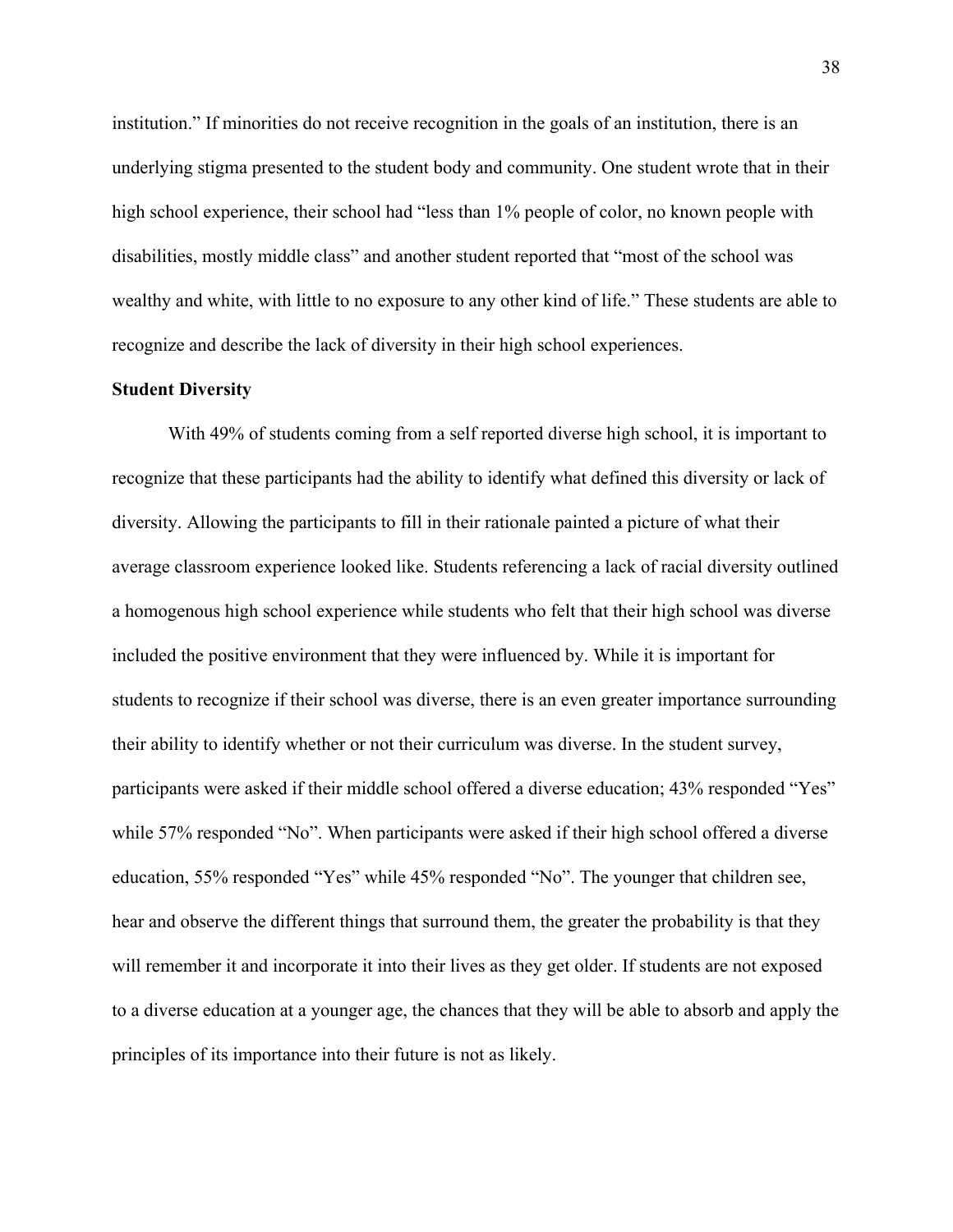# **Classroom Experiences**

Students were then asked a series of questions to which their possible responses could be "Strongly Agree," " Somewhat Agree," "Neither Agree Nor Disagree," "Somewhat Disagree," and "Disagree."

#### **Table VII** *Student Classroom Experiences*

| Question and Response                                 | $\frac{0}{0}$ | $\boldsymbol{n}$ |  |
|-------------------------------------------------------|---------------|------------------|--|
| <b>Your classroom materials included</b>              |               |                  |  |
| multiple perspectives on history.                     |               |                  |  |
| <b>Strongly Agree</b>                                 | 14.6          | 42               |  |
| Somewhat Agree                                        | 39            | 113              |  |
| Neither Agree Nor Disagree                            | 14.9          | 43               |  |
| Somewhat Disagree                                     | 24.6          | 71               |  |
| <b>Strongly Disagree</b>                              | 6.9           | 20               |  |
| <b>Your Classroom Materials Included Multiple</b>     |               |                  |  |
| <b>Perspectives on Past and Present Social Issues</b> |               |                  |  |
| <b>Strongly Agree</b>                                 | 18.3          | 53               |  |
| Somewhat Agree                                        | 42.9          | 124              |  |
| Neither Agree Nor Disagree                            | 14.5          | 42               |  |
| Somewhat Disagree                                     | 19.4          | 56               |  |
| <b>Strongly Disagree</b>                              | 4.8           | 14               |  |
| <b>Identified Guiding Principle 2 for</b>             |               |                  |  |
| Participants: My school integrated this into          |               |                  |  |
| my curriculum.                                        |               |                  |  |
| <b>Strongly Agree</b>                                 | 18            | 52               |  |
| Somewhat Agree                                        | 41.5          | 120              |  |
| Neither Agree Nor Disagree                            | 19.7          | 57               |  |
| Somewhat Disagree                                     | 13.5          | 39               |  |
| <b>Strongly Disagree</b>                              | 7.3           | 21               |  |
| It is important for schools to teach diversity        |               |                  |  |
| even if their classroom is not diverse.               |               |                  |  |
| <b>Strongly Agree</b>                                 | 83.4          | 241              |  |
|                                                       |               |                  |  |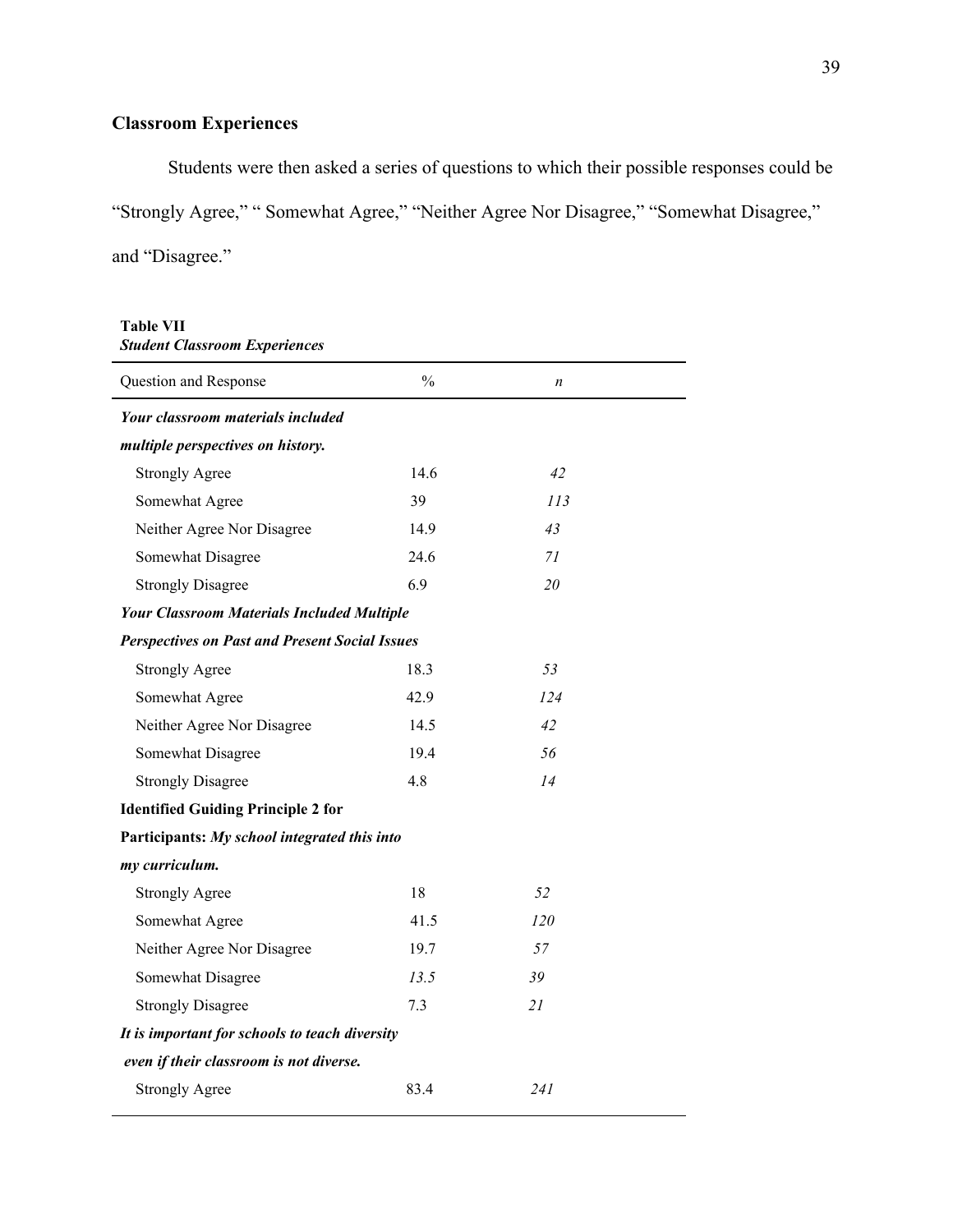| Somewhat Agree             | 114 | 33 |  |
|----------------------------|-----|----|--|
| Neither Agree Nor Disagree | 3.8 |    |  |
| Somewhat Disagree          | 0.7 |    |  |
| <b>Strongly Disagree</b>   | 0.7 |    |  |
|                            |     |    |  |

94.8% of students strongly or somewhat agree that it is important for schools to teach diversity even if their classroom is not diverse. This overwhelming percentage of students recognize the importance of receiving a diverse curriculum. For the first three questions, over half of participants did agree that their classroom included multiple perspectives of diversity and social justice curriculum, but just under half did not. This imbalance is important to note because according to the Massachusetts curriculum guidelines, all students should receive these perspectives in their curriculum. The ability for students to recognize the importance of this diverse education, while also expressing that they did not receive it in their past experiences, highlights the critical issue in education. It seems that both students and teachers agree that not everyone is receiving the curriculum that the Massachusetts guidelines state they should, and if they are, it is not always frequently. At the end of the survey, participants were asked if the student believed that they were prepared to enter and work in a diverse society after graduation. This fill in question allowed students to enter their thoughts without the restriction of a multiple choice question.

#### **Student Post-Graduation Reflection**

At the end of the survey, students were asked the question" After graduating high school, do you feel like you were provided with the right resources to enter and work in a diverse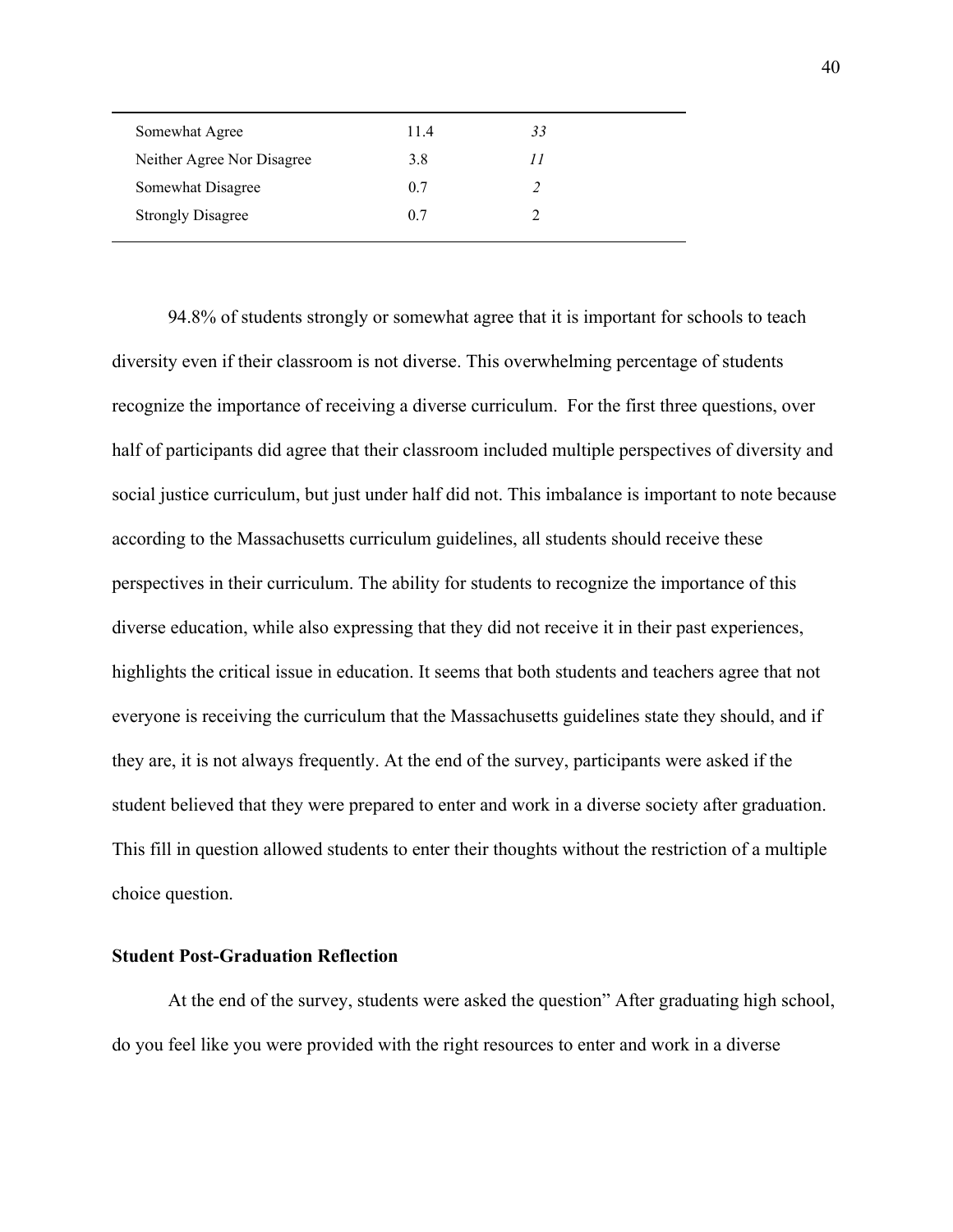society? Please explain." Participant responses (n=269) were sorted into themes. These themes include "Yes, but not from school/curriculum," (n=64) "No" without an explanation (n=15), "No" with an explanation (n=82), "Yes" without and explanation (n=40) and "Yes" with an explanation (n=49). The majority of these responses, 30.5% of students, reported that they did not feel they were provided with the right resources to enter and work in a diverse society and they explained why.

#### **Yes, but not from the school/curriculum.**

23.8% (n=64) of students reported that they did feel as if they were prepared to enter and work in a diverse society after graduating high school, but they did not receive this preparation from their school/curriculum. One student wrote "I feel like I learned these skills outside of the classroom and my high school did not teach me much about diversity." Sources that they identified these resources from included their family, job, online sources, friends, their experience in the military and many others. Examples of student responses include, "From my family, yes." "no, I learned at my job," "not in my high school, at least. I learned a lot about diversity through online sources, not through my high school. A lot of history teachers didn't offer the kind of education we should have gotten,"and "yes but it was provided to me through ways outside the school. (Family, work, mentoring, friends, etc)" These responses state that these students did not receive a curriculum that prepared them to live and work in a diverse society, but rather, they were able to identify specific outside resources that provided this for them.

Many students referenced their upbringing. One student said, "I was provided by my upbringing, not school" and another reported "I was raised in a way that allowed me to do this,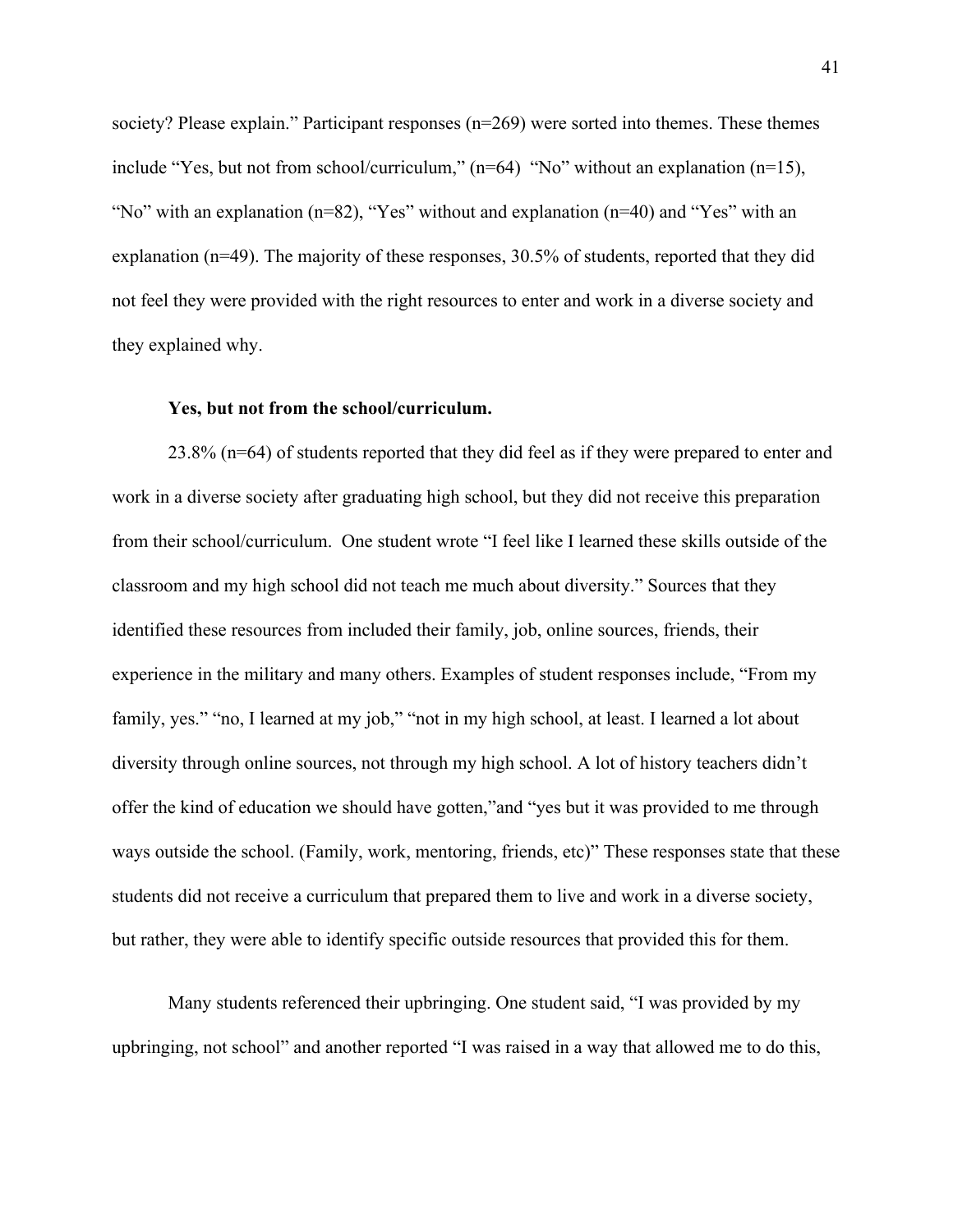but I don't believe my high school education truly facilitated this." Through individual curiosity, students were also able to receive this preparation. One student wrote, "I feel as though I was, but only based on my curiosity and not my education. If I had not been interested in diversity, coming to college would have been a culture shock." and another documented "No. I learned a lot about diversity/ different cultures through my own individual experiences outside of being a student. I had to educate myself in understanding the contexts of different cultures" It was through this individual curiosity and discovery that these students were able to feel prepared after graduation. Another student spoke of their Military involvement and noted that in high school they had "not much experience with other cultures. Military gave me that experience."

#### **No.**

36% (n=97) of students reported that no, they did not feel that they were provided with the right resources to enter and work in a diverse society. 30.5% (n=82) of these students were able to articulate an explanation. One student wrote "I feel teachers could do a better job at helping students understand their own biases." Part of providing a diverse curriculum is helping students to understand their own biases as well as how to manage these in a diverse society. A student wrote,

"I do not think that the classes I took in middle and high school prepared me to enter a diverse society after graduation. We only learned about history in a light that made America look good and there was never any conversation about social justice issues in the classroom. Even for a black male, coming to college was a culture shock that I was not ready for."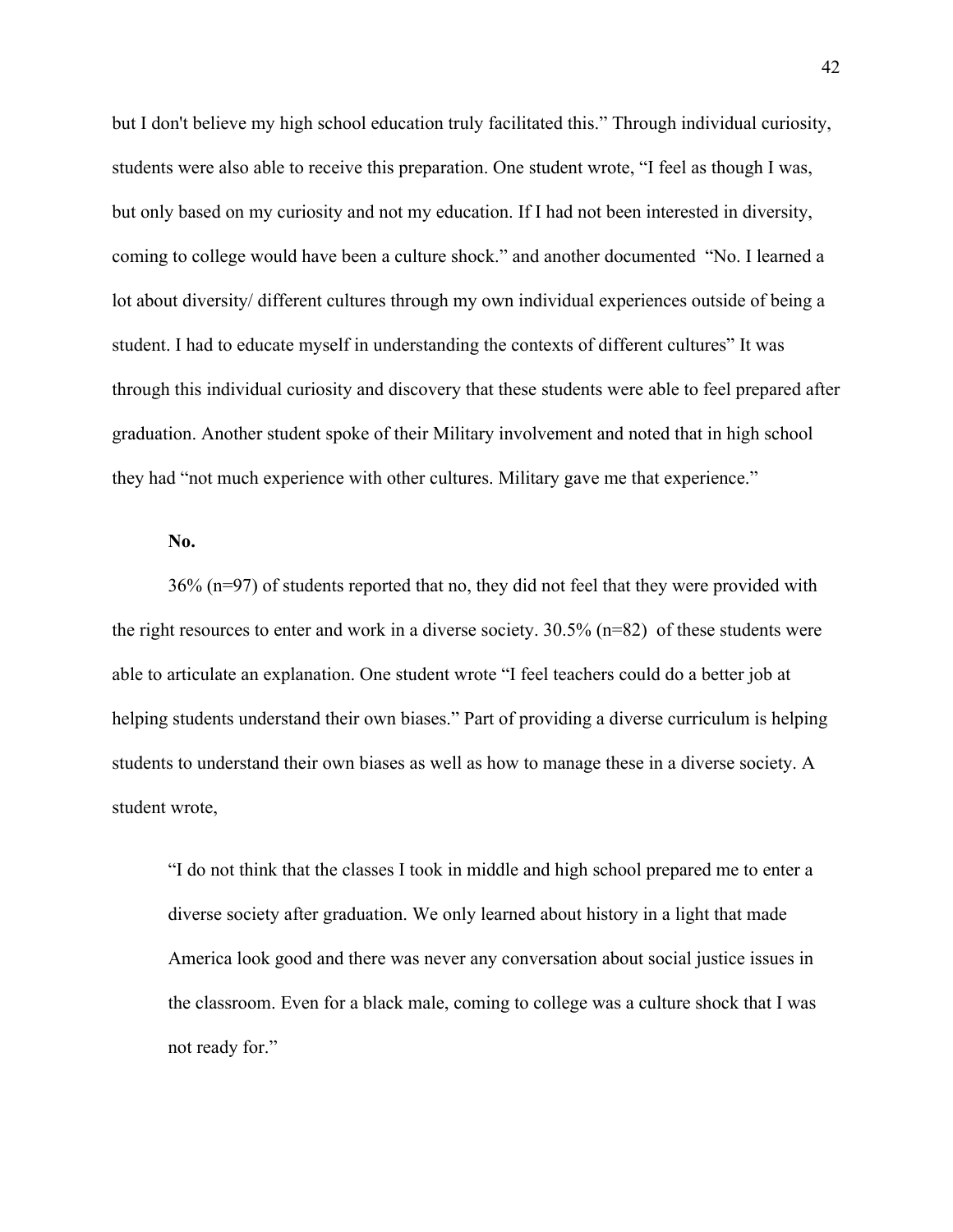This student identified a biased education that was received from their curriculum and discussed the culture shock that they experienced coming to college. Another student referenced this by stating, "No, coming to college was a culture shock because high school felt like a bubble of all the same people from the same race and we did not have an education that prepared us for a diverse society." College was able to introduce these students to different opportunities and experiences to further understand diversity, but if they had not come to college after high school, they would not have been prepared to live and work in a diverse society.

 One student wrote that "I felt like some teachers didn't know how to discuss certain topics comfortably" while another student reported "No due to the lack of cultural tools my high school did not provide this." To the same token, another student wrote "No, because there was a lack of diversity in the school, therefore some of the teachers weren't equipped with the resources to teach me to work in a diverse society" and "No, most of the teachers were barely provided with the resources themselves." As reported in the teacher surveys and interviews, if teachers do not feel comfortable addressing topics, or do not have the resources and tools to do so, they often omit it from their curriculum. Students wrote statements such as "No, I wasn't taught how to handle diversity either" and "No resources provided for society. More of a "don't acknowledge that people are different or you're prejudiced" type mentality." A mentality that teaches children not to acknowledge that people are different does not make them prejudiced if they do so. Culturally competent classrooms and curriculum materials celebrate the differences of others.

One student wrote "No, not really. They didn't really explain that society was diverse and we were left to figure it out ourselves. Don't know how to live in a world with diversity." This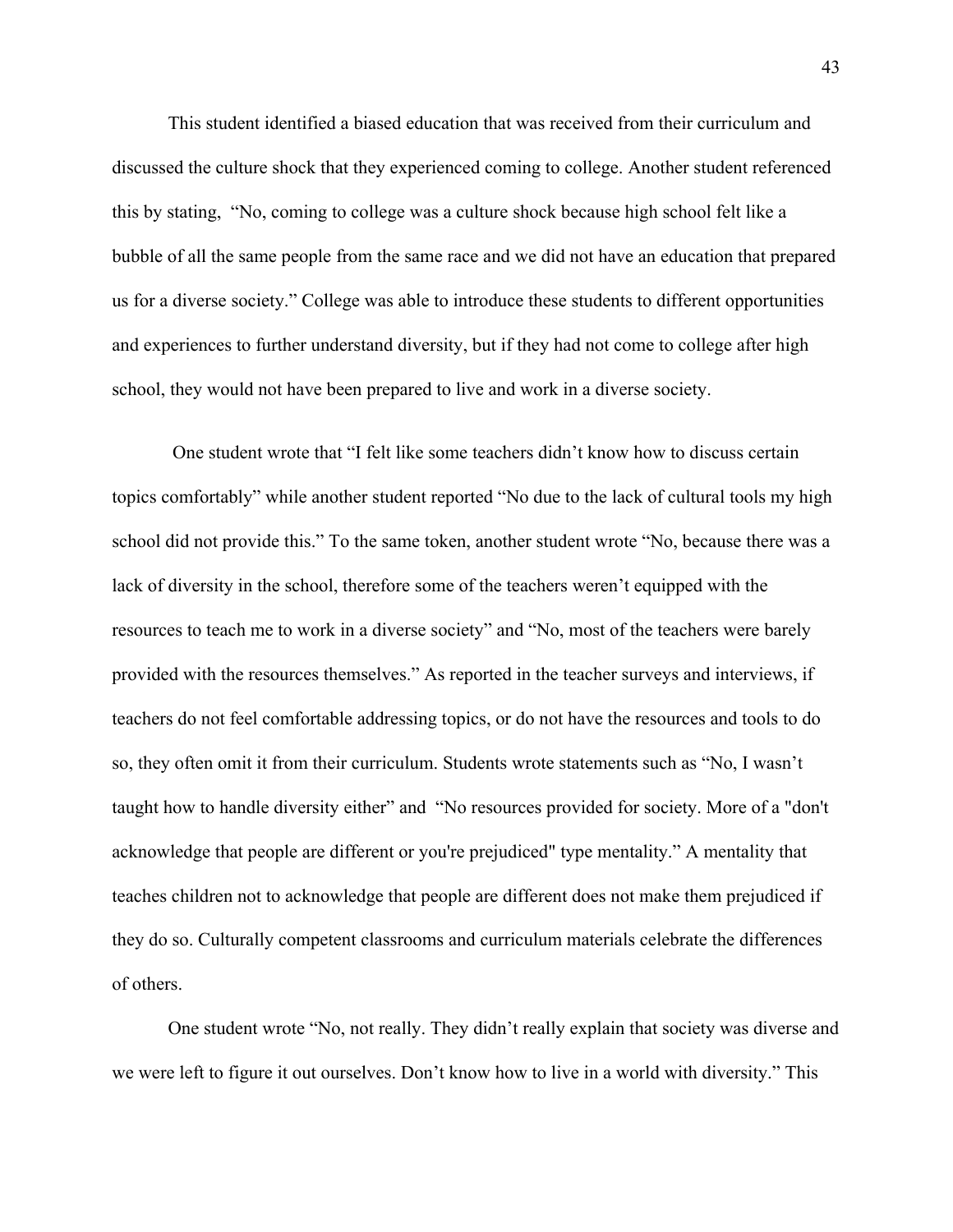response implies that this individual still does not know how to live in a world with diversity. After graduating high school and entering a diverse society, it is a disservice from schools to their students who have left without this ability. Another student wrote "No. I wasn't aware of social issues until my 20s." Not only are social issues present historically throughout various contexts, but to enter a diverse society without the awareness of social issues creates a disconnect to the peers and colleagues that are directly affected by them.

36.1% of all participants admit that they were not prepared to live and work in a diverse society after graduating high school. Rather than addressing it in the classroom, students expressed that their curriculum did not step out of "social boundaries" and that their schools "avoided discussing such topics." 33.1% of participants responded saying that their middle and secondary school experience did prepare them to live and work in a diverse society after graduating, but when asked to explain how and why, their answers were vague and conditional. Students did not go into detail about this preparation and many only said they were prepared under certain scenarios. 23.8% of participants reported that they were prepared but specifically identified reasons for their preparation that were not attributed or credited to their school experience/curriculum.

#### **Discussion**

The Massachusetts curriculum standards are clear – students should be receiving diversity education and this is the explicit curriculum. Some may get it in the implicit curriculum, (being in a diverse school) but that is not enough or guaranteed. These findings suggest that teachers do not have the resources, and are overall not prepared, to teach a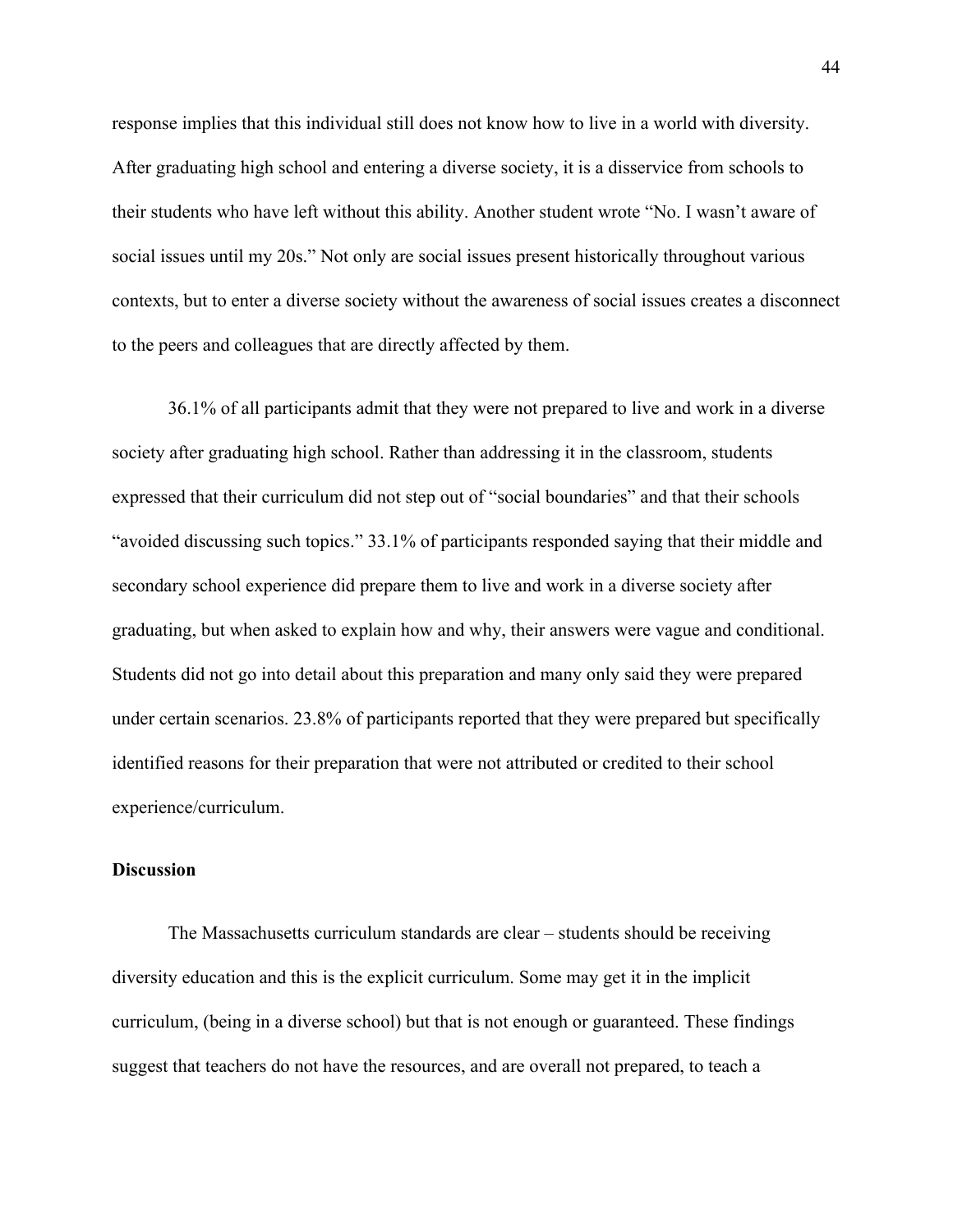multicultural curriculum with content and themes of diversity and social justice. In return, students are not receiving an education that is reflective of the world that surrounds them to prepare them for their lives after graduation. The importance of a diversity driven and social justice based education is evident through years of research. The implications of an education that does not embody this multicultural curriculum ultimately places students at a disadvantage. This curriculum gives students a well rounded perspective; allowing our youth to be more empathetic, better problem solvers, adaptable to various situations, etc., the benefits are endless. Unfortunately, although Massachusetts has integrated this curriculum into their guidelines, the curriculum that the state has presented on paper does not transfer into the classroom.

Moll (2003) highlighted the diversity that this nation represents and discussed the necessity for the inclusion into curriculums. Gay (2003) illuminates and understands the importance of multicultural education for all students and also emphasizes that "classroom teachers and educators must provide students from all ethnic groups with the education they deserve" (Gay, 2003, p. 31). This research has discovered that not all teachers are provided with the resources, ability and opportunity to teach their students with a diverse curriculum. In fact, on average, 53% of students who took this survey reported that their middle and high school experiences were diverse.

The teachers in this study are not isolated examples of professionals lacking in resources and ability to address these curriculum requirements. A study completed in 2009 "analyzed 45 syllabi from multicultural education classes, focusing on the ways in which multicultural education is conceptualized in course descriptions, course goals, course objectives, and other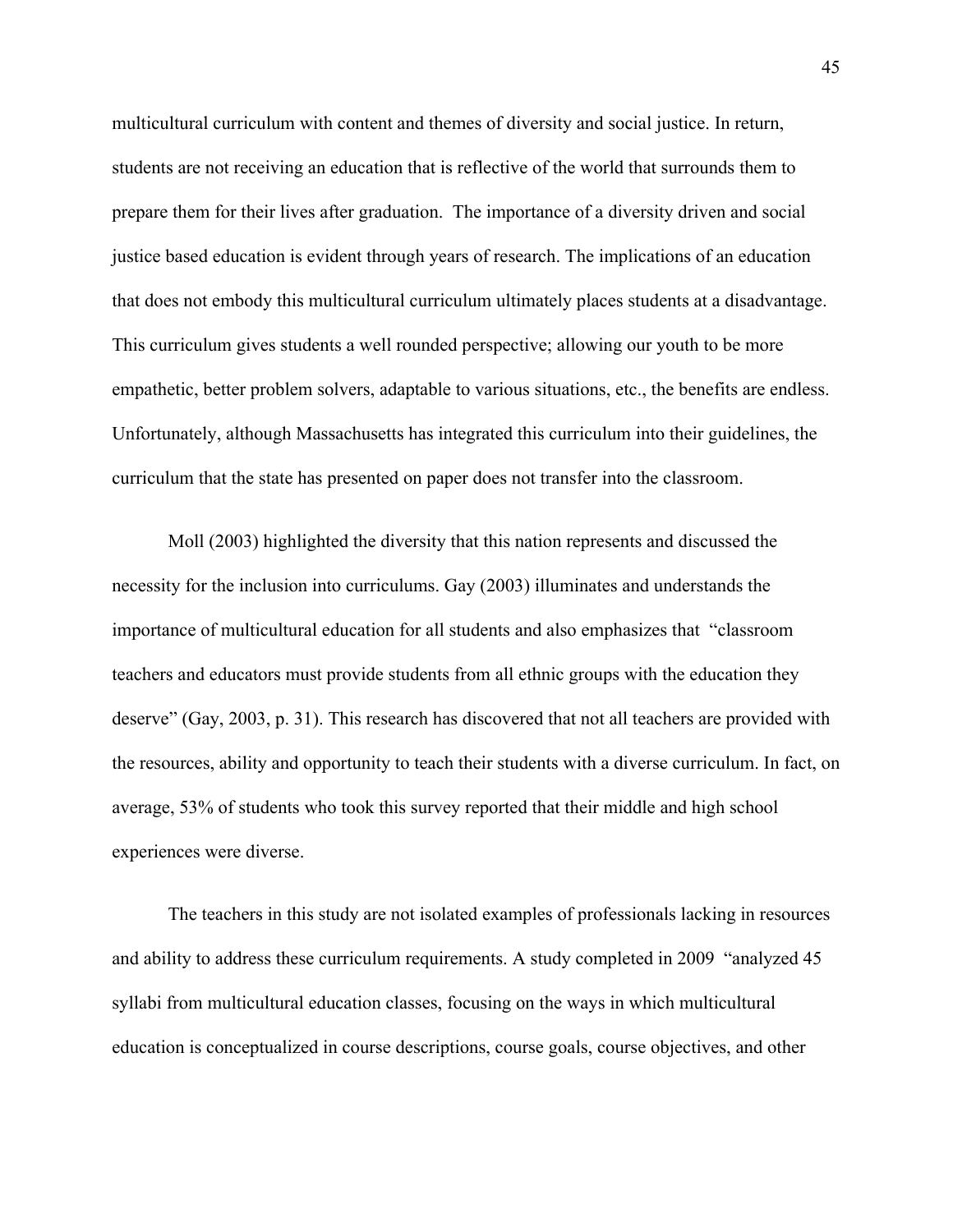conceptual and descrip- tive text" (Gorski, 2009, 311). These syllabi were all from courses taught in higher education to train and teach future educators. This study discovered that "most of the syllabi did not appear to be designed to prepare teachers to practice authentic multicultural education" and "the analysis revealed that most of the courses were designed to prepare teachers with pragmatic skills and personal awareness, but not to prepare them in accordance with the key principles of multicultural education, such as critical consciousness and a commitment to educational equity" (Gorski, 2009, 309). This analysis shows that teachers' multicultural education is geared more toward being able to recognize personal biases but not how to check these at the door of their classrooms to address topics of difficulty in the classroom. Throughout every district and school, both teachers and students are at a disadvantage. If teachers are not benefitting from the proper education prior to teaching, training and workshops, they will not have the confidence to support themselves in the classroom. This initiative truly starts with the education that teachers receive so that they have the ability to properly teach and prepare their students.

#### **Conclusion**

This research represents a divide between the necessary curriculum material for students as well as teachers, versus what they are actually receiving. Whether youths are graduating high school to move onto higher education, the workforce, the military, etc., they must be prepared to enter this society with an understanding of what it means to live and function in a diverse community and world. When students are sheltered in the classroom and only receive an education tainted by biases and omissions of important information, they are placed at a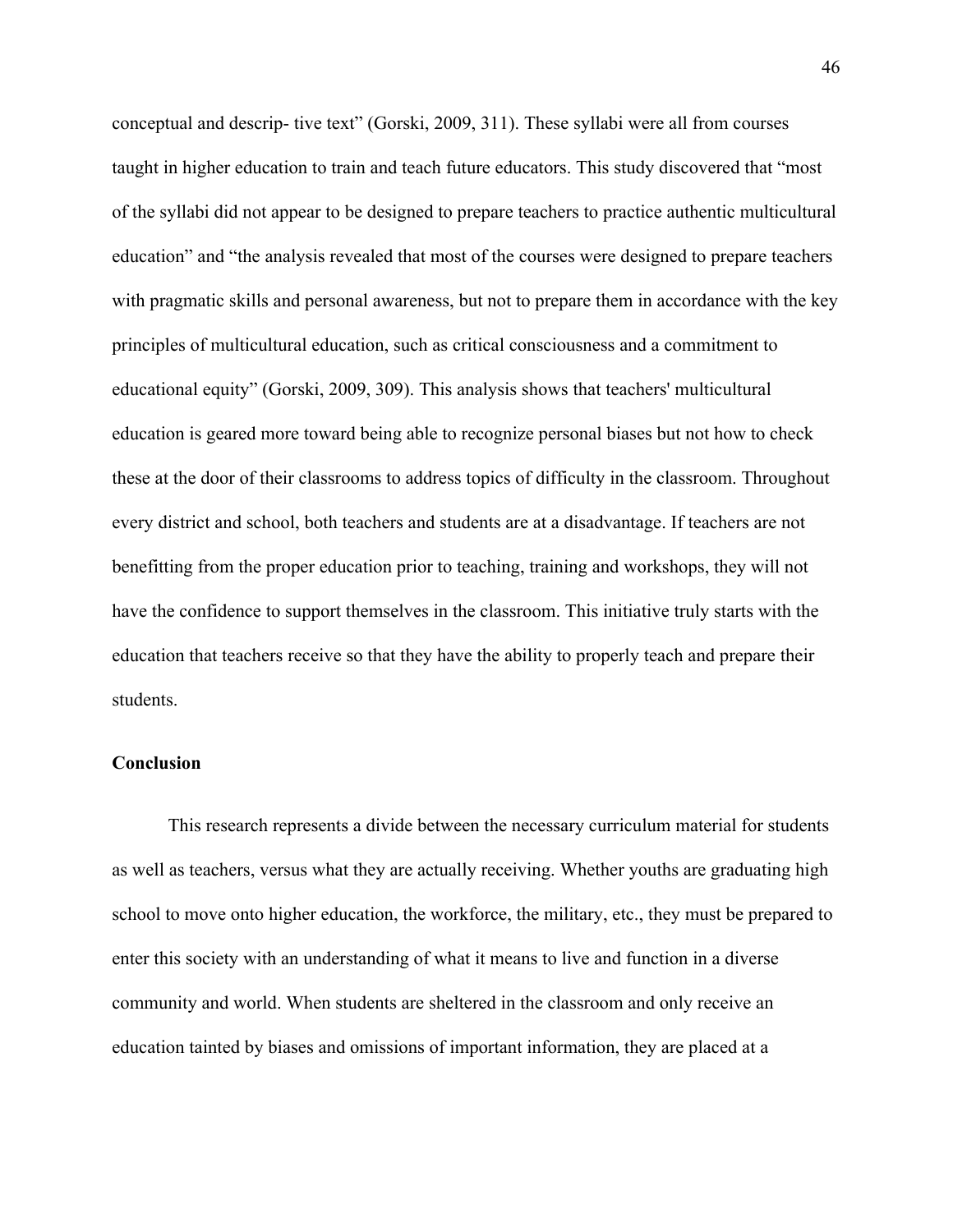disadvantage moving forward. More often than not, "professional development for school leaders is, too often, an alter-thought or something marginal involving occasional conferences, workshop attendance or sporadic exposure to thought-provoking speakers. While these activities may have some merit in developing higher-skilled school administrators, continuous professional development with a sustained plan for professional growth is much more likely to markedly increase knowledge and skills" (Donlevey, 2006). To have an understanding of multicultural education, including topics of social justice and diversity, fosters the ability to be a more accepting and understanding person. Having the ability to not only understand, but to embrace the differences that we carry is a celebration of humanity. If we are able to instill these beliefs and perspectives in children at a young age, they will have a lifetime of growth and application. Thus far, this study has focused on middle and high school education, but if preschools, kindergartens, elementary and secondary schools begin to enrich their students with a diversity driven and social justice based education, we will be able to produce educated individuals who are ready to enter their lives after high school graduation with cultural competence and understanding. By creating resources, exposing schools to faculty workshops and compiling sample lesson plans for teachers, the data from this study will begin to launch an understanding of educational necessity. This research draws attention to the overall need for education reform for both teachers and students.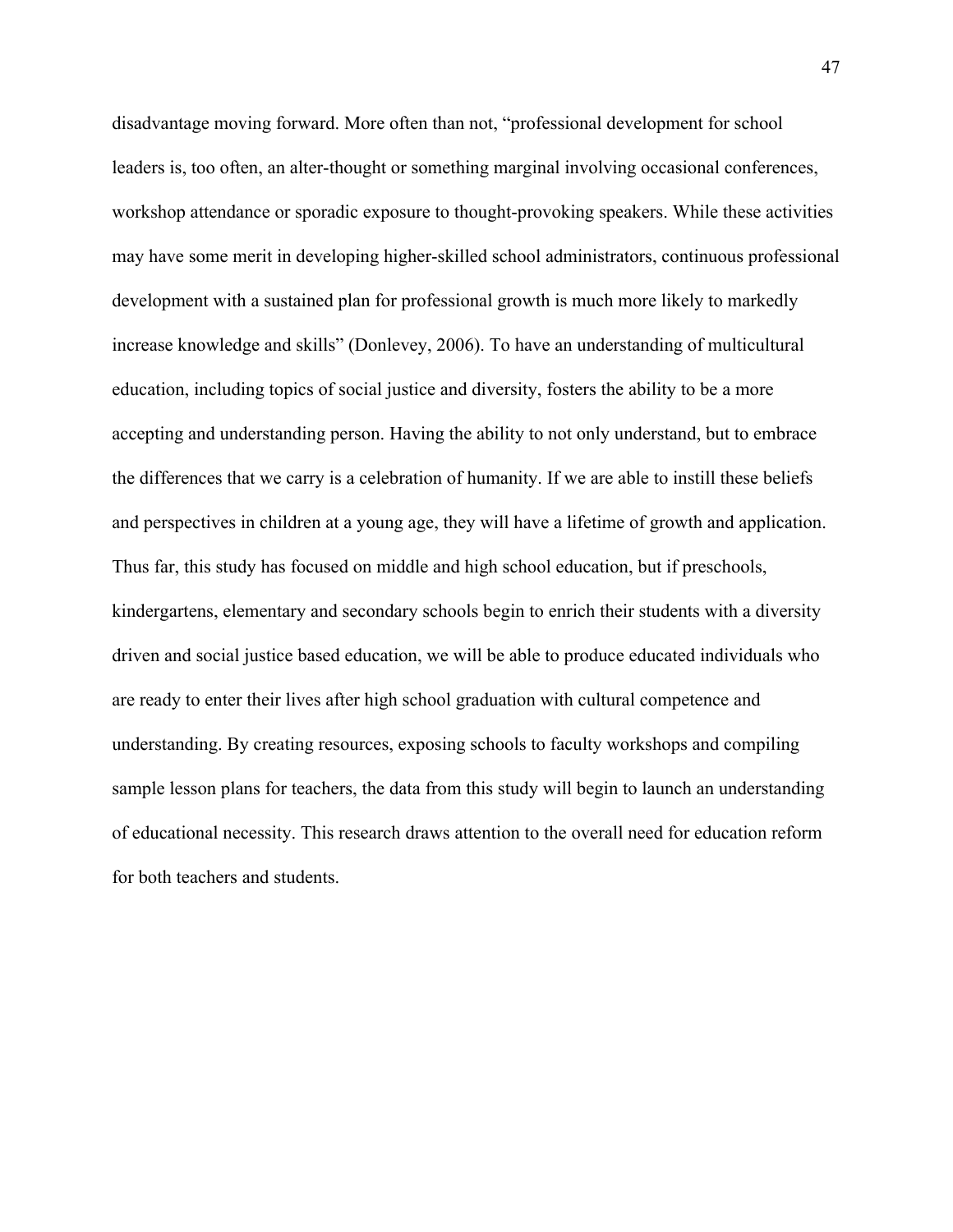#### Bibliography

Brooks, S. D. (2018). Cultural Competence, Race, and Gender: Portraits of Teaching in High

School College Access Programs. *The High School Journal*, *101*(3), 177–198. doi: 10.1353/hsj.2018.0009

Cherng, H.-Y. S., & Davis, L. A. (2017). Multicultural Matters: An Investigation of Key

Assumptions of Multicultural Education Reform in Teacher Education. *Journal of Teacher Education*, *70*(3), 219–236. doi: 10.1177/0022487117742884

Donlevy, J. (2006). Future-point learning: professional development for school leaders.

*International Journal of Instructional Media*, *33*(3), 239+. Retrieved from [http://link.galegroup.com.libserv-prd.bridgew.edu/apps/doc/A151264625/AONE?u=mlin](http://link.galegroup.com.libserv-prd.bridgew.edu/apps/doc/A151264625/AONE?u=mlin_s_bridcoll&sid=AONE&xid=960b6bb7) s\_bridcoll&sid=AONE&xid=960b6bb7

### Gay, G. (2003). The Importance of Multicultural Education. *Educational Leadership*, *61*(4), 30. Retrieved from [http://search.ebscohost.com.libserv-prd.bridgew.edu/login.aspx?direct=true&db=f5h&A](http://search.ebscohost.com.libserv-prd.bridgew.edu/login.aspx?direct=true&db=f5h&AN=11863705&site=eds-live)

[N=11863705&site=eds-live](http://search.ebscohost.com.libserv-prd.bridgew.edu/login.aspx?direct=true&db=f5h&AN=11863705&site=eds-live)

Gorski, P. C. (2009). What were teaching teachers: An analysis of multicultural teacher education

coursework syllabi. *Teaching and Teacher Education*, *25*(2), 309–318. doi: 10.1016/j.tate.2008.07.008

Lee, V. E., & Ready, D. D. (2009). U.S. High School Curriculum: Three Phases of Contemporary

Research and Reform. *The Future of Children*, *19*(1), 135–156. doi: 10.1353/foc.0.0028

Li, S. C. (2015). Advancing Multicultural Education: New Historicism in the High School

English Classroom. *The High School Journal*, *99*(1), 4–26. doi: 10.1353/hsj.2015.0015

Massachusetts Department of Education. (1999, October). Massachusetts Comprehensive Health

Curriculum Framework. Retrieved from <http://www.doe.mass.edu/frameworks/health/1999/1099.pdf>

Massachusetts Department of Elementary and Secondary Education. (2018). Massachusetts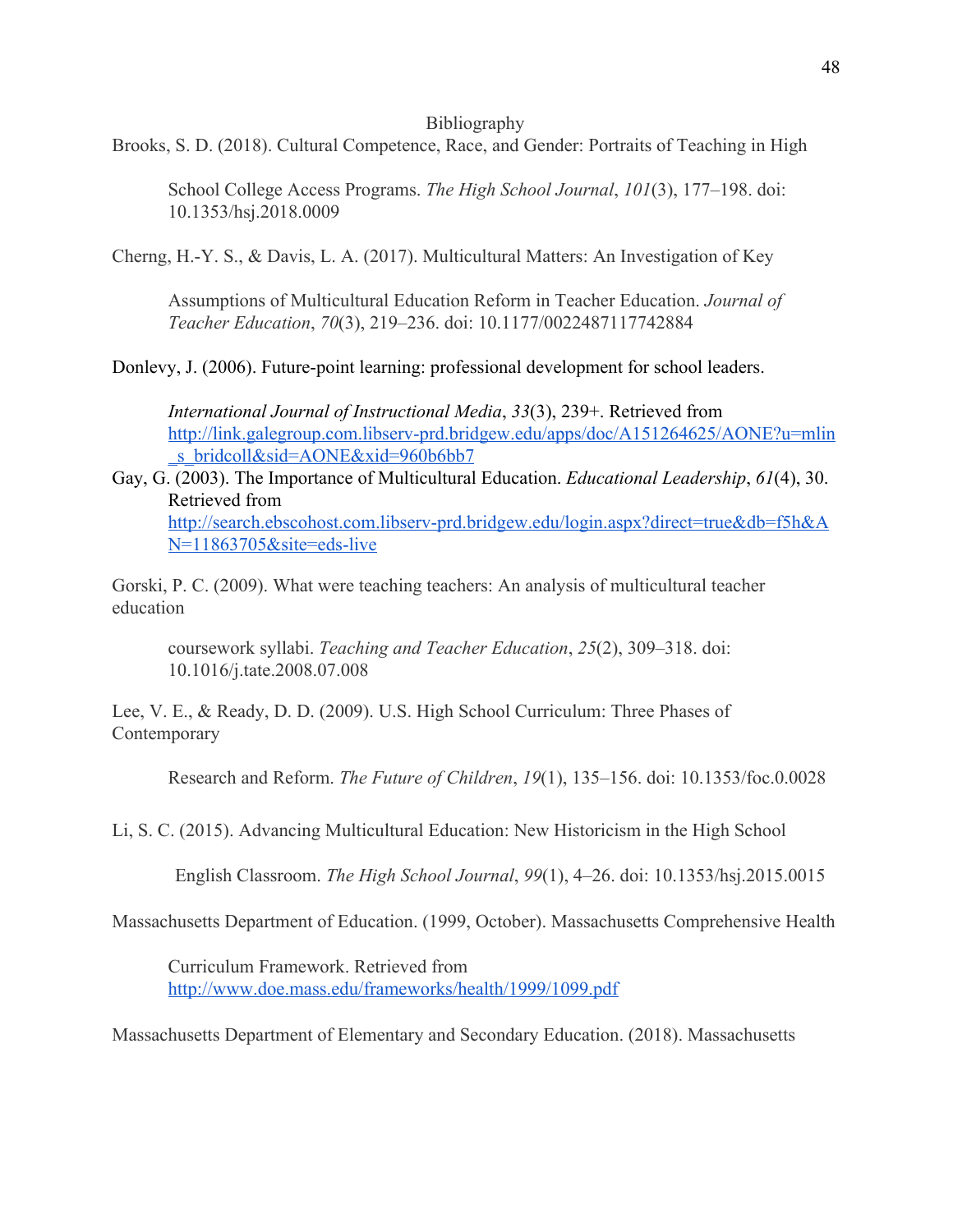English Language Arts and Literacy Framework - doe.mass.edu Retrieved from http://www.doe.mass.edu/frameworks/ela/2017-06.pdf

Massachusetts Department of Elementary and Secondary Education. (2018). Massachusetts 2018

History and Social Science Framework - doe.mass.edu. Retrieved from <http://www.doe.mass.edu/frameworks/hss/2018-12.pdf>

- Massachusetts Department of Elementary and Secondary Education. (2019). Massachusetts School and District Profiles. Retrieved from <http://profiles.doe.mass.edu/profiles/student.aspx?orgcode=06250000&orgtypecode=5>
- Mcadam, L., & Davis, C. (2018). Confronting power, privilege and oppression in

trauma-informed school-based work: Framing the ALIVE model within critical race theory. *Drama Therapy Review*, *5*(1), 85–101. doi: 10.1386/dtr.5.1.85\_1

- Moll, A. M., & Riley, D. P. (2003). *Differentiated Instruction Guide for Inclusive Teaching*. Port Chester, NY: Dude Pub.
- Moore, A. L., & Neal, L. V. I. (2007). Differentiating instruction through culturally responsive teaching: alphabet soup and the voices of special educators. *Black History Bulletin*, *70*(1), 2+. Retrieved from [http://link.galegroup.com.libserv-prd.bridgew.edu/apps/doc/A170729180/AONE?u=mlin](http://link.galegroup.com.libserv-prd.bridgew.edu/apps/doc/A170729180/AONE?u=mlin_s_bridcoll&sid=AONE&xid=f15d7f5d) [\\_s\\_bridcoll&sid=AONE&xid=f15d7f5d](http://link.galegroup.com.libserv-prd.bridgew.edu/apps/doc/A170729180/AONE?u=mlin_s_bridcoll&sid=AONE&xid=f15d7f5d)
- Office of Educator Licensure . (2017). Advancing, Extending, or Renewing a License. Retrieved from [http://www.doe.mass.edu/licensure/advance-extend-renew-license.html.](http://www.doe.mass.edu/licensure/advance-extend-renew-license.html)
- Pabon, A. J., Anderson, N. S., & Kharem , H. (2011). Minding the Gap: Cultivating Black Male Teachers in a Time of Crisis in Urban Schools. *The Journal of Negro Education*, *80*(3), 358–367.
- Rashid, L. S. (2017, February 01). Diversity Doesn't Stick Without Inclusion. Retrieved September 26, 2017, from <https://hbr.org/2017/02/diversity-doesnt-stick-without-inclusion>

Santoro, N., & Forghani-Arani, N. (2014). Interrogating practice in culturally diverse

classrooms: what can an analysis of student resistance and teacher response reveal? *European Journal of Teacher Education*, *38*(1), 58–70. doi: 10.1080/02619768.2014.944158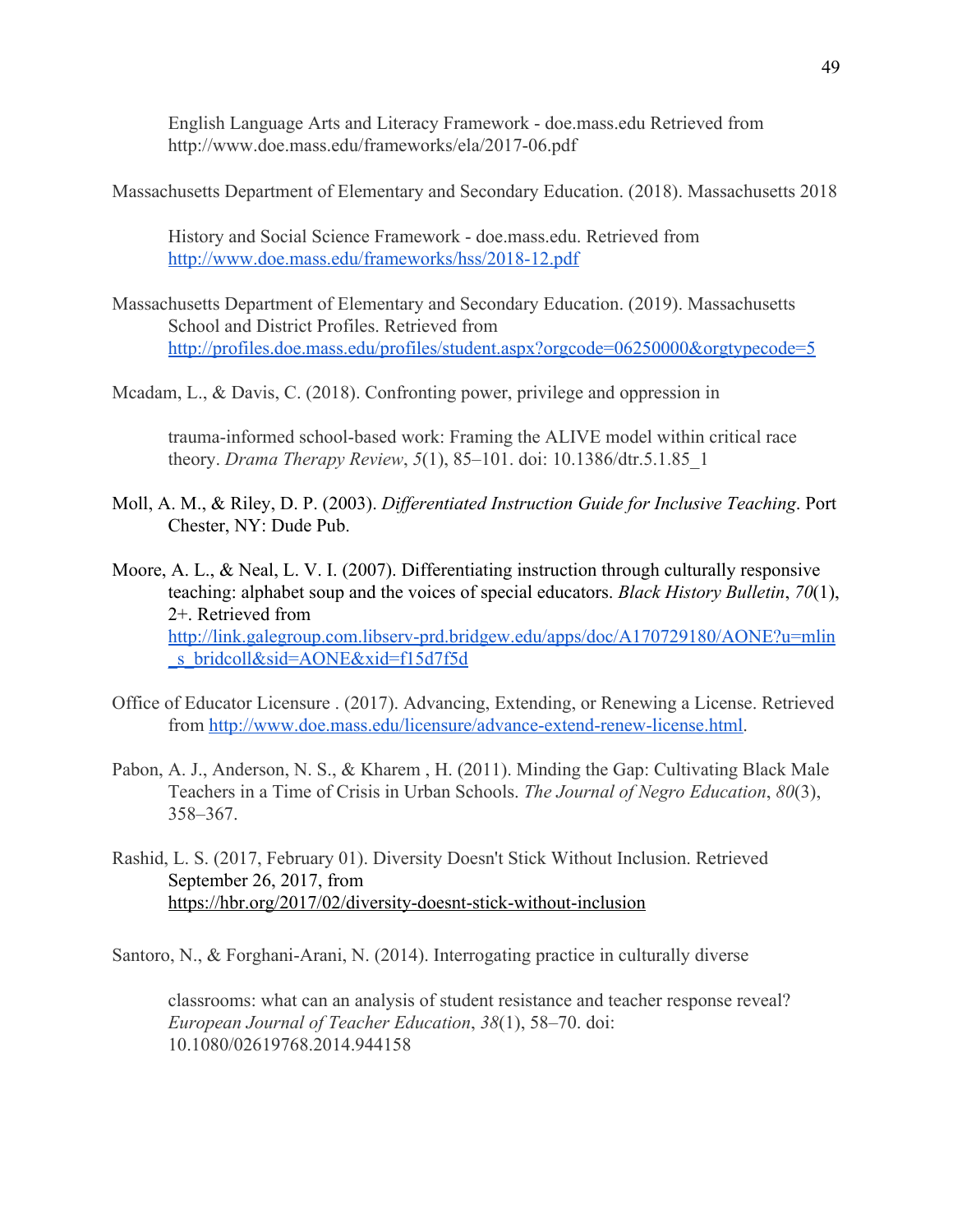Smith, M. D., & Glenn, T. L. (2019). "Why's This Man Making Me Feel Racist?" Teacher

Candidates' Reflections on Diversity Course Texts. *Teacher Education Quarterly*, *46*(2),  $2 - 14.$ 

Zimmerman, T. S., Aberle, J. M., & Krafchick, J. L. (2005). FAIR: A Diversity and Social Justice Curriculum for School Counsellors to Integrate School-Wide. *Academic Search Premier*, *21*(1), 1–15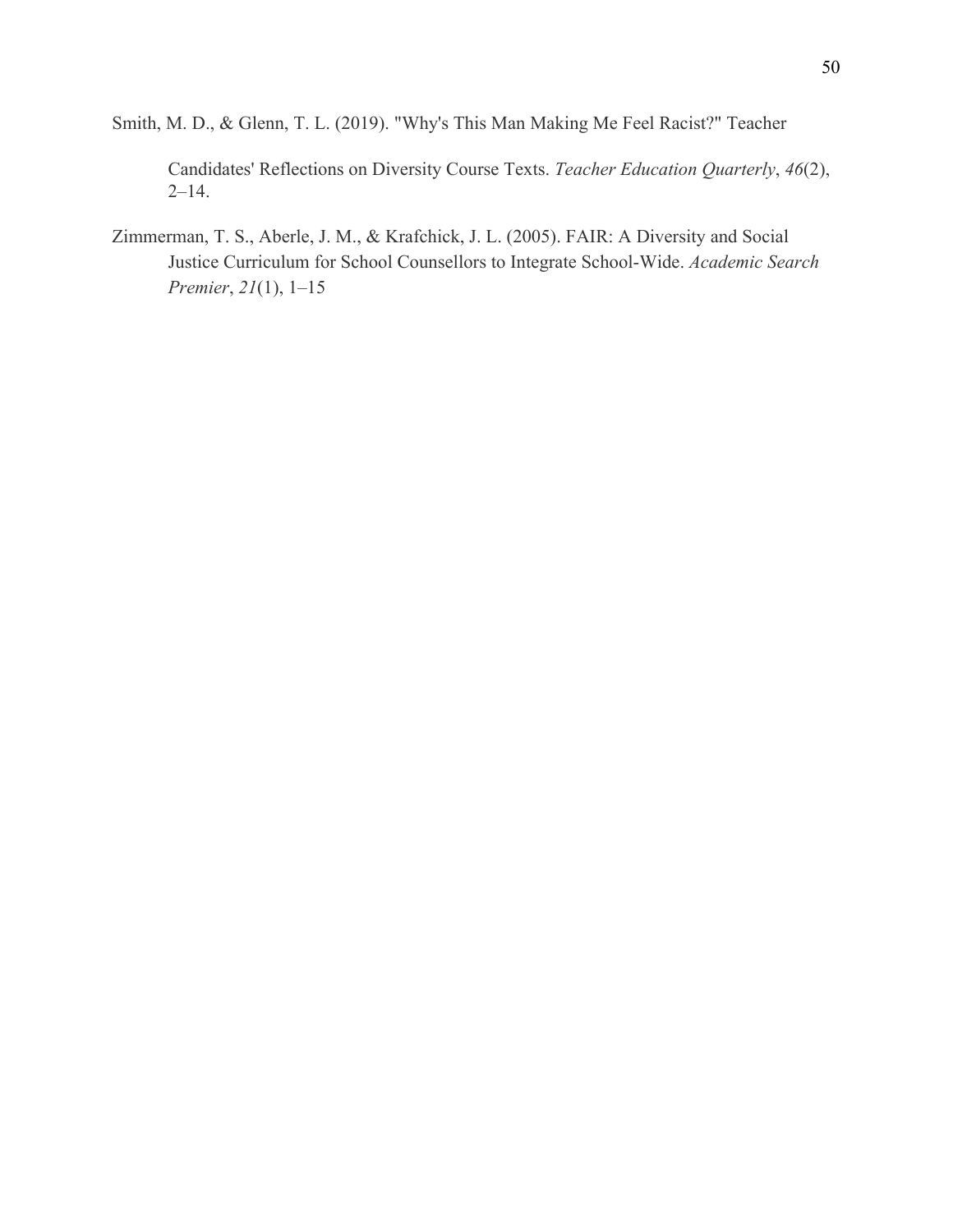# Appendix A

#### **Survey for Teachers**

#### *Investigation of Massachusetts Diversity Curriculum*

- 1. How old are you?
	- 22-30 years old
	- 31-39 years old
	- 40-48 years old
	- 49-57 years old
	- 58-64 years old
	- 65 or older
- 2. What grade(s) do you teach? (fill in, in case of multiple)
- 3. What subject(s) do you teach? (fill in, in case of multiple)
- 4. How long have you been teaching? (fill in)
- 5. Did you go to Public School in Massachusetts? (yes or no)
	- If not where? (extra comment box)
- 6. What gender do you identify with?
	- Male
	- Female
	- Other
- 7. What is your Ethnicity?
	- White
	- Hispanic or Latino
	- Black or African American
	- Native American or American Indian
	- Asian/ Pacific Islander
	- Other (fill in)
- 8. Highest degree or level of education
	- Bachelor's degree (e.g. BA, BS)
	- Master's degree (e.g. MA, MS, MEd)
	- Other \_\_\_\_\_\_\_\_\_\_\_
- 9. What district do you work in?
	- Bridgewater-Raynham
	- Brockton
	- Easton
	- Stoughton
	- Other
- 10. In your own words, what does it mean to have a diverse classroom? (fill in)
- 11. Would you describe the classrooms that you teach as diverse? Please explain.
- 12. I feel well prepared to teach in diverse classrooms.
	- Strongly agree
	- Agree
	- Neither agree nor Disagree
	- Disagree
	- Strongly disagree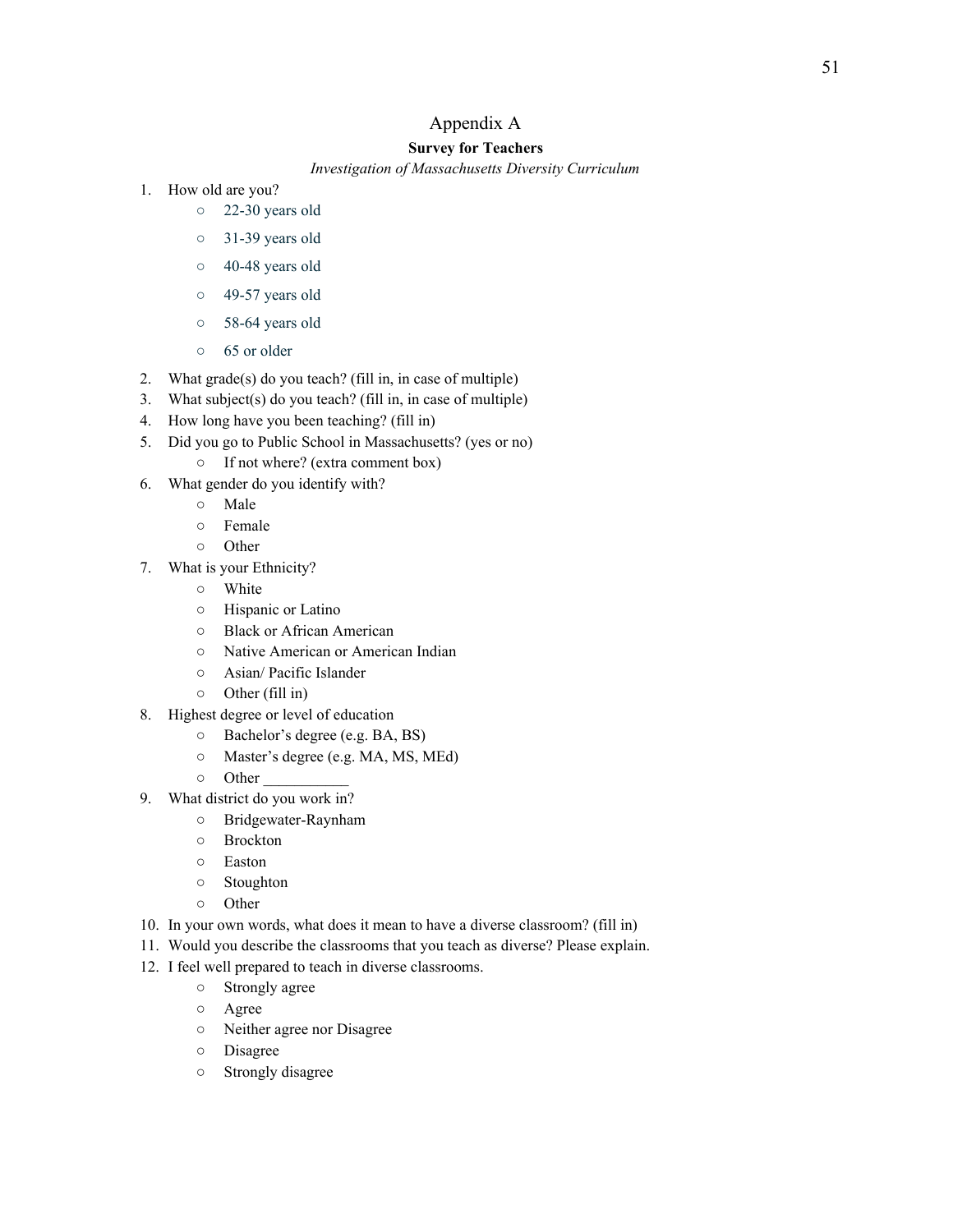13. Do you provide curriculum materials that represent the diversity of Massachusetts?

-Yes

-No

- 14. How frequently are you able to bring issues and topics of diversity and social justice into the classroom?
	- Daily
	- Weekly
	- A few times a month
	- Monthly
	- Never
- 15. How frequently are you able to bring issues and topics of diversity and social justice into the classroom?
	- Daily
	- Weekly
	- A few times a month
	- Monthly
	- Never
- 16. I feel well prepared to teach around the subject of diversity.
	- Strongly agree
	- Agree
	- Neither agree nor Disagree
	- Disagree
	- Strongly disagree
- 17. The MA curriculum framework in 2018 states:

**"An effective history and social science education incorporates diverse perspectives and acknowledges that perceptions of events are affected by race, ethnicity, culture, religion, education, gender, gender identity, sexual orientation, disability, and personal experience.** Teaching how the concepts of freedom, equality, the rule of law, and human rights have influenced United States and world history necessarily involves discussions of race, ethnicity, culture, gender, gender identity, sexual orientation, and other characteristics. (Massachusetts Department of Elementary and Secondary Education, 2018)

How easy or difficult has it been for you to integrate this into your classroom?

- Very easy
- Easy
- Neutral
- Difficult
- Very Difficult
- 18. What are the benefits or challenges of teaching this material? Please explain.

**I'm interested in understanding further how teachers teach about diversity and social justice in their** classrooms. Would you be willing to complete an in person interview to give me more information, I would be **really interested in meeting with you in person.**

*○ If yes, please provide the best email and phone number to contact you with*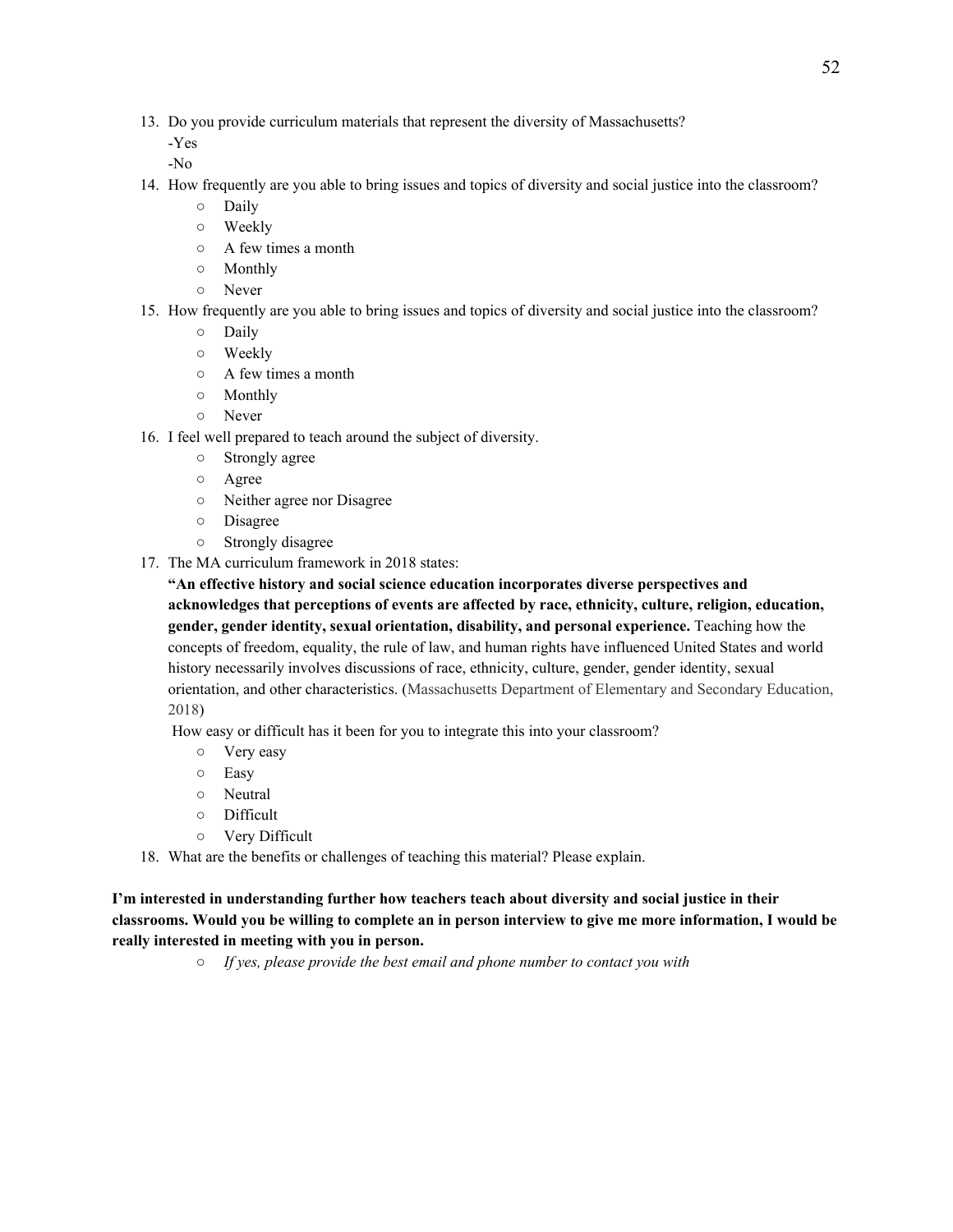# Appendix B

# **Teacher's Semi-Structured Interview**

# *Investigation of Massachusetts Diversity Curriculum*

- 1. What is your definition of diversity?
- 2. Describe your classroom climate in regard to diversity?
- 3. Could you give me an example of a lesson you taught that included diverse perspectives Talk me through how you use it?
	- How did it go/were the students responsive?
- 4. In the previous online survey you completed, Guiding Principle 2 of the MA curriculum framework was presented. I'm going to repeat it.

**"An effective history and social science education incorporates diverse perspectives and acknowledges that perceptions of events are affected by race, ethnicity, culture, religion, education, gender, gender identity, sexual orientation, disability, and personal experience.** Teaching how the concepts of freedom, equality, the rule of law, and human rights have influenced United States and world history necessarily involves discussions of race, ethnicity, culture, gender, gender identity, sexual orientation, and other characteristics. (Massachusetts Department of Elementary and Secondary Education, 2018).

Based on this framework, how are you able to bring issues of diversity into the classroom?

- 5. How have students responded to possible harder topics and difficult moments?
- 6. What kind of resources do you have as a teacher to teach about diversity and social justice?
- 7. Have you had any professional development training around teaching diversity and social justice?
- 8. Do you think you need more resources and if so what would be helpful?
- 9. What do you feel could enhance your confidence around teaching diversity and in diverse classrooms?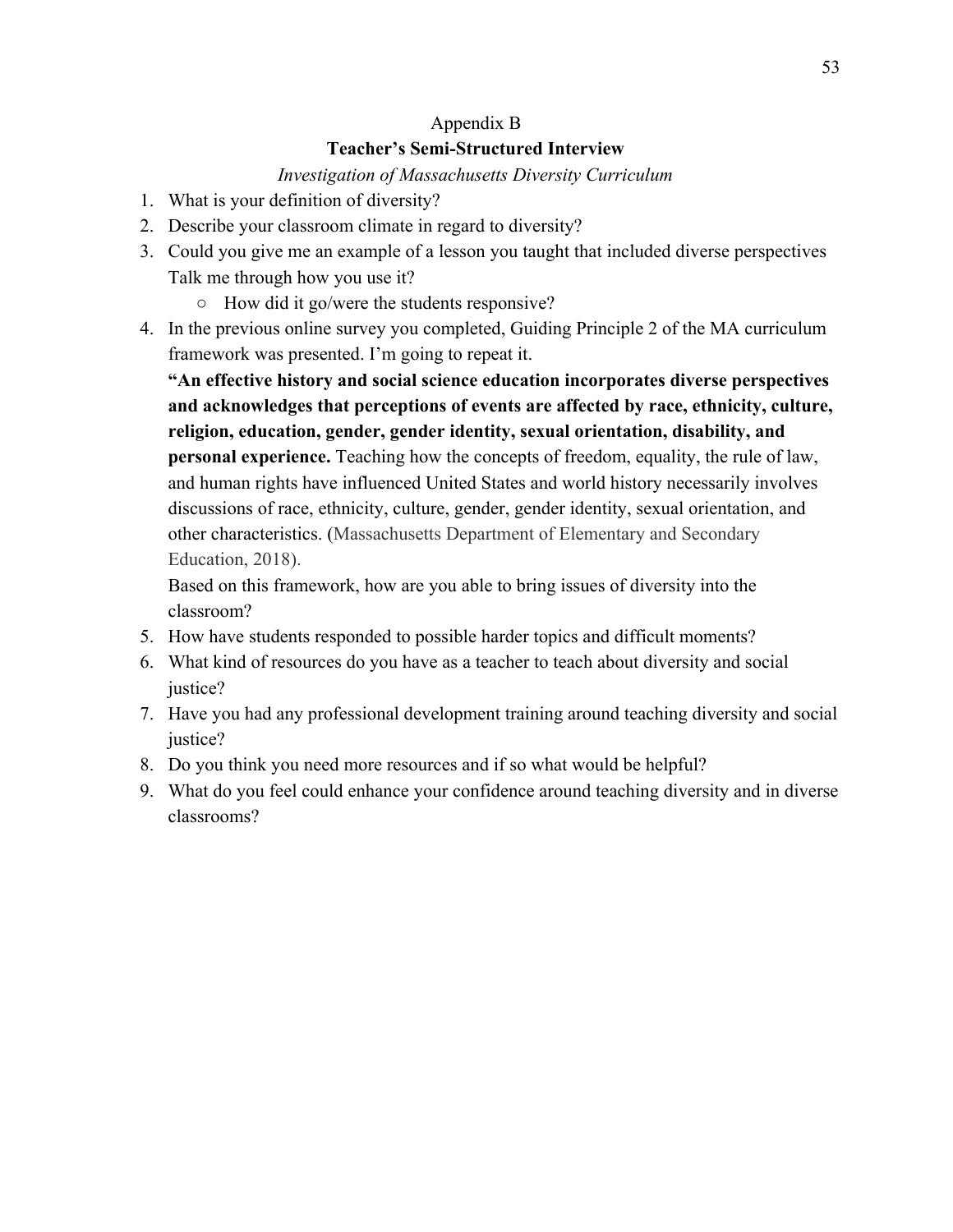# Appendix C

#### **Student Survey**

*Investigation of Massachusetts Diversity Curriculum*

- 1. How old are you? (fill in)
- 2. What gender do you identify with?
	- Male
	- Female
	- Other
- 3. What is your Ethnicity?
	- White
	- Hispanic or Latino
	- Black or African American
	- Native American or American Indian
	- Asian/ Pacific Islander
	- Other (fill in)
- 4. Are you a student at BSU?
	- Yes
	- no
- 5. If you are a student, what year are you?
	- First Year
	- Sophomore
	- Junior
	- Senior
	- Not Applicable
- 6. Did you attend a public middle school in Massachusetts?
	- Yes
	- No
- 7. Did you attend a public high school in Massachusetts?
	- Yes
	- no
- 8. What does the term diversity mean to you?
- 9. Was your school very diverse, if so please explain in what ways.
- 10. Did your middle school offer you a diverse education?
	- Yes
	- No
- 11. Did your high school offer you a diverse education?
	- Yes
	- No
- 12. Your classroom materials included multiple perspectives on history as well as past and present social issues.
	- Strongly agree
	- Somewhat agree
	- Neither Agree nor Disagree
	- Somewhat disagree
	- Strongly disagree
- 13. Guiding Principle #2 from the Massachusetts Curriculum Framework states as follows, **"An effective history and social science education incorporates diverse perspectives and acknowledges that**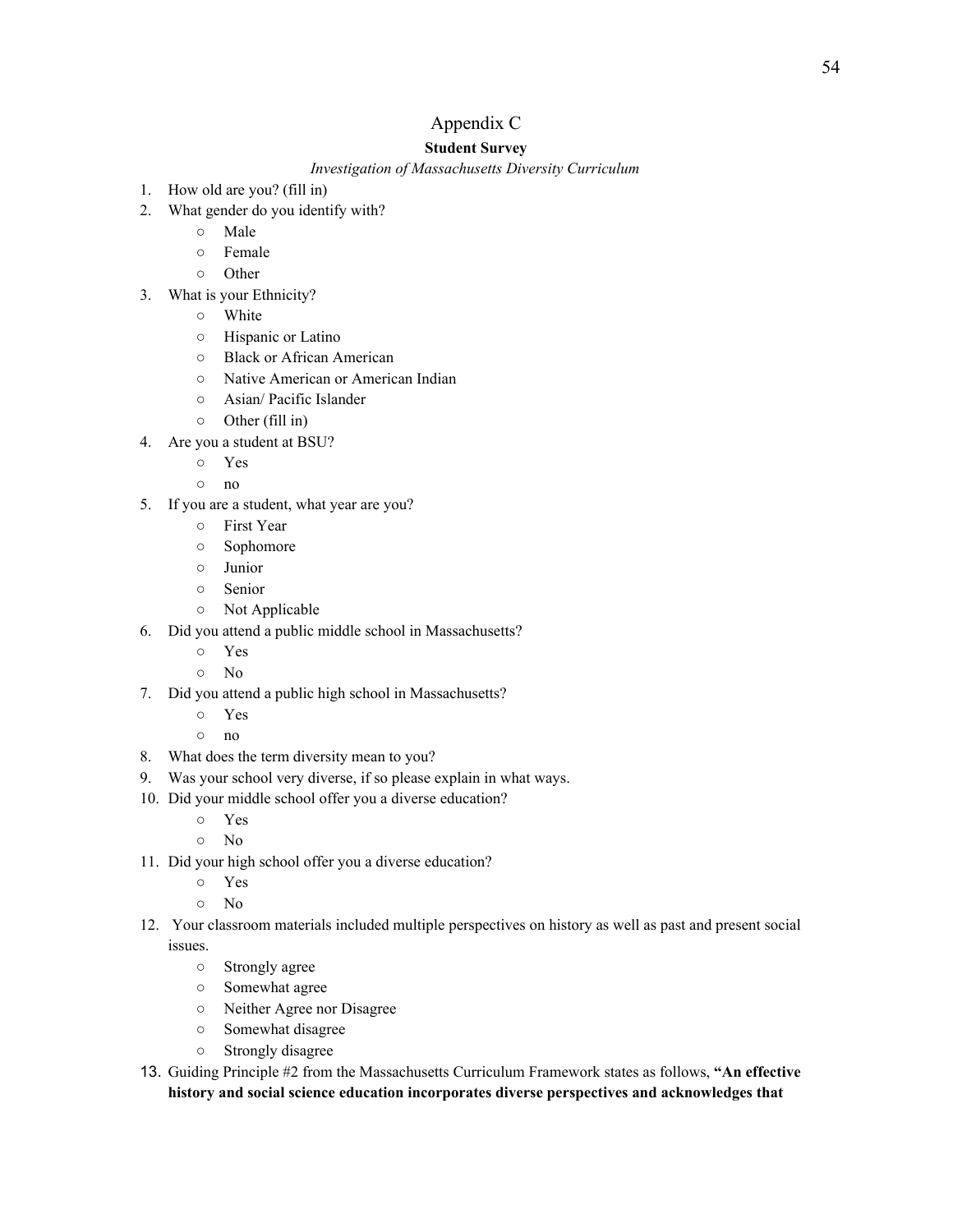**perceptions of events are affected by race, ethnicity, culture, religion, education, gender, gender identity, sexual orientation, disability, and personal experience.** Teaching how the concepts of freedom, equality, the rule of law, and human rights have influenced United States and world history necessarily involves discussions of race, ethnicity, culture, gender, gender identity, sexual orientation, and other characteristics (Massachusetts Department of Elementary and Secondary Education, 2018). My school integrated this into my curriculum.

- Strongly agree
- Somewhat agree
- Neither agree nor disagree
- Somewhat disagree
- Strongly disagree
- 14. It is important for schools to teach diversity even if their classroom is not diverse.
	- Strongly Agree
	- Somewhat Agree
	- Neither agree nor disagree
	- Somewhat disagree
	- Strongly disagree
- 15. [Open Response] After graduating high school, did you feel like you were provided with the right resources to enter and work in a diverse society? Please Explain.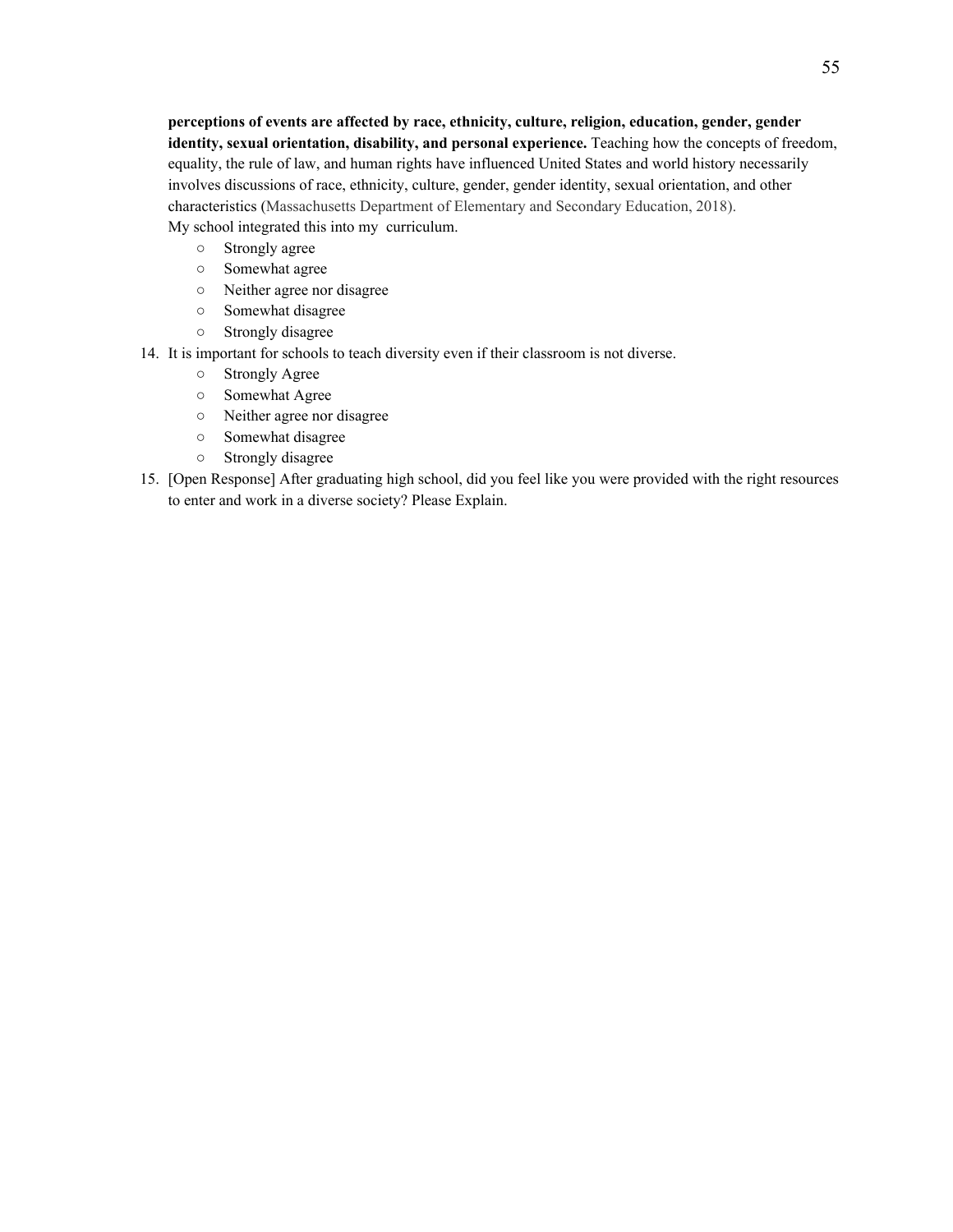# Appendix D **INTERVIEW CONSENT FORM**

#### Dear Participant,

Thank you for participating in the study, **Investigating Diversity in Southern Massachusetts Classrooms**. I am interested in following up from the questions asked in the survey with additional questions about diversity and social justice in your classroom curriculum. I am particularly interested in any examples that you might be able to provide about your curriculum. I value both your comments and your time.

I would like to record our interview so that I can listen more carefully to what you say and follow-up with any additional questions. However, if you prefer to not be recorded then I will take notes. It is important to understand that anything you say, your words or comments will not be identifiable in any written or verbal report or paper written. No names will be recorded on any notes or on any transcript of our interview. The only identification of this interview will be the district that you teach in. Your interview will not be shared with anyone outside of the research team. Our findings from the interview will be summarized and presented in the aggregate, removing any identifiable details of participants. The interview transcripts will be kept private and in a locked or password-protected file. This audio recording will be deleted at the end of the study.

Although you may not personally benefit, this study is important as it begins to understand how teachers understand diversity and implement it in their classrooms. There are no foreseeable risks and you may refuse to answer particular questions and/ or can end the interview at any time, without penalty. Do you have any questions before we proceed?

If you agree to participate in the interview please sign below,

I give permission to proceed with the interview:

I give permission for this interview to be audio recorded:

If you have any questions after your participation in the interview or about the research study in general, please contact me or my Faculty Advisor, Dr. Margaret Boyd, using the contact details below. You will have a copy of this form to keep.

Thank you in advance.

[jciatto@student.bridgew.edu](mailto:jciatto@student.bridgew.edu) m3boyd@bridgew.edu 508-208-4317 508-531-2127

### **Josephine Ciatto Margaret Boyd PhD., MSW**

Bridgewater State University Bridgewater State University